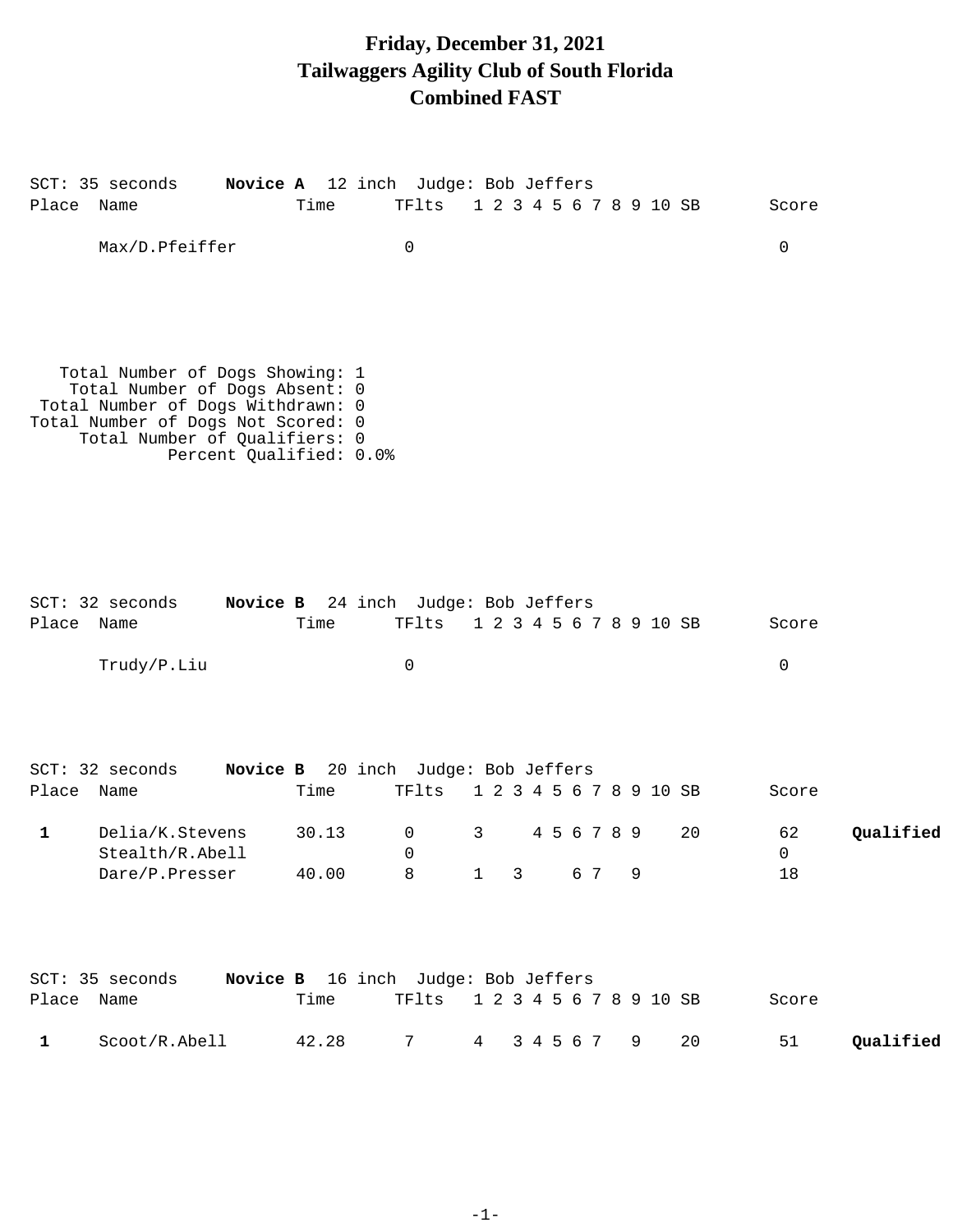|            | SCT: 35 seconds | Novice B 12 inch Judge: Bob Jeffers       |      |       |                               |  |  |  |  |  |       |
|------------|-----------------|-------------------------------------------|------|-------|-------------------------------|--|--|--|--|--|-------|
| Place Name |                 |                                           | Time |       | TF1ts 1 2 3 4 5 6 7 8 9 10 SB |  |  |  |  |  | Score |
|            | Salty/R.Luke    |                                           |      | 32.38 | 0 2 3 6 7 8 9 10              |  |  |  |  |  | 45    |
|            |                 |                                           |      |       |                               |  |  |  |  |  |       |
|            |                 |                                           |      |       |                               |  |  |  |  |  |       |
|            | SCT: 38 seconds | <b>Novice B</b> 8 inch Judge: Bob Jeffers |      |       |                               |  |  |  |  |  |       |

| Place | Name              | Time  | TF1ts | 1 2 3 4 5 6 7 8 9 10 SB |  |  |       | Score |
|-------|-------------------|-------|-------|-------------------------|--|--|-------|-------|
|       | Luna/L.Brady      | 45.67 |       | 4 3 5 6 7               |  |  | 10 20 | 48    |
|       | Dart/L.Solana     |       | 0     |                         |  |  |       | 7     |
|       | Jaxson/K.Levee    |       |       |                         |  |  |       | 18    |
|       | Maisie/P.McDonald | 39.94 |       |                         |  |  |       | 34    |

 Total Number of Dogs Showing: 10 Total Number of Dogs Absent: 0 Total Number of Dogs Withdrawn: 0 Total Number of Dogs Not Scored: 0 Total Number of Qualifiers: 2 Percent Qualified: 20.0%

|       | SCT: 32 seconds |       | Open 24 inch Judge: Bob Jeffers |                |     |    |  |       |    |       |
|-------|-----------------|-------|---------------------------------|----------------|-----|----|--|-------|----|-------|
| Place | Name            | Time  | TF1ts 1 2 3 4 5 6 7 8 9 10 SB   |                |     |    |  |       |    | Score |
|       | Willy/S.Minix   | 38.58 | <u>െ</u>                        | $\overline{2}$ |     |    |  | 5679  | 20 | 43    |
|       | Leo/R.Sharpe    | 37.50 | Б.                              |                | 4 3 | 56 |  | 91020 |    | 52    |

| Place        | $SCT: 32$ seconds<br>Open<br>Name | 20 inch<br>Time | Judge: Bob Jeffers<br>TF1ts | 1 2 3 4 5 6 7 8 9 10 SB |  |    |  |    |                 |    | Score |           |
|--------------|-----------------------------------|-----------------|-----------------------------|-------------------------|--|----|--|----|-----------------|----|-------|-----------|
|              | Bess/J.Jaskula                    | 30.90           | 0                           | 6 3 4 5 6 7 8 9 10 20   |  |    |  |    |                 |    | 78    | Qualified |
| $\mathbf{2}$ | Sweet Pea/G.Stevens 27.84         |                 | 0                           | $5 \quad 3$             |  |    |  |    | 5 6 7 8 9 10 20 |    | 73    | Qualified |
| 3            | Archie/K.May                      | 21.51           | 0                           | 3 2                     |  |    |  |    | 5 6 7 8 9 10 20 |    | 70    | Qualified |
| 4            | Dane/C.Mauser                     | 31.62           | 0                           |                         |  |    |  |    | 5 6 7 8 9 10 20 |    | 66    | Oualified |
|              | Cash/C.Williams                   | 19.84           | 0                           | 4                       |  | 56 |  | 89 |                 | 20 | 55    | Oualified |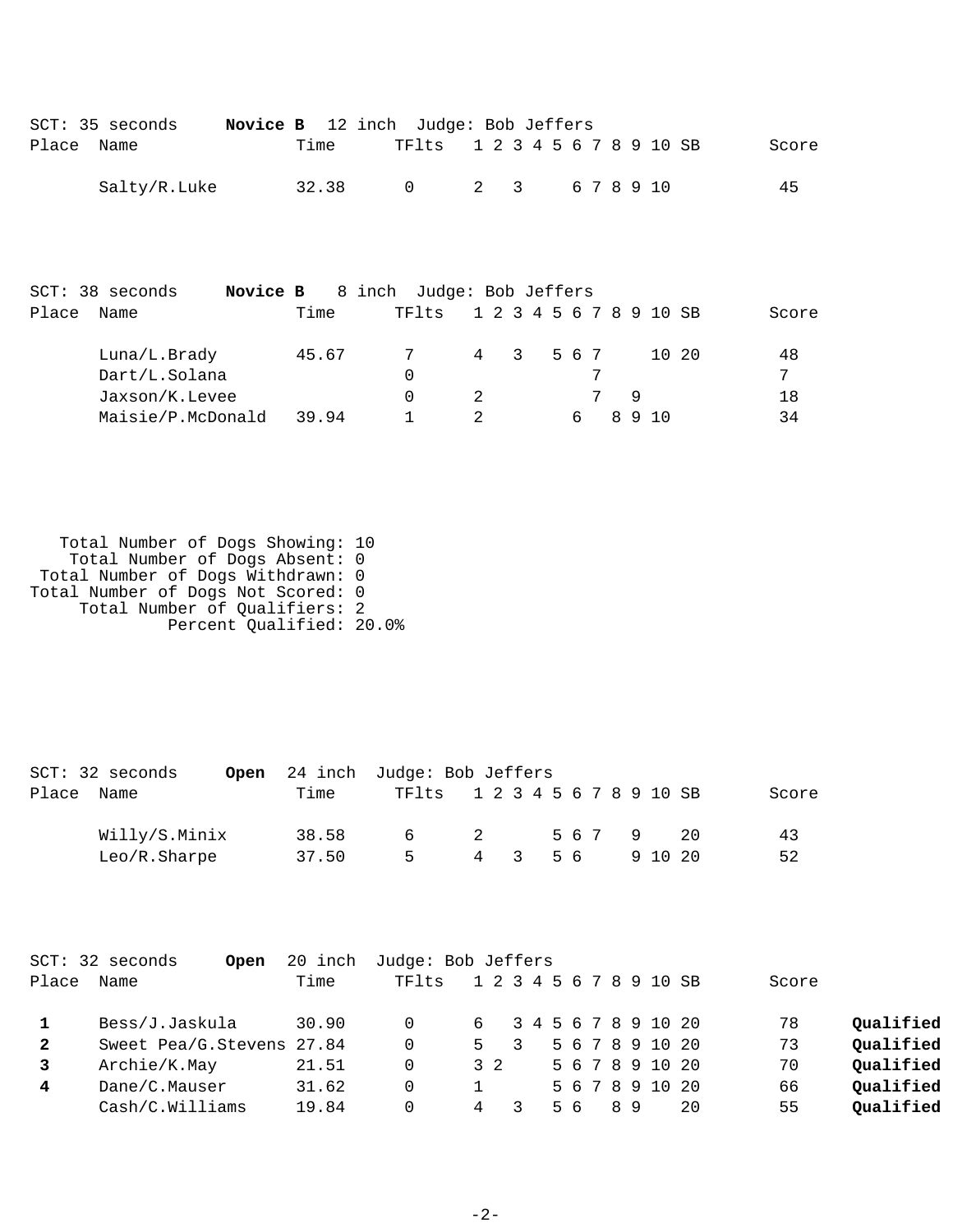|              | SCT: 35 seconds  | Open | 16 inch | Judge: Bob Jeffers |                         |  |  |                     |       |           |
|--------------|------------------|------|---------|--------------------|-------------------------|--|--|---------------------|-------|-----------|
| Place        | Name             |      | Time    | TFlts              | 1 2 3 4 5 6 7 8 9 10 SB |  |  |                     | Score |           |
| $\mathbf{1}$ | Jewelie/J.Miller |      | 38.33   | $\overline{3}$     | 2 3 4 5 6 7             |  |  | 9 10 20             | 63    | Qualified |
|              |                  |      |         |                    |                         |  |  |                     |       |           |
|              |                  |      |         |                    |                         |  |  |                     |       |           |
|              | SCT: 35 seconds  | Open | 12 inch | Judge: Bob Jeffers |                         |  |  |                     |       |           |
| Place        | Name             |      | Time    | TFlts              | 1 2 3 4 5 6 7 8 9 10 SB |  |  |                     | Score |           |
| $\mathbf{1}$ | Blu/N.Olimpo     |      | 34.15   | $\overline{0}$     |                         |  |  | 5 3 5 6 7 8 9 10 20 | 73    | Qualified |
|              |                  |      |         |                    |                         |  |  |                     |       |           |

|            | $SCT: 38$ seconds                              |      | <b>Open</b> 8 inch Judge: Bob Jeffers |  |  |  |  |       |           |
|------------|------------------------------------------------|------|---------------------------------------|--|--|--|--|-------|-----------|
| Place Name |                                                | Time | TF1ts 1 2 3 4 5 6 7 8 9 10 SB         |  |  |  |  | Score |           |
|            | Jackie/M.Valentine 37.75 0 5 3 5 6 7 8 9 10 20 |      |                                       |  |  |  |  | 73    | Oualified |

```
 Total Number of Dogs Showing: 10
 Total Number of Dogs Absent: 0
 Total Number of Dogs Withdrawn: 0
Total Number of Dogs Not Scored: 0
 Total Number of Qualifiers: 8
 Percent Qualified: 80.0%
```

|              | SCT: 32 seconds |      | <b>Excellent</b> 24 inch Choice Judge: Bob Jeffers |  |  |  |  |  |       |           |
|--------------|-----------------|------|----------------------------------------------------|--|--|--|--|--|-------|-----------|
| Place Name   |                 | Time | TF1ts 1 2 3 4 5 6 7 8 9 10 SB                      |  |  |  |  |  | Score |           |
| $\mathbf{1}$ | Nolan/B.Kennedy |      | 35.29 3 5 3 4 5 6 7 9 10 20                        |  |  |  |  |  | 66    | Qualified |

|            | SCT: 32 seconds | <b>Excellent</b> 24 inch Judge: Bob Jeffers |                               |  |  |  |       |           |
|------------|-----------------|---------------------------------------------|-------------------------------|--|--|--|-------|-----------|
| Place Name |                 | Time                                        | TF1ts 1 2 3 4 5 6 7 8 9 10 SB |  |  |  | Score |           |
|            | Baron/B.Reed    | 39.64                                       | 7 4 3 4 5 6 7 8 9 10 20       |  |  |  | 69    | Qualified |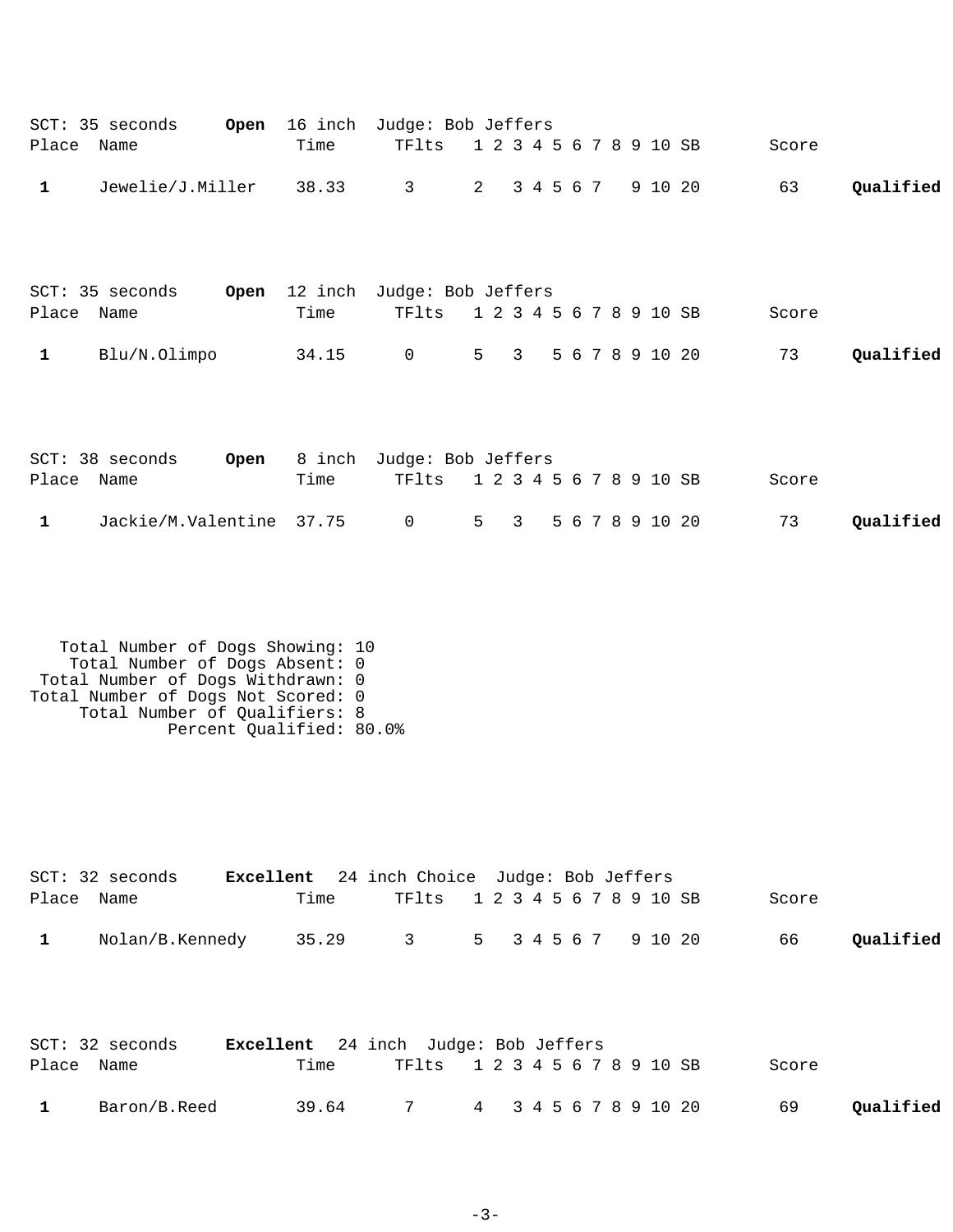|       | SCT: 32 seconds          | <b>Excellent</b> 20 inch Judge: Bob Jeffers |       |   |                               |  |         |  |  |  |                  |    |       |  |
|-------|--------------------------|---------------------------------------------|-------|---|-------------------------------|--|---------|--|--|--|------------------|----|-------|--|
| Place | Name                     |                                             | Time  |   | TF1ts 1 2 3 4 5 6 7 8 9 10 SB |  |         |  |  |  |                  |    | Score |  |
|       | Pippa/N.DePetris         |                                             | 40.67 |   |                               |  |         |  |  |  | 3 3 4 5 6 7 9 10 |    | 39    |  |
|       | $Lynx/G.C$ hapman        |                                             | 38.44 | 6 |                               |  | 62 4567 |  |  |  |                  | 20 | 53    |  |
|       | Biscayne/S.Barnett 32.69 |                                             |       |   |                               |  | 323     |  |  |  |                  |    | 24    |  |

|                | SCT: 35 seconds           | Excellent 16 inch Judge: Bob Jeffers |      |                               |  |  |  |  |  |       |           |
|----------------|---------------------------|--------------------------------------|------|-------------------------------|--|--|--|--|--|-------|-----------|
|                | Place Name                |                                      | Time | TF1ts 1 2 3 4 5 6 7 8 9 10 SB |  |  |  |  |  | Score |           |
|                | Clam Chowdah/G.Chap 28.24 |                                      |      | 0 3 3 4 5 6 7 8 9 10 20       |  |  |  |  |  | 75    | Oualified |
| $\overline{2}$ | Connor/S.Blackledge 30.59 |                                      |      | 0 4 4 5 6 7 9 10 20           |  |  |  |  |  | 65    | Qualified |
|                | Virgil/B.Dumbaugh Absent  |                                      |      |                               |  |  |  |  |  |       |           |

|            | SCT: 35 seconds | <b>Excellent</b> 12 inch Judge: Bob Jeffers |                               |  |  |  |  |       |           |
|------------|-----------------|---------------------------------------------|-------------------------------|--|--|--|--|-------|-----------|
| Place Name |                 | Time                                        | TF1ts 1 2 3 4 5 6 7 8 9 10 SB |  |  |  |  | Score |           |
|            | Loqan/R.Naqel   | 27.03                                       | 0 5 3 4 5 6 7 8 9 10 20       |  |  |  |  | 77    | Qualified |

|            | $SCT: 38$ seconds  |       | <b>Excellent</b> 8 inch Judge: Bob Jeffers |               |  |  |  |                       |       |           |
|------------|--------------------|-------|--------------------------------------------|---------------|--|--|--|-----------------------|-------|-----------|
| Place Name |                    | Time  | TF1ts 1 2 3 4 5 6 7 8 9 10 SB              |               |  |  |  |                       | Score |           |
|            | Merlin/C.Disque    | 33.18 | $\cap$                                     |               |  |  |  | 4 3 4 5 6 7 8 9 10 20 | 76    | Qualified |
|            | Dodger/M.Valentine |       |                                            | 2 3 4 5 6 7 9 |  |  |  |                       | 36    |           |

 Total Number of Dogs Showing: 11 Total Number of Dogs Absent: 1 Total Number of Dogs Withdrawn: 0 Total Number of Dogs Not Scored: 0 Total Number of Qualifiers: 6 Percent Qualified: 54.5%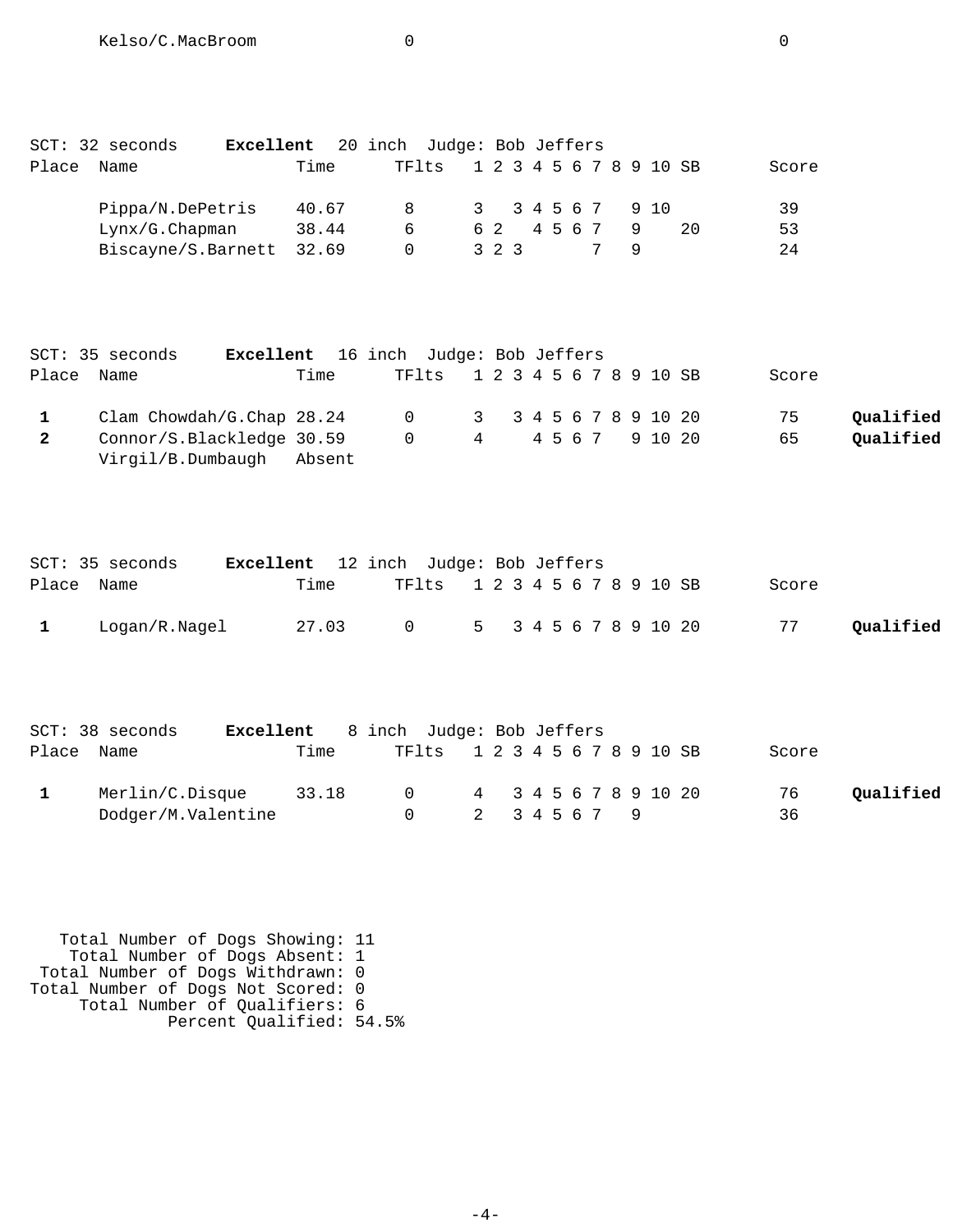|              | SCT: 32 seconds<br>Master | 24 inch Judge: Bob Jeffers |          |  |  |  |                 |  |  |                         |       |           |
|--------------|---------------------------|----------------------------|----------|--|--|--|-----------------|--|--|-------------------------|-------|-----------|
| Place        | Name                      | Time                       | TFlts    |  |  |  |                 |  |  | 1 2 3 4 5 6 7 8 9 10 SB | Score |           |
|              | Slash/J.Bauder-Heid 32.25 |                            | $\Omega$ |  |  |  |                 |  |  | 4 2 3 4 5 6 7 8 9 10 20 | 78    | Qualified |
| $\mathbf{2}$ | Tazz/M.Valentine          | 31.91                      | $\Omega$ |  |  |  |                 |  |  | 5 3 4 5 6 7 8 9 10 20   | 77    | Qualified |
|              | Reve/R.Becker             | 34.13                      | 2        |  |  |  |                 |  |  | 5 3 4 5 6 7 8 9 10 20   | 75    | Qualified |
|              | Rainey/K.Staub            | 26.75                      | $\Omega$ |  |  |  | 4 2 3 4 5 6 7 8 |  |  | 10, 20                  | 69    | Oualified |
|              |                           |                            |          |  |  |  |                 |  |  |                         |       |           |

| $SCT$ :      | 32 seconds<br>Master      | 20 inch | Judge: Bob Jeffers |                |                |   |                |         |     |      |    |   |      |     |          |           |
|--------------|---------------------------|---------|--------------------|----------------|----------------|---|----------------|---------|-----|------|----|---|------|-----|----------|-----------|
| Place        | Name                      | Time    | TFlts              |                | $1\quad 2$     | 3 | 4              | -5      |     | 6789 |    |   | 10   | SB  | Score    |           |
| 1            | Red/M.Yenter              | 31.59   | $\mathbf 0$        | б.             | $\mathcal{L}$  | 3 | 4              | -5      | -6  | 7    | -8 | 9 | 1 O  | 2.0 | 80       | Qualified |
| $\mathbf{2}$ | Sam/T.Eifert              | 29.22   | $\Omega$           |                | 52             | 3 | 4              | 5       | 6   | 7    | 8  | 9 | 10   | 20  | 79       | Qualified |
| 3            | Dash/D.Avick              | 33.05   | 1                  | 5              |                | २ | 4              | 5       | 6   | 7    | 8  | 9 | 10   | 20  | 78       | Qualified |
| 4            | Twyst/C.Conklin           | 29.39   | $\mathbf 0$        | 5              |                | ζ | 4              | -5      | -6  | 7    | -8 | 9 | 10   | 2.0 | 77       | Qualified |
|              | Peak/L.Hill               | 20.88   | $\Omega$           |                | 2 <sub>2</sub> |   |                | 5.      | -6  | 7    |    |   |      | 20  | 42       |           |
|              | Rosa/D.Puckett            | 35.85   | 3                  |                | 3 <sub>2</sub> |   |                | 5       | 67  |      |    | 9 |      |     | 29       |           |
|              | Cass/P.Demetrion          |         | 0                  |                |                |   |                |         |     |      |    |   |      |     | $\Omega$ |           |
|              | Kopper/K.Kalwa            | 41.56   | 9                  | 1              |                |   |                | 4 5 6 7 |     |      |    | 9 |      |     | 23       |           |
|              | Aspen/A.Fluty             | 26.27   | $\mathbf 0$        |                |                | 3 |                |         | 5 6 | 78   |    |   |      |     | 29       |           |
|              | Thunder/D.Russell         | 40.82   | 8                  |                | $2\quad 2$     | 3 | 4              | 5       | 6   |      |    | 9 |      | 20  | 50       |           |
|              | Keavy/K.Stevens           | 26.41   | $\Omega$           | 4              |                | ζ | 4              | 5       | 6   | 7    | 8  | 9 | 1 O  | 20  | 76       | Qualified |
|              | Nate/P.Presser            | 37.09   | 5                  | 3              |                | 3 | $\overline{4}$ | 5       | 6   | 7    |    | 9 | 1 O  | 2.0 | 62       | Qualified |
|              | Ripley/K.Hix              | 30.12   | $\mathbf 0$        |                | 5 <sub>2</sub> |   | 4              | 5       | 6   | 7    | 8  | 9 | 10   | 2.0 | 76       | Qualified |
|              | Vesta/K.Emge              | 33.04   | 1                  | 3              |                | 3 | 4              | 5       | 6   | 7    | 8  | 9 | 10   | 20  | 74       | Qualified |
|              | Aspen/N.Young             | 33.87   | 1                  |                | 4 2            | 3 | $\overline{4}$ | 5       | 6   | 7    |    |   | 9 10 | 20  | 69       | Qualified |
|              | Raptor!/D.Nagengast 37.24 |         | 5                  | $\overline{4}$ | 2              | 3 | 4              | 5       | 6   | -7   |    |   | 9 10 | 20  | 65       | Qualified |
|              | Kenai/B.Klingler          | 34.55   | 2                  | 4              |                | 3 | 4              | 5       | 6   | -7   |    | 9 | 10   | 20  | 66       | Qualified |

|              | SCT: 35 seconds<br>Master | 16 inch | Judge: Bob Jeffers |               |                |  |  |     |   |                         |     |       |           |
|--------------|---------------------------|---------|--------------------|---------------|----------------|--|--|-----|---|-------------------------|-----|-------|-----------|
| Place        | Name                      | Time    | TFlts              |               |                |  |  |     |   | 1 2 3 4 5 6 7 8 9 10 SB |     | Score |           |
|              | Cynna/C.Fischer           | 32.36   |                    |               |                |  |  |     |   | 6 2 3 4 5 6 7 8 9 10 20 |     | 80    | Qualified |
| $\mathbf{2}$ | Finnegan/A.Burke          | 34.61   | 0                  |               |                |  |  |     |   | 6 2 3 4 5 6 7 8 9 10 20 |     | 80    | Qualified |
| 3            | Rider/P.Kvarnberg         | 31.08   |                    |               |                |  |  |     |   | 5 3 4 5 6 7 8 9 10 20   |     | 77    | Qualified |
|              | Jaxon/J.Davis             | 37.63   | 2                  | $\mathcal{R}$ | $\overline{3}$ |  |  | 567 |   | 910                     |     | 41    |           |
|              | Teal/C.Wold               | 41.93   | б.                 |               | 1 2 3 4 5 6 7  |  |  |     | 9 |                         | -20 | 51    |           |
|              |                           |         |                    |               |                |  |  |     |   |                         |     |       |           |

|            | SCT: 35 seconds         |      |                | <b>Master</b> 12 inch Judge: Bob Jeffers |                 |
|------------|-------------------------|------|----------------|------------------------------------------|-----------------|
| Place Name |                         | Time |                | TF1ts 1 2 3 4 5 6 7 8 9 10 SB            | Score           |
|            | Sushi/J.Plamondon 35.00 |      | $\overline{0}$ | 5 2 3 4 5 6 7 8 9 10 20                  | 79<br>Qualified |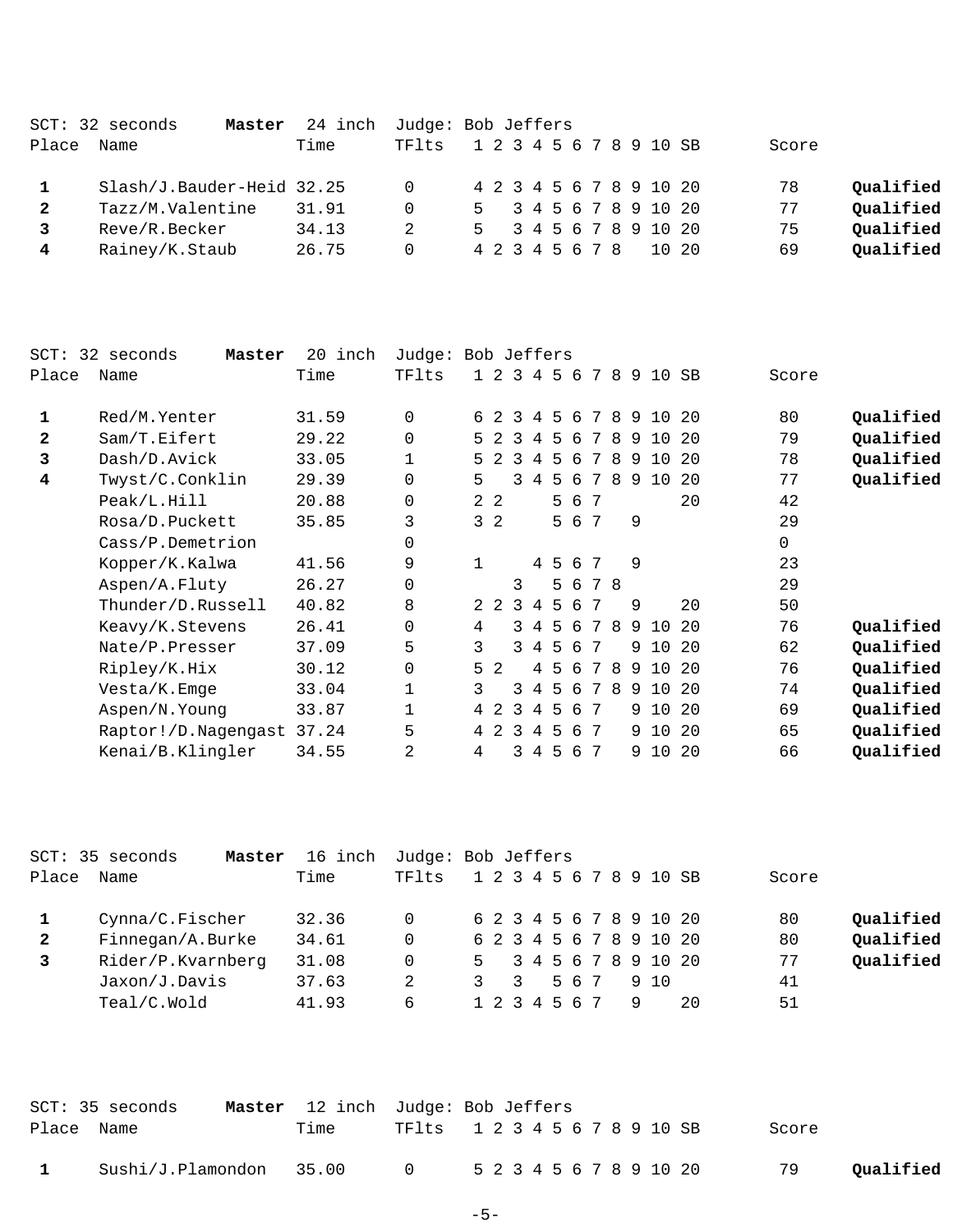| $\mathbf{2}$ | Banner/D.Aheimer          | 30.87  | $\mathbf 0$        | 5                       |               | 3 4 5          |                 |   |     |   |   | 6 7 8 9 10 20   |    | 77    | Qualified |
|--------------|---------------------------|--------|--------------------|-------------------------|---------------|----------------|-----------------|---|-----|---|---|-----------------|----|-------|-----------|
| 3            | Beyda/J.Shelley           | 34.12  | 0                  | 5                       |               | 3 4            | -5              | 6 | 7   | 8 | 9 | 10              | 20 | 77    | Qualified |
| 4            | Bryce/P.Kvarnberg         | 28.35  | 0                  | 4                       | 3             | $\overline{4}$ | 5               | 6 | 7   | 8 |   | 9 10            | 20 | 76    | Qualified |
|              | Krissi/K.Villars          | 39.32  | 4                  | 4 2                     | $\mathcal{E}$ | 4              | $5\overline{)}$ |   | 6 7 |   |   | 10 <sup>°</sup> | 20 | 57    |           |
|              | Q/C.Halprin               |        | 0                  | 2                       |               |                | 4 5             |   | 67  |   | 9 |                 |    | 33    |           |
|              | Julie/T.Poirier           | 44.20  | 9                  | 3                       | 3             |                | 5               |   | 6 7 |   | 9 |                 |    | 24    |           |
|              | Saucy/T.Boutwell          | Absent |                    |                         |               |                |                 |   |     |   |   |                 |    |       |           |
|              | Jolene Rose/M.Liebh 37.46 |        | 2                  | 5 2 3 4 5               |               |                |                 |   | 67  |   |   | 9 10 20         |    | 69    | Qualified |
|              |                           |        |                    |                         |               |                |                 |   |     |   |   |                 |    |       |           |
|              |                           |        |                    |                         |               |                |                 |   |     |   |   |                 |    |       |           |
|              |                           |        |                    |                         |               |                |                 |   |     |   |   |                 |    |       |           |
| $SCT$ :      | 38 seconds<br>Master      | 8 inch | Judge: Bob Jeffers |                         |               |                |                 |   |     |   |   |                 |    |       |           |
| Place        | Name                      | Time   | TFlts              | 1 2 3 4 5 6 7 8 9 10 SB |               |                |                 |   |     |   |   |                 |    | Score |           |
|              |                           |        |                    |                         |               |                |                 |   |     |   |   |                 |    |       |           |
|              | Disco/K.Wlodarski         |        | 0                  | 2                       |               |                | 5               |   | 7   |   |   |                 |    | 14    |           |
|              | Annabelle/P.Vojtas 42.21  |        | 4                  | 2                       |               |                |                 |   | 6 7 |   |   | 9 10            |    | 30    |           |
|              |                           |        |                    |                         |               |                |                 |   |     |   |   |                 |    |       |           |
|              |                           |        |                    |                         |               |                |                 |   |     |   |   |                 |    |       |           |
|              |                           |        |                    |                         |               |                |                 |   |     |   |   |                 |    |       |           |
|              |                           |        |                    |                         |               |                |                 |   |     |   |   |                 |    |       |           |

| Total Number of Dogs Showing: 36   |  |
|------------------------------------|--|
| Total Number of Dogs Absent: 1     |  |
| Total Number of Dogs Withdrawn: 0  |  |
| Total Number of Dogs Not Scored: 0 |  |
| Total Number of Qualifiers: 23     |  |
| Percent Qualified: 63.9%           |  |

|            | SCT: 35 seconds |             | <b>Novice Pref</b> 20 inch Judge: Bob Jeffers |                                                             |  |  |  |  |  |       |
|------------|-----------------|-------------|-----------------------------------------------|-------------------------------------------------------------|--|--|--|--|--|-------|
| Place Name |                 |             | Time                                          | TF1ts 1 2 3 4 5 6 7 8 9 10 SB                               |  |  |  |  |  | Score |
|            | Shelby/J.Peters |             |                                               | 0                                                           |  |  |  |  |  | 0     |
|            |                 |             |                                               |                                                             |  |  |  |  |  |       |
| Place Name | SCT: 35 seconds | Novice Pref | Time                                          | 16 inch Judge: Bob Jeffers<br>TF1ts 1 2 3 4 5 6 7 8 9 10 SB |  |  |  |  |  | Score |

| Jayko/D.Greenberg |        |  |  |
|-------------------|--------|--|--|
| Berlin/M.Lees     | Absent |  |  |

|              | SCT: 38 seconds | <b>Novice Pref</b> 8 inch Judge: Bob Jeffers |                               |  |       |           |
|--------------|-----------------|----------------------------------------------|-------------------------------|--|-------|-----------|
| Place Name   |                 | Time                                         | TF1ts 1 2 3 4 5 6 7 8 9 10 SB |  | Score |           |
| $\mathbf{1}$ | Louie/C.Hermans |                                              | 31.66 0 423 5678 1020         |  | 65    | Qualified |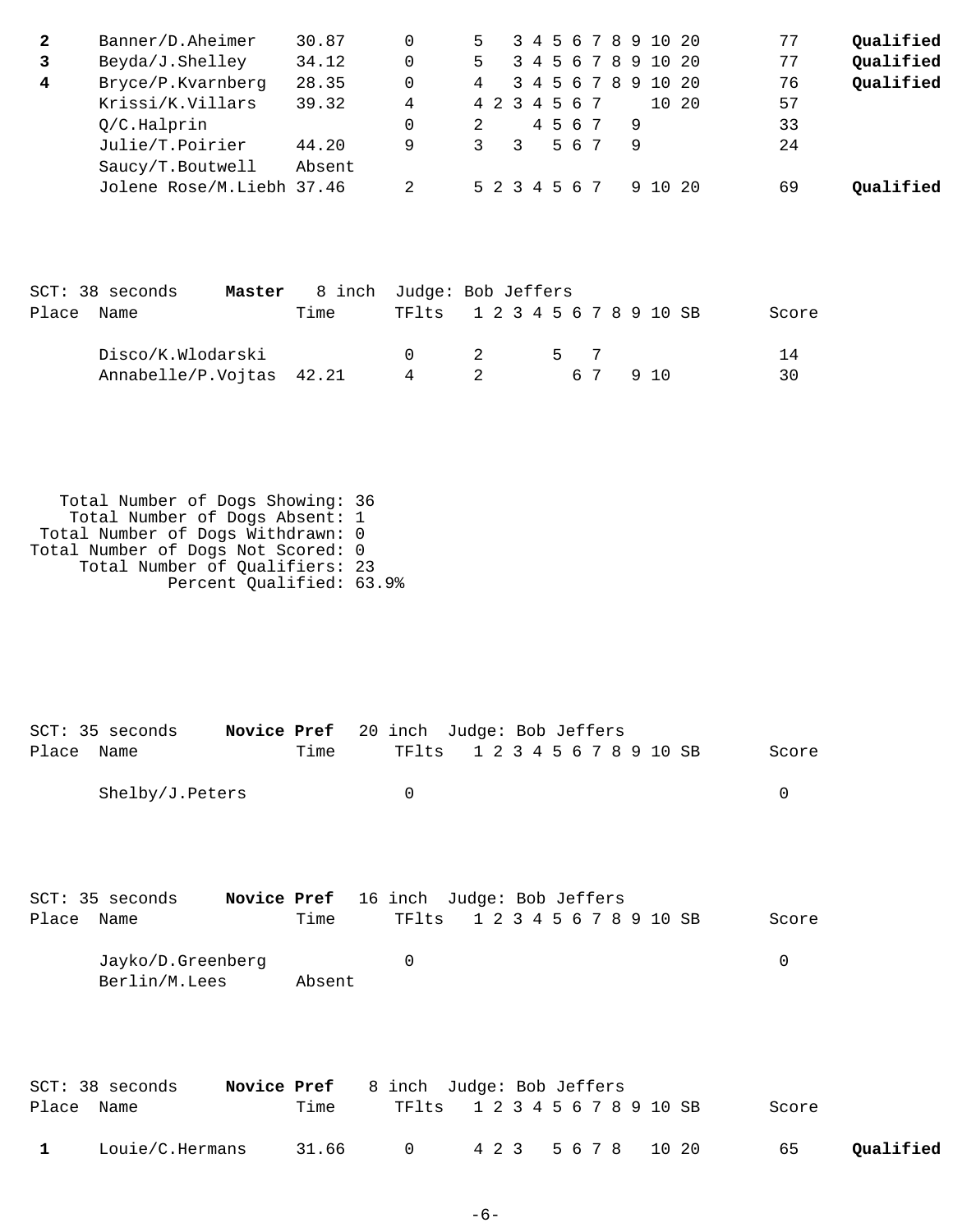|            | $SCT: 41$ seconds | <b>Novice Pref</b> 4 inch Judge: Bob Jeffers |      |                               |       |  |  |  |  |  |       |
|------------|-------------------|----------------------------------------------|------|-------------------------------|-------|--|--|--|--|--|-------|
| Place Name |                   |                                              | Time | TF1ts 1 2 3 4 5 6 7 8 9 10 SB |       |  |  |  |  |  | Score |
|            | Dream/L.Brady     |                                              |      |                               | 2 5 7 |  |  |  |  |  | 14    |

 Total Number of Dogs Showing: 4 Total Number of Dogs Absent: 1 Total Number of Dogs Withdrawn: 0 Total Number of Dogs Not Scored: 0 Total Number of Qualifiers: 1 Percent Qualified: 25.0%

|            | SCT: 35 seconds  | Open Pref 20 inch Judge: Bob Jeffers |          |                               |  |  |  |  |  |       |
|------------|------------------|--------------------------------------|----------|-------------------------------|--|--|--|--|--|-------|
| Place Name |                  | Time                                 |          | TF1ts 1 2 3 4 5 6 7 8 9 10 SB |  |  |  |  |  | Score |
|            | Mishka/L.Albertz |                                      | $\Omega$ |                               |  |  |  |  |  |       |
|            |                  |                                      |          |                               |  |  |  |  |  |       |

|            | $SCT: 41$ seconds | <b>Open Pref</b> 4 inch Judge: Bob Jeffers |  |                               |  |  |  |  |  |        |       |
|------------|-------------------|--------------------------------------------|--|-------------------------------|--|--|--|--|--|--------|-------|
| Place Name |                   | Time                                       |  | TF1ts 1 2 3 4 5 6 7 8 9 10 SB |  |  |  |  |  |        | Score |
|            | Willow/C.Disque   | 57.72                                      |  | $\overline{\mathbf{3}}$<br>16 |  |  |  |  |  | 567920 | 34    |

 Total Number of Dogs Showing: 2 Total Number of Dogs Absent: 0 Total Number of Dogs Withdrawn: 0 Total Number of Dogs Not Scored: 0 Total Number of Qualifiers: 0 Percent Qualified: 0.0%

|              | SCT: 35 seconds  |      | <b>Excellent Pref</b> 20 inch Judge: Bob Jeffers |       |  |  |  |  |       |           |
|--------------|------------------|------|--------------------------------------------------|-------|--|--|--|--|-------|-----------|
| Place Name   |                  | Time | TF1ts 1 2 3 4 5 6 7 8 9 10 SB                    |       |  |  |  |  | Score |           |
| $\mathbf{1}$ | BOSS429/M.Timken |      | 37.09 2 4 3 4 5 6 7 8 9 10 20                    |       |  |  |  |  | 74    | Qualified |
|              |                  |      |                                                  | $-7-$ |  |  |  |  |       |           |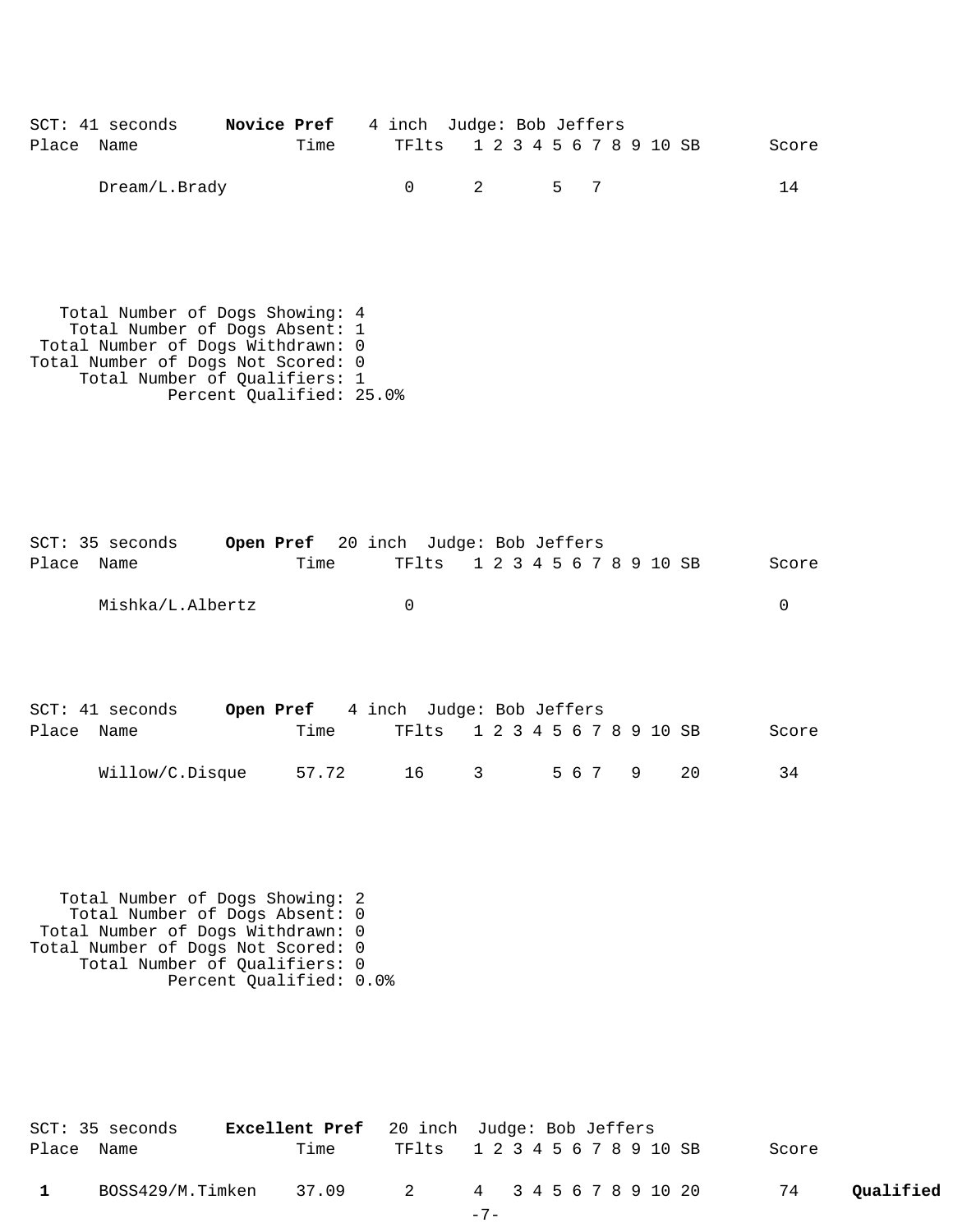|            | SCT: 35 seconds | <b>Excellent Pref</b> 16 inch Judge: Bob Jeffers |                               |  |  |  |  |  |       |           |
|------------|-----------------|--------------------------------------------------|-------------------------------|--|--|--|--|--|-------|-----------|
| Place Name |                 | Time                                             | TF1ts 1 2 3 4 5 6 7 8 9 10 SB |  |  |  |  |  | Score |           |
|            | Jett/D.Noonan   |                                                  | 33.02 0 5 3 4 5 6 7 8 9 10 20 |  |  |  |  |  | 77    | Qualified |

 Total Number of Dogs Showing: 2 Total Number of Dogs Absent: 0 Total Number of Dogs Withdrawn: 0 Total Number of Dogs Not Scored: 0 Total Number of Qualifiers: 2 Percent Qualified: 100.0%

|   | SCT: 35 seconds | Master Pref 20 inch Judge: Bob Jeffers |       |                               |  |  |  |  |  |       |           |
|---|-----------------|----------------------------------------|-------|-------------------------------|--|--|--|--|--|-------|-----------|
|   | Place Name      |                                        | Time  | TF1ts 1 2 3 4 5 6 7 8 9 10 SB |  |  |  |  |  | Score |           |
|   | Cane/L.Hill     |                                        | 30.95 | 0 2 2 4 5 6 7 8 9 10 20       |  |  |  |  |  | 73    | Oualified |
| 2 | Colt/J.Bruner   |                                        | 38.57 | 3 4 3 4 5 6 7 9 10 20         |  |  |  |  |  | 65    | Qualified |

| Place        | SCT: 35 seconds<br>Master Pref<br>Name | Time   | 16 inch<br>TFlts | Judge: Bob Jeffers |   |         |               |                |         |    | 1 2 3 4 5 6 7 | 8  | 9  | 10              | SB    | Score |           |
|--------------|----------------------------------------|--------|------------------|--------------------|---|---------|---------------|----------------|---------|----|---------------|----|----|-----------------|-------|-------|-----------|
|              | Viper/D.Hill                           | 32.97  | $\Omega$         |                    |   | $5 \t2$ | $\mathcal{R}$ | 4              |         |    | 5678          |    | -9 | 10 <sup>°</sup> | -20   | 79    | Qualified |
| $\mathbf{2}$ | Breeze/S.Papciak                       | 32.06  | $\Omega$         |                    | 5 |         | $\mathcal{L}$ | $\overline{4}$ |         |    | 567           | 8  | 9  | 10 <sup>°</sup> | -20   | 77    | Qualified |
| 3            | Gusto/B.Hamilton                       | 33.76  | $\Omega$         |                    | 5 |         |               | 3 4            |         | 56 | 7             | 8  | -9 | 10              | 2.0   | 77    | Qualified |
| 4            | Zyn/S.Papciak                          | 34.76  | $\Omega$         |                    | 5 |         |               |                |         |    | 3 4 5 6 7     | -8 | -9 | 10 <sup>°</sup> | -20   | 77    | Qualified |
|              | Ronan/J.Tunbridge                      | 32.48  | $\Omega$         |                    | 3 |         |               |                |         |    | 4 5 6 7       | 8  | -9 |                 | 10 20 | 72    | Qualified |
|              | Pepper/R.Geller-Car                    | 31.82  | 0                |                    | 4 |         |               |                | 3 4 5 6 |    |               | 78 |    | $10^{-}$        | - 20  | 67    | Oualified |
|              | Shooter/L.Gardner                      | 29.79  | $\Omega$         |                    |   | $5 \t2$ |               |                | 4 5 6   |    | 7             | -8 | -9 | 1 O             | 20    | 76    | Qualified |
|              | Promise/M.Touchston 36.06              |        |                  |                    | 4 |         |               | $3 \quad 4$    |         |    | 567           |    | 89 | 10 <sup>°</sup> | -20   | 75    | Qualified |
|              | Molly/J.Becker                         | Absent |                  |                    |   |         |               |                |         |    |               |    |    |                 |       |       |           |
|              | Lilly/A.Nathanson                      | 37.94  | 2                |                    | 3 |         |               | 34             | .5.     | -6 |               |    | 9  | 10              | -20   | 65    | Oualified |

|            | SCT: 38 seconds                                  |      | <b>Master Pref</b> 12 inch Judge: Bob Jeffers |  |  |  |  |  |       |           |
|------------|--------------------------------------------------|------|-----------------------------------------------|--|--|--|--|--|-------|-----------|
| Place Name |                                                  | Time | TF1ts 1 2 3 4 5 6 7 8 9 10 SB                 |  |  |  |  |  | Score |           |
|            | Cullen/J.Plamondon 42.27 4 5 2 3 4 5 6 7 9 10 20 |      |                                               |  |  |  |  |  | 67    | Qualified |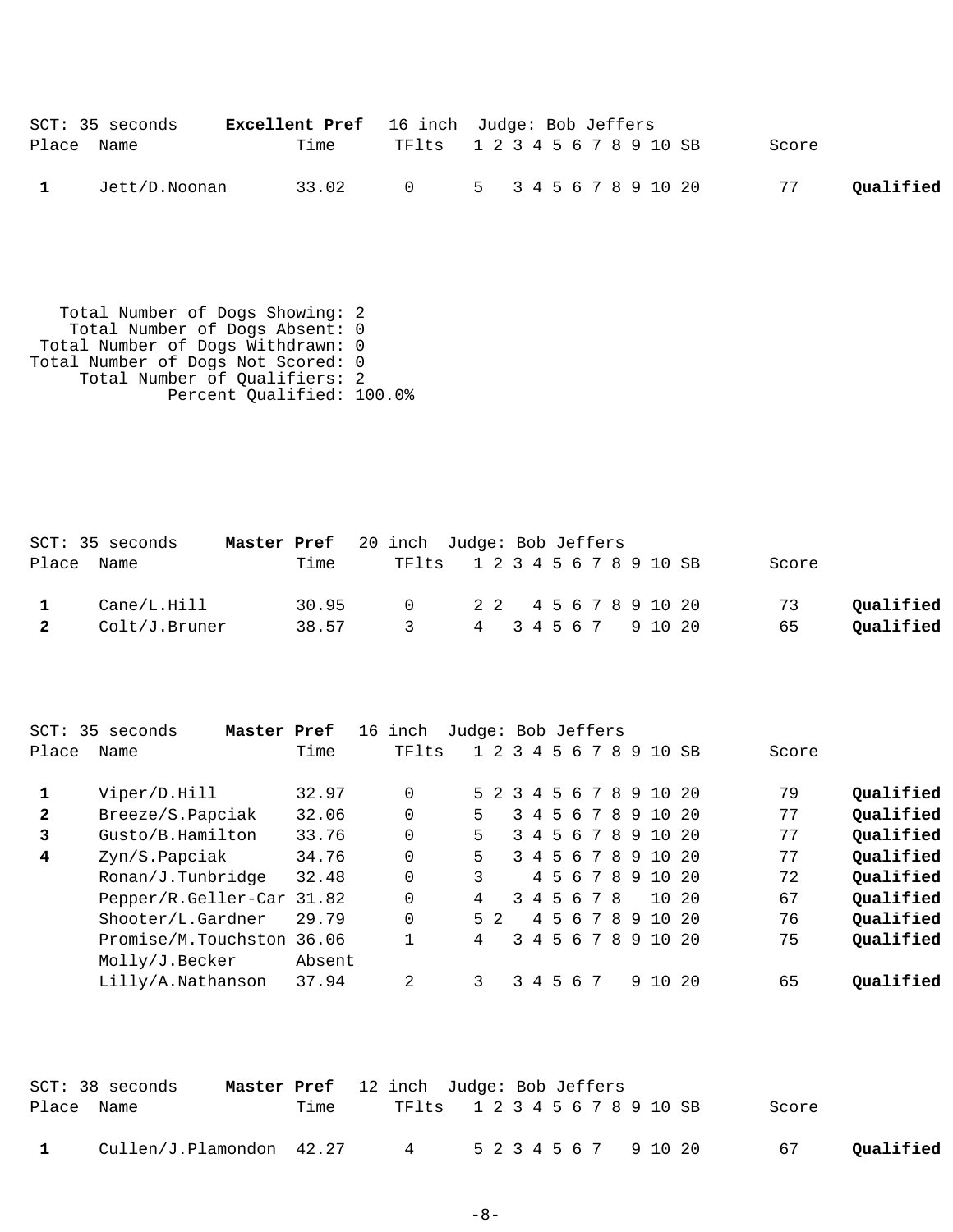|       | SCT: 38 seconds<br>Master Pref |       | 8 inch   | Judge: Bob Jeffers      |           |     |                       |    |       |           |
|-------|--------------------------------|-------|----------|-------------------------|-----------|-----|-----------------------|----|-------|-----------|
| Place | Name                           | Time  | TF1ts    | 1 2 3 4 5 6 7 8 9 10 SB |           |     |                       |    | Score |           |
|       | Gauge/L.Glick                  | 35.12 | $\Omega$ |                         |           |     | 5 3 4 5 6 7 8 9 10 20 |    | 77    | Qualified |
| 2     | Tiger/S.Berckmans              | 36.51 | $\Omega$ | 5 3 4 5 6 7 8 9         |           |     |                       | 20 | 67    | Qualified |
|       | Jake/C.Hermans                 | 42.25 | 4        | 4                       | 3 4 5 6 7 |     | 9 10 20               |    | 64    | Qualified |
|       | Carter/J.Tice                  | 20.79 | $\Omega$ | 2 2                     |           |     |                       |    | 20    |           |
|       | Pepper/S.Berckmans             |       |          |                         |           | 567 |                       |    | 28    |           |
|       |                                |       |          |                         |           |     |                       |    |       |           |

| Total Number of Dogs Showing: 18   |  |
|------------------------------------|--|
| Total Number of Dogs Absent: 1     |  |
| Total Number of Dogs Withdrawn: 0  |  |
| Total Number of Dogs Not Scored: 0 |  |
| Total Number of Qualifiers: 15     |  |
| Percent Qualified: 83.3%           |  |
|                                    |  |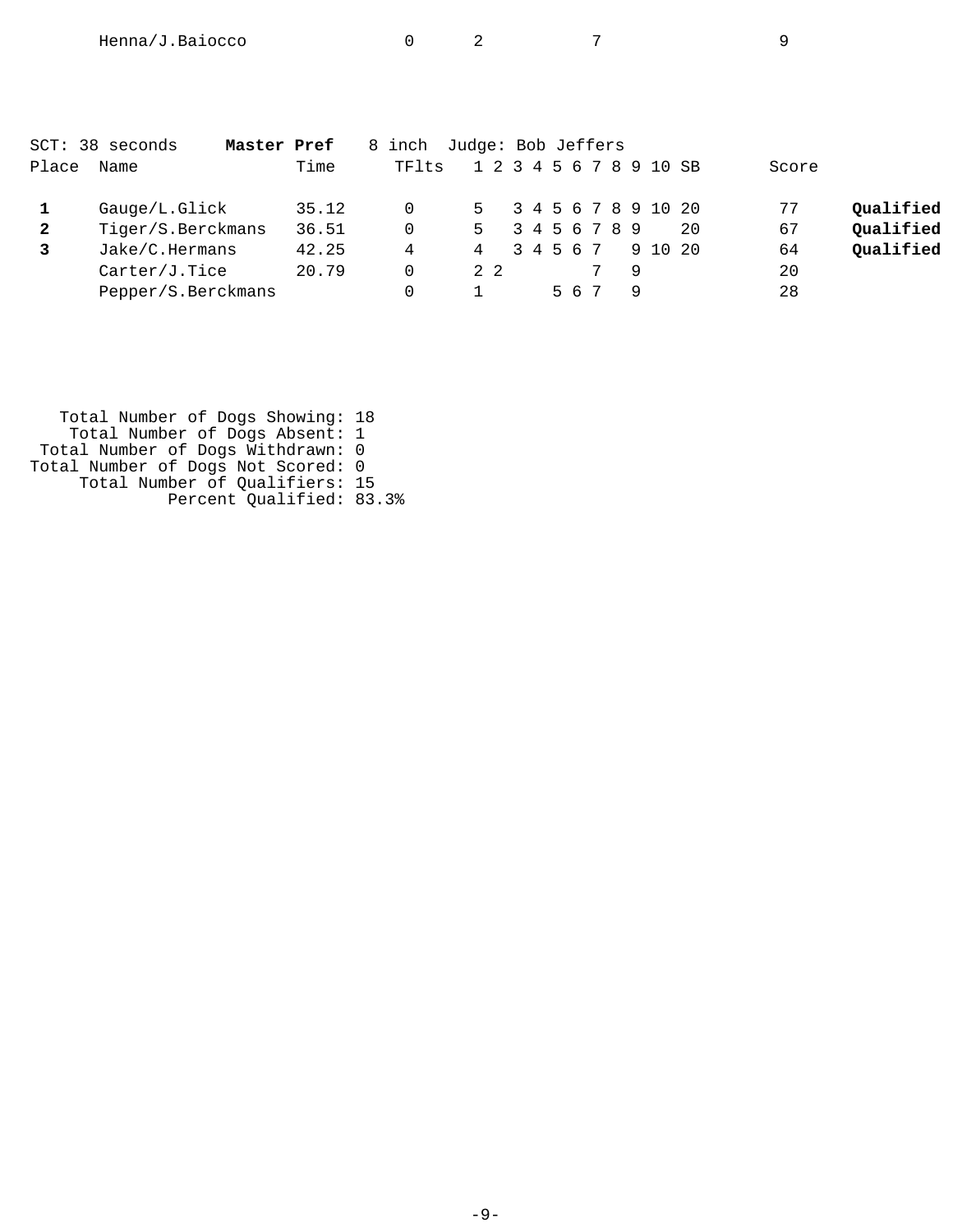## **Friday, December 31, 2021 Tailwaggers Agility Club of South Florida Premier Standard**

MCT: 55 seconds **Premier Standard** 24 inch Choice Judge: Bob Jeffers

Place Name Time Time RFlts WCFlts E/F Score Top25

Veni/D.Hill 33.89 0 0 2 Elim

| MCT:         | 55 seconds         | Premier Standard | 20 inch  | Judge: Bob Jeffers |             |       |       |           |
|--------------|--------------------|------------------|----------|--------------------|-------------|-------|-------|-----------|
| Place        | Name               | Time             | RFlts    | WCFlts             | E/F         | Score | Top25 |           |
| 1            | Shoofly/B.Hill     | 31.51            | 0        | 0                  | 0           | 100   | Yes   | Qualified |
| $\mathbf{2}$ | Cash/C.Williams    | 34.51            | 0        | $\mathbf 0$        | $\Omega$    | 100   | Yes   | Qualified |
| 3            | Keavy/K.Stevens    | 35.55            | 0        | $\Omega$           | $\Omega$    | 100   | Yes   | Qualified |
| 4            | Ripley/K.Hix       | 37.61            | 0        | $\Omega$           | 0           | 100   | Yes   | Qualified |
|              | Sam/T.Eifert       | 35.52            | 0        | 0                  | 1           | Elim  |       |           |
|              | Vesta/K.Emge       | 45.52            | $\Omega$ | $\Omega$           | 1           | Elim  |       |           |
|              | Rosa/D.Puckett     | 46.91            | $\Omega$ | $\mathbf{1}$       | 1           | Elim  |       |           |
|              | Kelso/A.Benner     | No Time          | 1        | $\Omega$           | 3           | Elim  |       |           |
|              | Cass/P.Demetrion   | No Time          | 1        | 0                  | 1           | Elim  |       |           |
|              | Aspen/N.Young      | 45.36            | 0        | 1                  | $\Omega$    | Elim  |       |           |
|              | Kopper/K.Kalwa     | 52.38            | $\Omega$ | $\Omega$           | 2           | Elim  |       |           |
|              | Wilson/L.Gray      | 47.55            | 0        | $\Omega$           | 1           | Elim  |       |           |
|              | Tressa/D.Broadrick | No Time          | 1        | 1                  | 3           | Elim  |       |           |
|              | Zinger/A.Gooch     | 41.82            | 2        | $\Omega$           | $\mathbf 0$ | Elim  |       |           |
|              | Dash/D.Avick       | No Time          | 1        | 0                  | 1           | Elim  |       |           |
|              | Nate/P.Presser     | 39.64            | $\Omega$ | $\Omega$           | 3           | Elim  |       |           |
|              | Puma/B.Barker      | Absent           |          |                    |             |       |       |           |
|              | Twyst/C.Conklin    | 49.05            | 0        | 0                  | $\Omega$    | 100   |       | Qualified |
|              | Keegan/D.Russell   | 43.00            | 0        | 0                  | 0           | 100   | Yes   | Qualified |
|              |                    |                  |          |                    |             |       |       |           |

|       | MCT: 60 seconds   | Premier Standard | 16 inch Judge: Bob Jeffers |          |                   |      |             |           |
|-------|-------------------|------------------|----------------------------|----------|-------------------|------|-------------|-----------|
| Place | Name              | Time             | RFlts                      | WCFlts   | $\rm E$ / $\rm F$ |      | Score Top25 |           |
|       | Liberty/R.Coates  | 48.64            |                            | $\Omega$ |                   | 100  | Yes         | Qualified |
|       | Ernie/D.Shumate   | No Time          |                            | $\Omega$ | 2                 | Elim |             |           |
|       | Rider/P.Kvarnberg | 43.79            | 9                          | $\Omega$ |                   | Elim |             |           |
|       | Ruff/M.Bennett    | 61.08            |                            |          |                   | Elim |             |           |
|       | Teal/C.Wold       | 52.91            |                            | 0        |                   | Elim |             |           |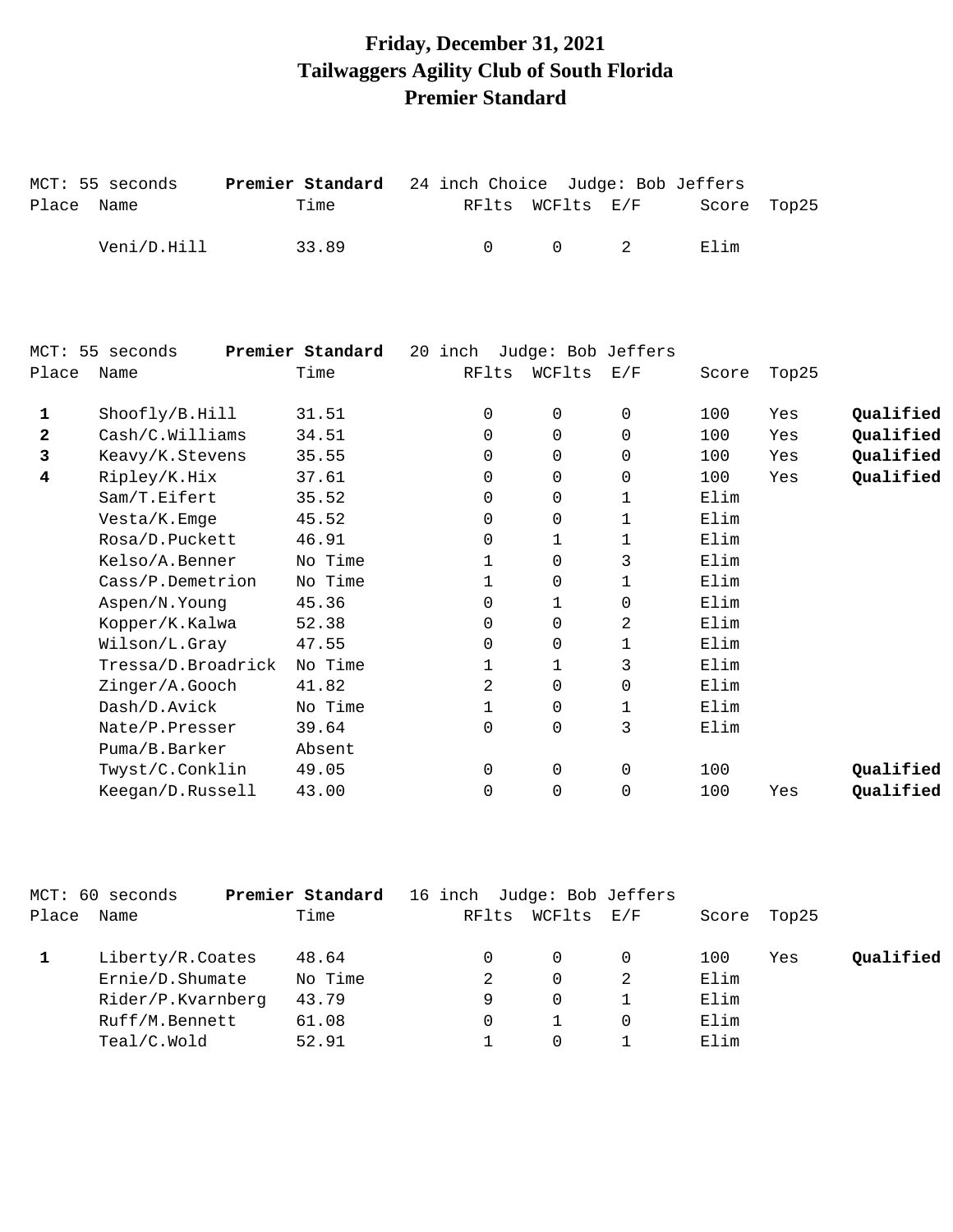|                         | MCT: 65 seconds              | Premier Standard | 12 inch Judge: Bob Jeffers |          |     |       |       |           |
|-------------------------|------------------------------|------------------|----------------------------|----------|-----|-------|-------|-----------|
| Place                   | Name                         | Time             | RFlts                      | WCFlts   | E/F | Score | Top25 |           |
|                         |                              |                  |                            |          |     |       |       |           |
| $\mathbf{1}$            | TKake/D.Shumate              | 31.56            | $\Omega$                   | $\Omega$ | 0   | 100   | Yes   | Qualified |
| $\mathbf{2}$            | Jolene Rose/M.Liebh 38.77    |                  | $\Omega$                   | $\Omega$ | 0   | 100   | Yes   | Oualified |
| 3                       | Captain Jack/J.Baud 43.12    |                  | 0                          | $\Omega$ | 0   | 100   | Yes   | Oualified |
| $\overline{\mathbf{4}}$ | Krissi/K.Villars             | 43.82            | 0                          | $\Omega$ | 0   | 100   |       | Qualified |
|                         | Madeleine/P.Vojtas           | 40.04            |                            |          |     | Elim  |       |           |
|                         | Logan/R.Nagel                | No Time          |                            | $\Omega$ | 2   | Elim  |       |           |
|                         | Flynn Rider/B. Pruet No Time |                  |                            |          |     | Elim  |       |           |
|                         | Sushi/J.Plamondon            | No Time          | $\Omega$                   | $\Omega$ |     | Elim  |       |           |
|                         | Karma/C.Sreenan              | 58.87            | $\Omega$                   | $\Omega$ |     | Elim  |       |           |
|                         | Bryce/P.Kvarnberg            | 37.59            | 0                          |          |     | Elim  |       |           |
|                         |                              |                  |                            |          |     |       |       |           |

|       | MCT: 65 seconds   | Premier Standard | 8 inch Judge: Bob Jeffers |            |       |       |
|-------|-------------------|------------------|---------------------------|------------|-------|-------|
| Place | Name              | Time             | RFlts                     | WCFlts E/F | Score | Top25 |
|       | Disco/K.Wlodarski | No Time          |                           |            | Elim  |       |
|       | Zap/J.Taugher     | 53.20            |                           |            | Elim  |       |
|       | $Mr.$ Ping/J.Bell | No Time          |                           |            | Elim  |       |

| Total Number of Dogs Showing: 37   |  |
|------------------------------------|--|
| Total Number of Dogs Absent: 1     |  |
| Total Number of Dogs Withdrawn: 0  |  |
| Total Number of Dogs Not Scored: 0 |  |
| Total Number of Qualifiers: 11     |  |
| Percent Qualified: 29.7%           |  |
|                                    |  |

| MCT: 65 seconds           | <b>Premier Standard Pref</b> 20 inch Judge: Bob Jeffers |        |                  |   |             |     |           |
|---------------------------|---------------------------------------------------------|--------|------------------|---|-------------|-----|-----------|
| Place Name                | Time                                                    |        | RFlts WCFlts E/F |   | Score Top25 |     |           |
| Slash/J.Bauder-Heid 42.43 |                                                         | $\cap$ | $\Omega$ 0       |   | 100         | Yes | Oualified |
| Bishop/J.Younq            | 44.73                                                   | $\cap$ | $\bigcap$        | 0 | 100         |     | Oualified |

|              | MCT: 60 seconds | <b>Premier Standard Pref</b> 16 inch Judge: Bob Jeffers |        |                  |                                  |             |     |           |
|--------------|-----------------|---------------------------------------------------------|--------|------------------|----------------------------------|-------------|-----|-----------|
| Place Name   |                 | Time                                                    |        | RFlts WCFlts E/F |                                  | Score Top25 |     |           |
| $\mathbf{1}$ | Bird/D.Shumate  | 30.47                                                   |        |                  | $0 \qquad 0 \qquad 0 \qquad 100$ |             | Yes | Qualified |
|              |                 |                                                         | $-10-$ |                  |                                  |             |     |           |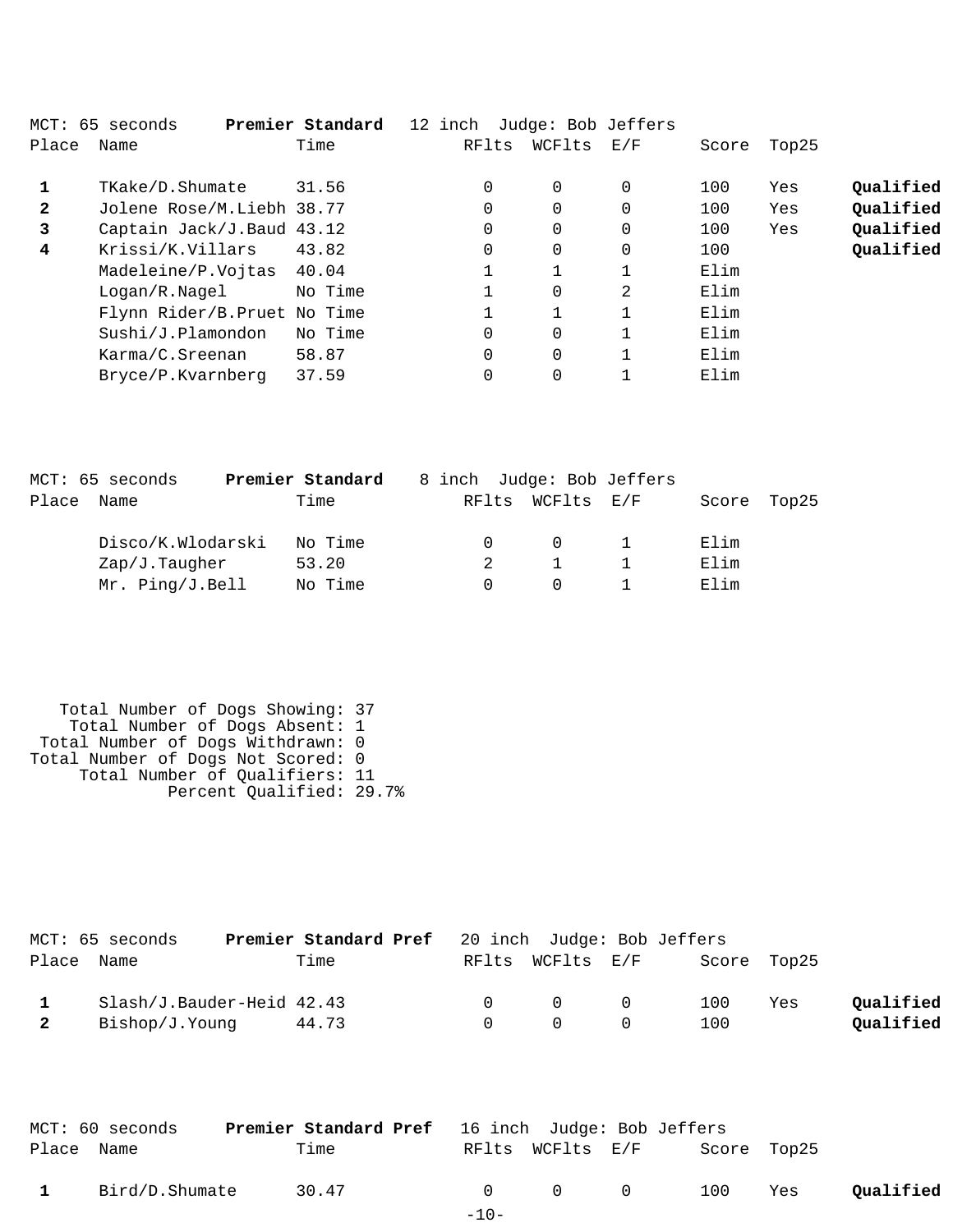| Sookie/M.Vaughan          | 52.16   |  | 100  | Qualified |
|---------------------------|---------|--|------|-----------|
| Alli/R.Clark              | No Time |  | Elim |           |
| Promise/M.Touchston 46.55 |         |  | Elim |           |
| Lilly/A.Nathanson         | 60.94   |  | Elim |           |
| Gusto/B.Hamilton          | Absent  |  |      |           |

|              | MCT: 65 seconds           | Premier Standard Pref |       |                | 12 inch Judge: Bob Jeffers |             |     |           |
|--------------|---------------------------|-----------------------|-------|----------------|----------------------------|-------------|-----|-----------|
| Place        | Name                      | Time                  | RFlts | WCFlts E/F     |                            | Score Top25 |     |           |
|              | Genuine Risk/A.Benn 31.58 |                       |       | $\overline{0}$ | $\Omega$                   | 100         | Yes | Qualified |
| $\mathbf{2}$ | Henna/J.Baiocco           | 46.22                 |       |                |                            | 100         |     | Qualified |
|              | Frankie/M.Hansen          | No Time               |       | $\Omega$       |                            | Elim        |     |           |
|              | Squid/G.Chapman           | No Time               |       |                |                            | Elim        |     |           |

| MCT: 70 seconds         | Premier Standard Pref |        | 8 inch Judge: Bob Jeffers                  |             |     |           |
|-------------------------|-----------------------|--------|--------------------------------------------|-------------|-----|-----------|
| Place Name              | Time                  |        | RFlts WCFlts E/F                           | Score Top25 |     |           |
| Tiger/S.Berckmans 66.55 |                       | $\cap$ | $\begin{array}{ccc} & & & 0 & \end{array}$ | 100         | Yes | Qualified |
| Ditty/D.McFarlane 45.93 |                       |        | 2 2                                        | Elim        |     |           |

|              | MCT: 70 seconds  | Premier Standard Pref |        | 4 inch Judge: Bob Jeffers |           |             |           |
|--------------|------------------|-----------------------|--------|---------------------------|-----------|-------------|-----------|
| Place Name   |                  | Time                  |        | RFlts WCFlts E/F          |           | Score Top25 |           |
| $\mathbf{1}$ | Sparkle/S.Waqner | 47.96                 | $\cap$ | $\Omega$                  | $\bigcap$ | 100         | Qualified |

 Total Number of Dogs Showing: 14 Total Number of Dogs Absent: 1 Total Number of Dogs Withdrawn: 0 Total Number of Dogs Not Scored: 0 Total Number of Qualifiers: 8 Percent Qualified: 57.1%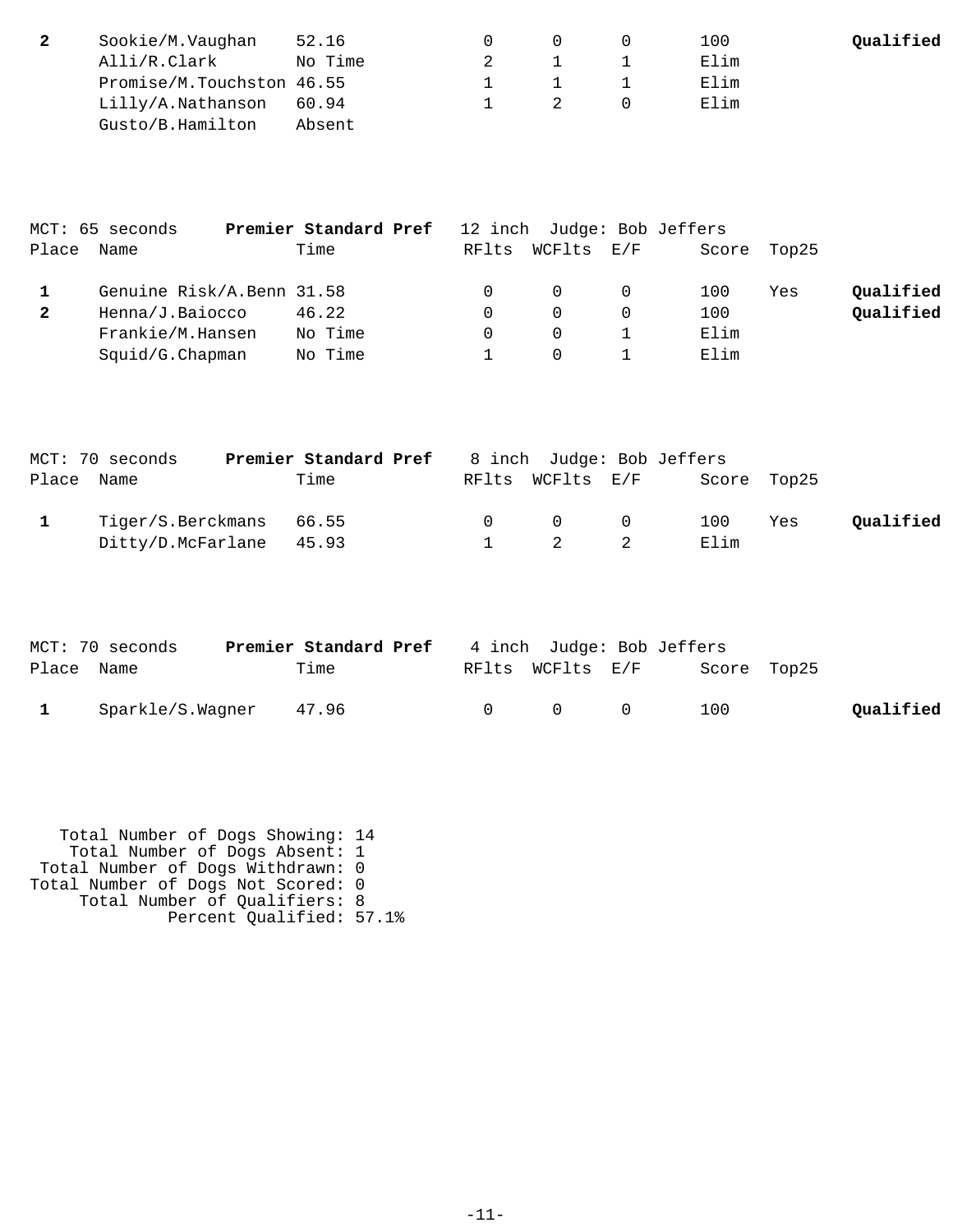# **Friday, December 31, 2021 Tailwaggers Agility Club of South Florida Master/Excellent Standard**

|              | Distance: 190 yards SCT: 71 seconds         |         |             | Excellent   |              | 24 inch Judge: Bob Jeffers                                   |             |       |           |
|--------------|---------------------------------------------|---------|-------------|-------------|--------------|--------------------------------------------------------------|-------------|-------|-----------|
| Place        | Name                                        | Time    |             |             |              | TFlts RFlts WCFlts TblFlts                                   | E/F         | Score |           |
|              | Kelso/C.MacBroom                            | No Time |             | 1           | $\mathbf 1$  | $\mathbf 0$                                                  | 2           | Elim  |           |
|              | Willy/S.Minix                               | 76.93   | 15          | 2           | $\mathbf{1}$ | $\Omega$                                                     | $\mathbf 1$ | Elim  |           |
|              |                                             |         |             |             |              |                                                              |             |       |           |
|              | Distance: 190 yards SCT: 66 seconds         |         |             | Excellent   |              | 20 inch Judge: Bob Jeffers                                   |             |       |           |
| Place Name   |                                             | Time    |             |             |              | TFlts RFlts WCFlts TblFlts E/F                               |             | Score |           |
| 1            | Cash/C.Williams                             | 38.48   | 0           | 0           | 0            | 0                                                            | 0           | 100   | Qualified |
| 2            | Dash/D.Avick                                | 40.48   | 0           | 0           | 0            | 0                                                            | 0           | 100   | Qualified |
| 3            | Bess/J.Jaskula                              | 46.71   | 0           | 0           | 0            | 0                                                            | 0           | 100   | Qualified |
|              | Melba/S.Cerron                              | 85.47   | 57          | 2           | $\mathbf 1$  | 0                                                            | 1           | Elim  |           |
|              | Cabernet/P.Lieb                             | 40.62   | $\mathbf 0$ | 0           | 0            | 0                                                            | 3           | Elim  |           |
|              | Thor/S.Goldberg                             | 60.31   | 0           | 2           | 3            | 0                                                            | 2           | Elim  |           |
|              | Thunder/D.Russell                           | 41.52   | 0           | $\mathbf 1$ | $\mathbf 0$  | 0                                                            | 0           | Elim  |           |
|              | Pippa/N.DePetris                            | No Time |             | 1           | 0            | 0                                                            | 1           | Elim  |           |
|              | Nate/P.Presser                              | No Time |             | 1           | 0            | $\Omega$                                                     | 2           | Elim  |           |
|              | Stealth/R.Abell                             | Absent  |             |             |              |                                                              |             |       |           |
|              |                                             |         |             |             |              |                                                              |             |       |           |
| Place        | Distance: 184 yards SCT: 70 seconds<br>Name | Time    |             | Excellent   |              | 16 inch Judge: Bob Jeffers<br>TFlts RFlts WCFlts TblFlts E/F |             | Score |           |
|              |                                             |         |             |             |              |                                                              |             |       |           |
|              | Wing Man/D.Elmore                           | No Time |             | 1           | $\mathbf 1$  | 0                                                            | 1           | Elim  |           |
|              | Connor/S.Blackledge 63.90                   |         | 0           | 3           | $\mathbf{1}$ | 0                                                            | $\mathbf 1$ | Elim  |           |
|              | Moji/M.John                                 | No Time |             | 3           | $\mathsf{O}$ | $\mathbf{1}$                                                 | 2           | Elim  |           |
|              | Finnegan/A.Burke                            | 59.81   | $\mathbf 0$ | 3           | $\mathbf 0$  | 1                                                            | 0           | Elim  |           |
|              |                                             |         |             |             |              |                                                              |             |       |           |
|              | Distance: 178 yards SCT: 71 seconds         |         |             | Excellent   |              | 12 inch Judge: Bob Jeffers                                   |             |       |           |
| Place Name   |                                             | Time    |             |             |              | TFlts RFlts WCFlts TblFlts E/F                               |             | Score |           |
| $\mathbf{1}$ | Blu/N.Olimpo                                | 61.01   | 0           | 0           | 0            | 0                                                            | 0           | 100   | Qualified |
|              | Keyz/M.Hiltz                                | No Time |             | 3           | $\mathsf{O}$ | 0                                                            | 2           | Elim  |           |
|              |                                             |         |             |             |              |                                                              |             |       |           |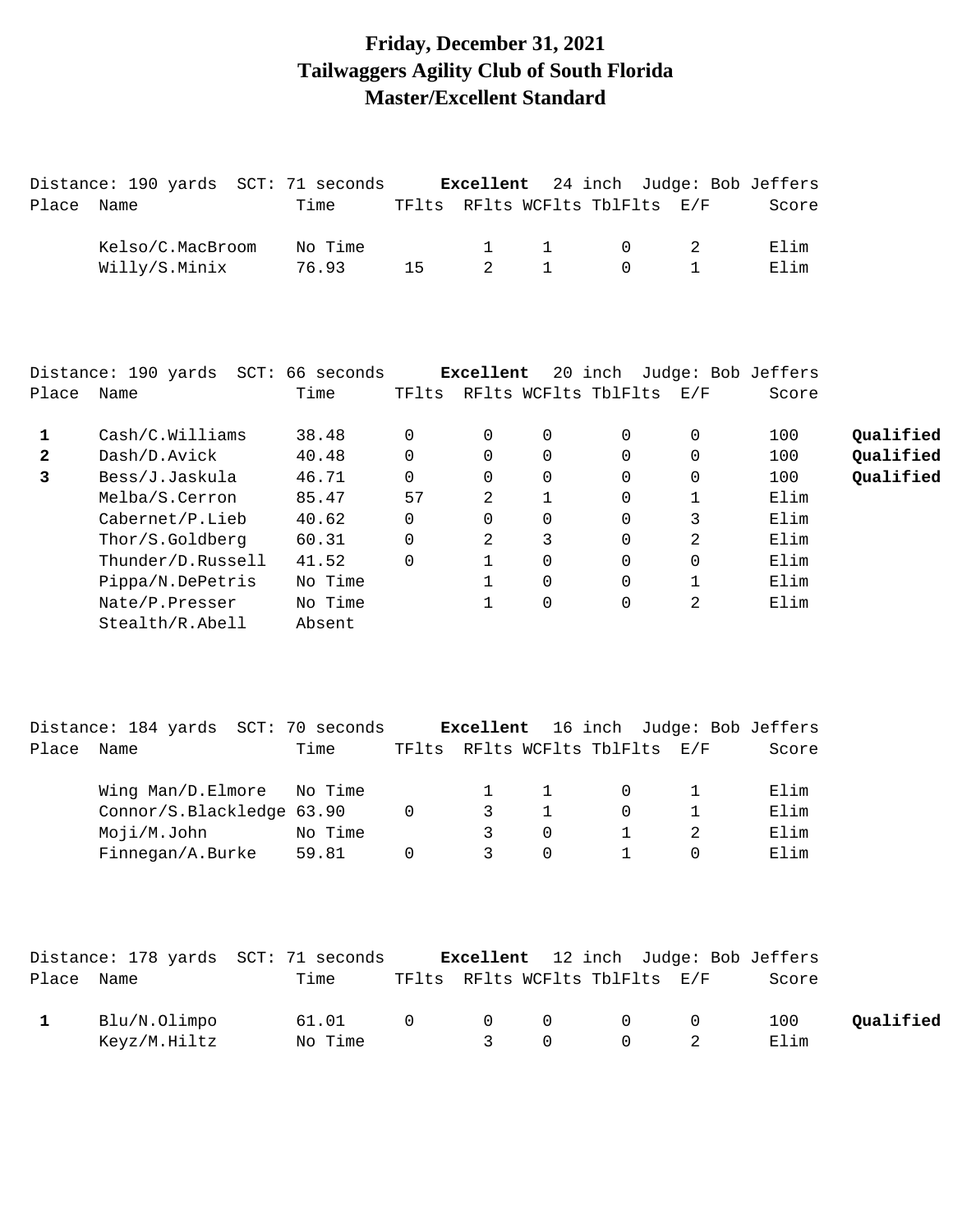|       | Distance: 178 yards SCT: 76 seconds |         |    | Excellent      |          |                                |          | 8 inch Judge: Bob Jeffers |           |
|-------|-------------------------------------|---------|----|----------------|----------|--------------------------------|----------|---------------------------|-----------|
| Place | Name                                | Time    |    |                |          | TFlts RFlts WCFlts TblFlts E/F |          | Score                     |           |
|       | Luna/L.Brady                        | 79.72   | 9  | $\overline{0}$ | $\Omega$ | $\Omega$                       | $\Omega$ | 91                        | Qualified |
|       | Cody/S.Crechiolo                    | No Time |    |                | $\Omega$ |                                |          | Elim                      |           |
|       | Jack/L.Kerwin                       | 97.34   | 63 | $\Omega$       | $\Omega$ |                                | 0        | 37                        |           |
|       | CinnaBun/D.Elmore                   | No Time |    |                |          |                                |          | Elim                      |           |

| Total Number of Dogs Showing: 21   |  |
|------------------------------------|--|
| Total Number of Dogs Absent: 1     |  |
| Total Number of Dogs Withdrawn: 0  |  |
| Total Number of Dogs Not Scored: 0 |  |
| Total Number of Qualifiers: 5      |  |
| Percent Oualified: 23.8%           |  |

|            | Distance: 190 yards SCT: 66 seconds |         |                |        |        |                                             | <b>Master</b> 24 inch Choice Judge: Bob Jeffers |
|------------|-------------------------------------|---------|----------------|--------|--------|---------------------------------------------|-------------------------------------------------|
| Place Name |                                     | Time    |                |        |        | TFlts RFlts WCFlts TblFlts E/F              | Score                                           |
|            | Nolan/B.Kennedy                     | 44.87   | $\overline{0}$ |        |        | $\begin{matrix} 0 & 0 & 0 & 1 \end{matrix}$ | Flim                                            |
|            | Veni/D.Hill                         | No Time |                | $\cap$ | $\cap$ | $\begin{array}{ccc} 0 & 2 \end{array}$      | Elim                                            |

|       | Distance: 190 yards SCT: 71 seconds |         |       | Master | 24 inch  |                      | Judge: Bob Jeffers |       |           |
|-------|-------------------------------------|---------|-------|--------|----------|----------------------|--------------------|-------|-----------|
| Place | Name                                | Time    | TFlts |        |          | RFlts WCFlts TblFlts | $\rm E$ / $\rm F$  | Score |           |
|       | Baron/B.Reed                        | 54.17   | 0     | 0      | 0        |                      | 0                  | 100   | Oualified |
|       | Slash/J.Bauder-Heid No Time         |         |       | 0      | 0        |                      |                    | Elim  |           |
|       | Tazz/M.Valentine                    | 72.34   | 3     | 2      | $\Omega$ | 0                    |                    | Elim  |           |
|       | Rainey/K.Staub                      | 44.55   | 0     | 0      | $\Omega$ |                      |                    | Elim  |           |
|       | Titan/P.Lieb                        | No Time |       | 0      | $\Omega$ |                      |                    | Elim  |           |
|       | Reve/R.Becker                       | 70.91   | 0     |        | $\Omega$ | $\Omega$             | $\Omega$           | Elim  |           |
|       | Crush/A.Ray                         | 49.30   | 0     |        | $\Omega$ |                      | $\Omega$           | Elim  |           |
|       | Pulse/C.Segedin                     | 48.44   | 0     | 0      |          |                      | 0                  | Elim  |           |

|              | Distance: 190 yards SCT: 66 seconds |                 |  | <b>Master</b> 20 inch Judge: Bob Jeffers |       |           |
|--------------|-------------------------------------|-----------------|--|------------------------------------------|-------|-----------|
| Place Name   |                                     | Time            |  | TFlts RFlts WCFlts TblFlts E/F           | Score |           |
| $\mathbf{1}$ | Shoofly/B.Hill                      | 32.58 0 0 0 0 0 |  |                                          | 100   | Qualified |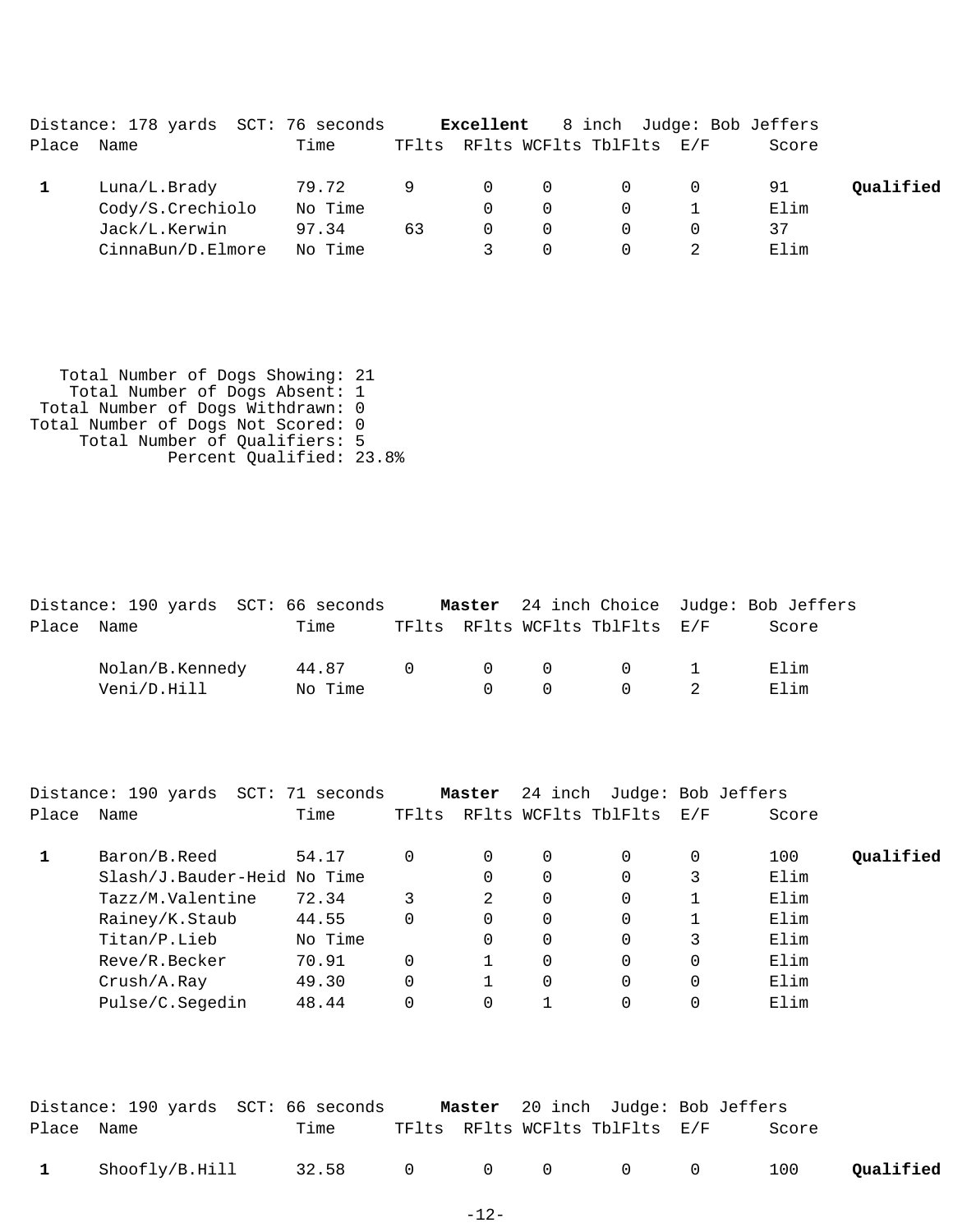| 2 | Kelso/A.Benner            | 35.70  | 0           | 0            | 0                   | 0           | 0                   | 100  | Qualified |
|---|---------------------------|--------|-------------|--------------|---------------------|-------------|---------------------|------|-----------|
| 3 | Sam/T.Eifert              | 38.87  | 0           | $\Omega$     | $\mathbf 0$         | 0           | $\mathbf 0$         | 100  | Qualified |
| 4 | Peak/L.Hill               | 39.64  | $\Omega$    | $\Omega$     | $\mathbf 0$         | 0           | $\mathbf 0$         | 100  | Qualified |
|   | Ziva/W.Yu                 | 36.48  | $\Omega$    | $\Omega$     | $\mathbf 0$         | 0           | $\mathbf 1$         | Elim |           |
|   | Red/M.Yenter              | 39.57  | $\Omega$    | $\Omega$     | $\mathbf 0$         | 0           | $\mathbf 1$         | Elim |           |
|   | Maddie/R.Sharpe           | 52.15  | 0           | $\mathbf 1$  | 1                   | 0           | $\mathbf 1$         | Elim |           |
|   | Cass/P.Demetrion          | 47.51  | $\Omega$    | $\mathbf{1}$ | 0                   | 0           | $\mathbf 0$         | Elim |           |
|   | Chili Pepper/D.Bate 59.37 |        | 0           | $\mathbf 1$  | $\mathsf{O}\xspace$ | 0           | $\mathsf{O}\xspace$ | Elim |           |
|   | Keegan/D.Russell          | 51.36  | 0           | $\Omega$     | 1                   | 0           | 1                   | Elim |           |
|   | Tressa/D.Broadrick        | 64.77  | 0           | 1            | 1                   | 0           | 1                   | Elim |           |
|   | Keavy/K.Stevens           | 40.48  | 0           | $\mathbf{1}$ | $\mathbf 0$         | 0           | 0                   | Elim |           |
|   | Zinger/A.Gooch            | 52.68  | $\Omega$    | 1            | 1                   | 0           | 1                   | Elim |           |
|   | Bebop/G.Storm             | 50.24  | $\Omega$    | $\mathbf{1}$ | $\mathbf{1}$        | 0           | $\mathbf{1}$        | Elim |           |
|   | Ravyn/F.Jones             | 41.63  | $\Omega$    | $\Omega$     | 0                   | 0           | 1                   | Elim |           |
|   | Goldie/M.Yenter           | 48.60  | 0           | 0            | 1                   | 0           | $\mathbf 1$         | Elim |           |
|   | Echo/F.Jones              | 43.88  | 0           | 0            | $\mathsf{O}\xspace$ | 0           | $\mathbf 0$         | 100  | Qualified |
|   | Ripley/K.Hix              | 42.23  | 0           | 0            | $\mathsf{O}\xspace$ | 0           | $\mathsf{O}\xspace$ | 100  | Qualified |
|   | Vesta/K.Emge              | 44.12  | $\Omega$    | $\Omega$     | $\mathbf 0$         | $\Omega$    | 0                   | 100  | Qualified |
|   | Rosa/D.Puckett            | 43.00  | 0           | 0            | 0                   | $\mathbf 0$ | 0                   | 100  | Qualified |
|   | Aspen/N.Young             | 44.73  | $\Omega$    | $\Omega$     | $\mathbf 0$         | 0           | 0                   | 100  | Qualified |
|   | Puma/B.Barker             | Absent |             |              |                     |             |                     |      |           |
|   | Chase/L.McKenzie          | 59.72  | $\Omega$    | 0            | 0                   | 0           | 0                   | 100  | Qualified |
|   | Favor/L.Boyce             | 43.02  | $\Omega$    | $\Omega$     | $\Omega$            | 0           | $\mathbf 0$         | 100  | Qualified |
|   | Kenai/B.Klingler          | 63.21  | $\Omega$    | 0            | $\mathbf 0$         | 0           | $\mathbf 0$         | 100  | Qualified |
|   | Twyst/C.Conklin           | 50.32  | $\mathbf 0$ | $\Omega$     | $\mathsf{O}\xspace$ | 0           | 0                   | 100  | Qualified |
|   | Kopper/K.Kalwa            | 52.87  | $\mathbf 0$ | 0            | $\mathsf{O}\xspace$ | 0           | $\mathsf{O}\xspace$ | 100  | Qualified |
|   | Aspen/A.Fluty             | 50.94  | $\mathbf 0$ | 0            | $\mathbf 0$         | $\Omega$    | $\mathbf 0$         | 100  | Qualified |
|   | Wilson/L.Gray             | 45.92  | $\Omega$    | 0            | 0                   | 0           | 0                   | 100  | Qualified |
|   | Roo/B.Skilling            | 53.53  | $\Omega$    | 0            | $\mathbf 0$         | 0           | 0                   | 100  | Qualified |
|   |                           |        |             |              |                     |             |                     |      |           |

|              | Distance: 184 yards<br>$SCT$ : | 70 seconds |          | Master         | 16 inch  |                      |             | Judge: Bob Jeffers |           |
|--------------|--------------------------------|------------|----------|----------------|----------|----------------------|-------------|--------------------|-----------|
| Place        | Name                           | Time       | TFlts    |                |          | RFlts WCFlts TblFlts | E/F         | Score              |           |
|              | Ernie/D.Shumate                | 35.13      | 0        | $\Omega$       | 0        | $\Omega$             | $\mathbf 0$ | 100                | Qualified |
| $\mathbf{2}$ | Cynna/C.Fischer                | 36.21      | 0        | $\Omega$       | $\Omega$ | 0                    | $\Omega$    | 100                | Qualified |
| 3            | Whimsy/B.Pruett                | 42.58      | 0        | $\Omega$       | 0        | 0                    | $\Omega$    | 100                | Qualified |
| 4            | Chip/S.Walsh                   | 44.01      | $\Omega$ | $\Omega$       | 0        | 0                    | $\Omega$    | 100                | Qualified |
|              | Genevieve/P.Vojtas             | 43.07      | 0        | 0              |          | 0                    | 2           | Elim               |           |
|              | Dillon/S.Bass                  | 60.26      | 0        |                | $\Omega$ | 0                    | $\Omega$    | Elim               |           |
|              | Nala/S.Richardson              | 71.98      | 3        | 2              |          | $\Omega$             |             | Elim               |           |
|              | Goose/S.Smith                  | No Time    |          | 0              | $\Omega$ | $\mathbf 0$          | 1           | Elim               |           |
|              | Nautique/S.Barnett             | 43.46      | $\Omega$ | $\Omega$       | 0        | 0                    |             | Elim               |           |
|              | Liberty/R.Coates               | 56.00      | 0        |                | 0        | 0                    | 0           | Elim               |           |
|              | Teal/C.Wold                    | 53.33      | 0        |                | 2        | $\Omega$             | 0           | Elim               |           |
|              | Virgil/B.Dumbaugh              | 47.50      | 0        | 2              |          | $\Omega$             |             | Elim               |           |
|              | Charlie Bear/M.Hans            | 48.30      | 0        | $\Omega$       | $\Omega$ | $\mathbf 0$          | 0           | 100                | Qualified |
|              | Twister/C.Knapik               | 45.45      | 0        | $\Omega$       | $\Omega$ | $\mathbf 0$          | $\Omega$    | 100                | Qualified |
|              | Rider/P.Kvarnberg              | 49.20      | $\Omega$ | $\overline{0}$ | 0        | 0                    | 0           | 100                | Qualified |
|              | Jaxon/J.Davis                  | Absent     |          |                |          |                      |             |                    |           |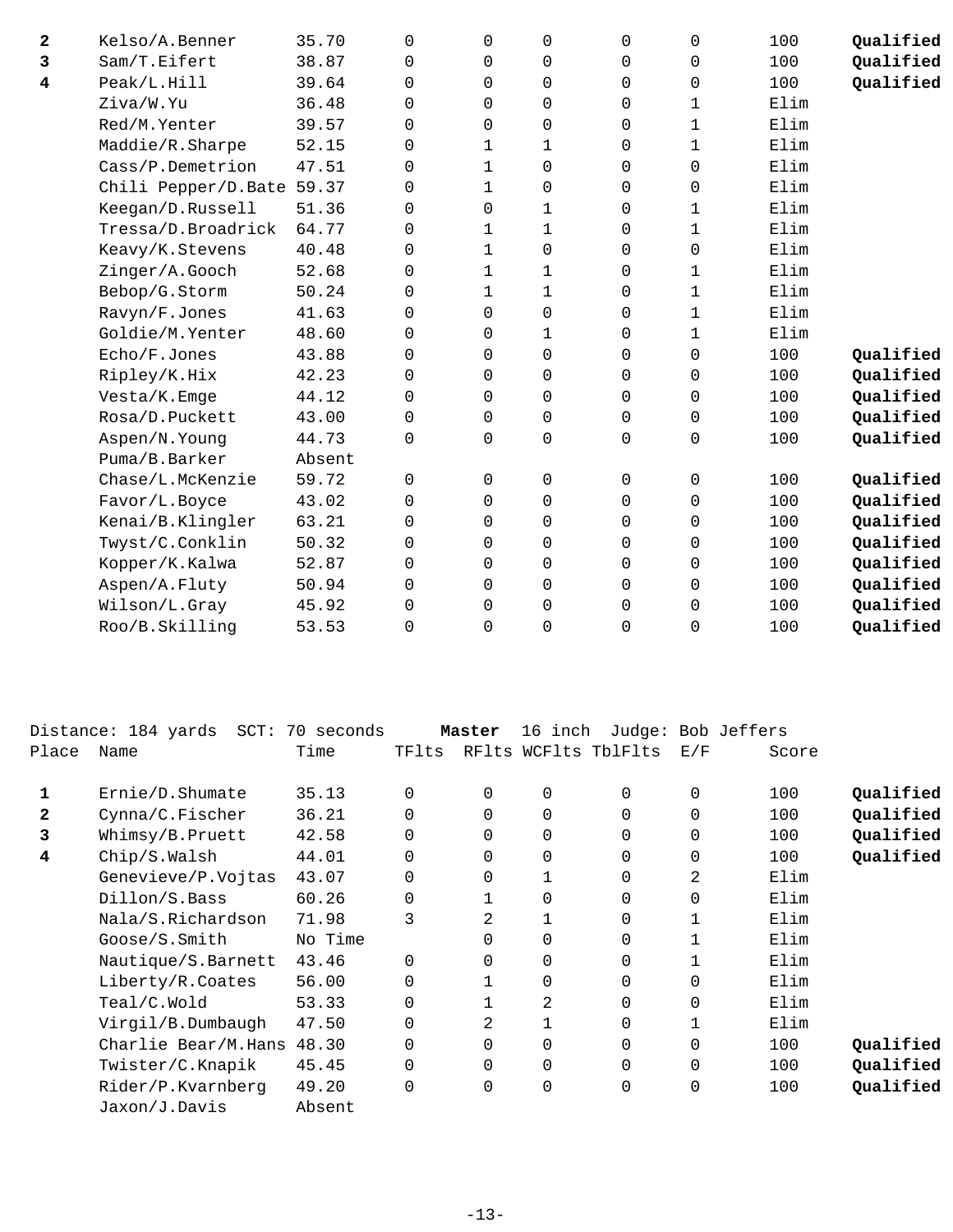| Scoot/R.Abell     | 51.44 |  |  | 100   | Qualified |
|-------------------|-------|--|--|-------|-----------|
| Skittles/C.Graham | 62.22 |  |  | L O O | Oualified |
| Ruff/M.Bennett    | 55.99 |  |  | 100 L | Oualified |

|              | Distance: 178 yards SCT: 71 seconds |         |          | Master       | 12 inch     |                      |             | Judge: Bob Jeffers |           |
|--------------|-------------------------------------|---------|----------|--------------|-------------|----------------------|-------------|--------------------|-----------|
| Place        | Name                                | Time    | TFlts    |              |             | RFlts WCFlts TblFlts | E/F         | Score              |           |
| $\mathbf{1}$ | Madeleine/P.Vojtas                  | 36.06   | $\Omega$ | 0            | 0           | 0                    | 0           | 100                | Qualified |
| $\mathbf{2}$ | Flynn Rider/B.Pruet 36.83           |         | 0        | $\Omega$     | $\mathbf 0$ | 0                    | 0           | 100                | Qualified |
| 3            | Riley/S.Walsh                       | 36.86   | $\Omega$ | $\Omega$     | $\mathbf 0$ | $\Omega$             | 0           | 100                | Qualified |
| 4            | Sushi/J.Plamondon                   | 40.65   | 0        | 0            | $\mathbf 0$ | 0                    | 0           | 100                | Qualified |
|              | Brave/B.Becker                      | 68.65   | $\Omega$ | $\mathbf 1$  | $\mathbf 0$ | $\Omega$             | $\mathbf 0$ | Elim               |           |
|              | Riley/R.Kozell                      | 61.98   | $\Omega$ | 1            | $\mathbf 0$ | 0                    | 0           | Elim               |           |
|              | Pi/B.Becker                         | No Time |          | 1            | $\mathbf 0$ | $\Omega$             | 1           | Elim               |           |
|              | Dixee/K.Levee                       | No Time |          | 2            | $\mathbf 0$ | $\Omega$             | 3           | Elim               |           |
|              | TKake/D.Shumate                     | No Time |          | 0            | $\mathbf 0$ | 1                    | 1           | Elim               |           |
|              | Captain Jack/J.Baud 46.37           |         | 0        | 0            | $\mathbf 0$ | 0                    | 1           | Elim               |           |
|              | Q/C.Halprin                         | 52.00   | $\Omega$ | $\mathbf{1}$ | $\mathbf 0$ | $\Omega$             | $\Omega$    | Elim               |           |
|              | Bella/E.Bradley                     | 45.23   | 0        | 1            | $\mathbf 0$ | $\Omega$             | 0           | Elim               |           |
|              | Karma/C.Sreenan                     | 65.72   | $\Omega$ | 0            | 0           | $\mathbf{1}$         | 0           | Elim               |           |
|              | Kelli/T.Poirier                     | 53.10   | 0        | 0            | $\mathbf 0$ | 0                    | 0           | 100                | Qualified |
|              | Shelby Rae/M.Liebha 41.48           |         | 0        | $\Omega$     | $\mathbf 0$ | $\Omega$             | $\Omega$    | 100                | Qualified |
|              | Logan/R.Nagel                       | 47.14   | $\Omega$ | $\Omega$     | $\mathbf 0$ | $\Omega$             | $\Omega$    | 100                | Qualified |
|              | Beetle/G.Chapman                    | 46.08   | 0        | 0            | 0           | 0                    | $\mathbf 0$ | 100                | Qualified |
|              | Bryce/P.Kvarnberg                   | Absent  |          |              |             |                      |             |                    |           |
|              | Krissi/K.Villars                    | 41.80   | $\Omega$ | $\Omega$     | $\mathbf 0$ | $\Omega$             | $\mathbf 0$ | 100                | Qualified |
|              | Beyda/J.Shelley                     | 48.56   | 0        | 0            | $\mathbf 0$ | 0                    | $\mathbf 0$ | 100                | Qualified |
|              | Casey/J.Brav                        | 43.62   | $\Omega$ | $\Omega$     | 0           | 0                    | $\mathbf 0$ | 100                | Qualified |
|              | Saucy/T.Boutwell                    | Absent  |          |              |             |                      |             |                    |           |
|              | Julie/T.Poirier                     | 48.85   | $\Omega$ | 0            | 0           | $\Omega$             | $\mathbf 0$ | 100                | Qualified |
|              | Jolene Rose/M.Liebh 41.91           |         | $\Omega$ | $\Omega$     | $\mathbf 0$ | $\Omega$             | $\mathbf 0$ | 100                | Qualified |
|              |                                     |         |          |              |             |                      |             |                    |           |

|              | Distance: 178 yards SCT: 76 seconds |         |          | Master   | 8 inch   |                      | Judge: Bob Jeffers |       |           |
|--------------|-------------------------------------|---------|----------|----------|----------|----------------------|--------------------|-------|-----------|
| Place        | Name                                | Time    | TFlts    |          |          | RFlts WCFlts TblFlts | E/F                | Score |           |
|              | Mighty Mouse/D.Elmo 37.55           |         | 0        | $\Omega$ | 0        | $\Omega$             | 0                  | 100   | Qualified |
| $\mathbf{2}$ | Desmond/B.Kennedy                   | 44.93   | $\Omega$ | $\Omega$ | 0        | $\Omega$             | $\Omega$           | 100   | Qualified |
| 3            | $Zap/J$ . Taugher                   | 46.34   | $\Omega$ | $\Omega$ | 0        | $\Omega$             | 0                  | 100   | Qualified |
| 4            | Ace/L.Sprick                        | 50.39   | $\Omega$ | $\Omega$ | $\Omega$ | $\Omega$             | 0                  | 100   | Qualified |
|              | Honey Badger/D.Elmo No Time         |         |          |          |          | $\Omega$             |                    | Elim  |           |
|              | Bobby/S.Crechiolo                   | 60.69   | $\Omega$ |          |          | 0                    |                    | Elim  |           |
|              | Tesla/S.Wagner                      | 64.22   | $\Omega$ | $\Omega$ |          | $\Omega$             | $\Omega$           | Elim  |           |
|              | Dash/G.Reed                         | No Time |          | 7        | 2        | $\Omega$             | 4                  | Elim  |           |
|              | Macchiato/D.Elmore                  | No Time |          | 2        |          | 0                    |                    | Elim  |           |
|              | Mr. Ping/J.Bell                     | No Time |          | $\Omega$ | 0        | $\Omega$             |                    | Elim  |           |
|              | Jive/K.Wlodarski                    | 63.40   |          |          | 0        | $\Omega$             |                    | Elim  |           |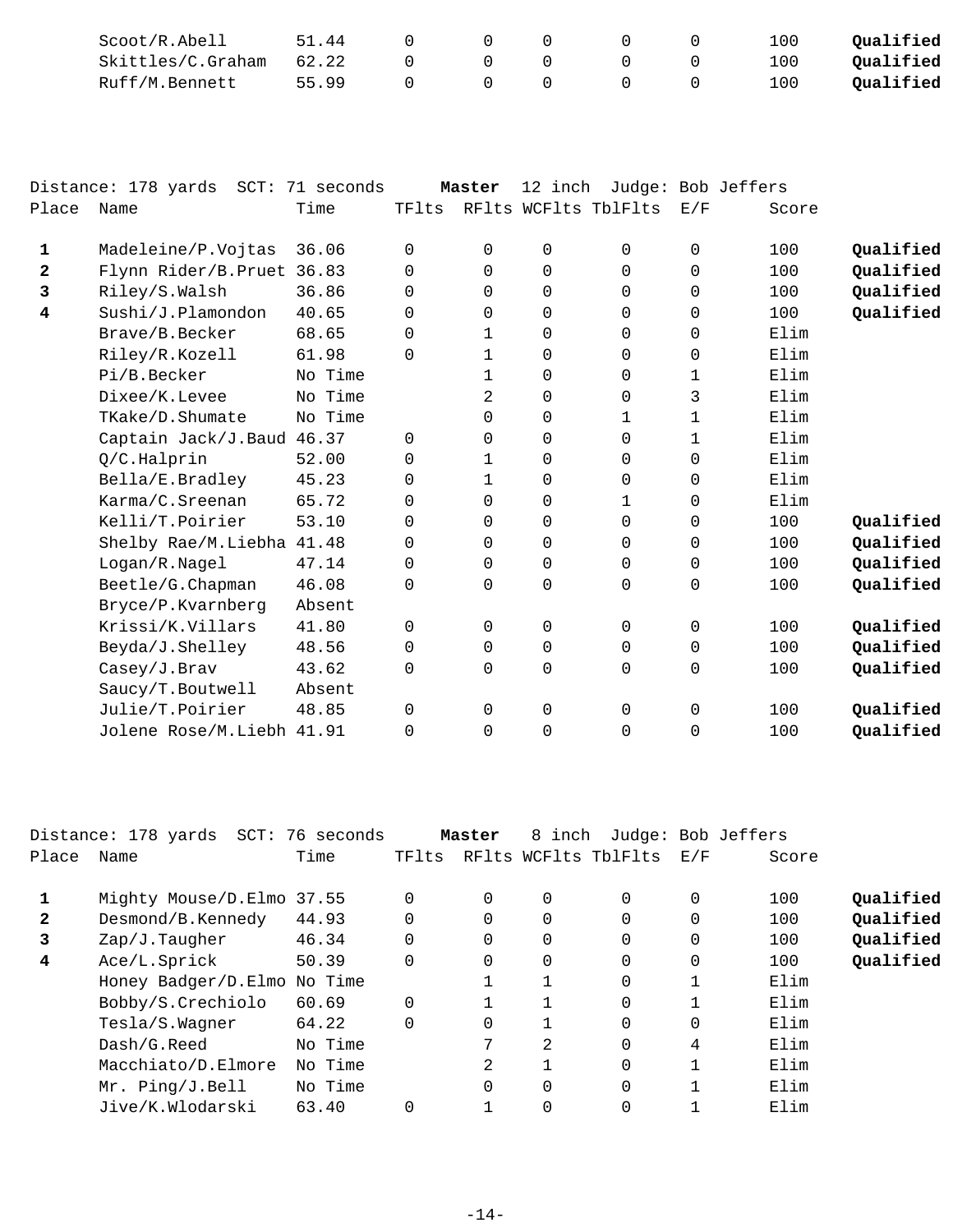| Disco/K.Wlodarski        | 60.90  |                  |  | 100 | Oualified |
|--------------------------|--------|------------------|--|-----|-----------|
| Dodger/M.Valentine 62.93 |        |                  |  | 100 | Qualified |
| Annabelle/P.Vojtas       | Absent |                  |  |     |           |
| Idgie/M.Hiltz            | 67.63  | $\left( \right)$ |  | 100 | Qualified |
| Merlin/C.Disque          | 53.82  |                  |  | 100 | Qualified |
| Jackie/M.Valentine       | 57.51  |                  |  | 100 | Qualified |

 Total Number of Dogs Showing: 95 Total Number of Dogs Absent: 5 Total Number of Dogs Withdrawn: 0 Total Number of Dogs Not Scored: 0 Total Number of Qualifiers: 50 Percent Qualified: 52.6%

|            | Distance: 190 yards SCT: 71 seconds |       |          |                |          | <b>Excellent Pref</b> 16 inch Judge: Bob Jeffers |       |           |
|------------|-------------------------------------|-------|----------|----------------|----------|--------------------------------------------------|-------|-----------|
| Place Name |                                     | Time  |          |                |          | TFlts RFlts WCFlts TblFlts E/F                   | Score |           |
|            | Bella/S.Lundy                       | 68.75 | $\Omega$ | $\overline{0}$ | $\Omega$ |                                                  | 100   | Qualified |
|            | Ronan/J.Tunbridge                   | 43.89 | $\Omega$ | $\Omega$       |          |                                                  | Elim  |           |
|            | Lilly/A.Nathanson                   | 74.01 | 9        | 2              |          |                                                  | Elim  |           |
|            | Ella/C.Katzman                      | 38.91 | 0        | $\Omega$       | $\Omega$ |                                                  | Elim  |           |

|       | Distance: 178 yards SCT: 76 seconds |         |                |                                                  |          | <b>Excellent Pref</b> 8 inch Judge: Bob Jeffers |       |           |
|-------|-------------------------------------|---------|----------------|--------------------------------------------------|----------|-------------------------------------------------|-------|-----------|
| Place | Name                                | Time    |                |                                                  |          | TFlts RFlts WCFlts TblFlts E/F                  | Score |           |
|       | Kevin/S.Crechiolo                   | 64.26 0 |                | $\begin{array}{cccccccc}\n0 & & & & \end{array}$ | $\Omega$ | $\Omega$ 0                                      | 100   | Oualified |
|       | Romeo/B.Becker                      | 54.78   | $\cap$         | $\Omega$                                         |          |                                                 | Elim  |           |
|       | Ditty/D.McFarlane                   | 55.26   | $\overline{0}$ | $\mathbf{1}$                                     | $\Omega$ |                                                 | Elim  |           |

|            |                             | Distance: 178 yards SCT: 81 seconds |  |              |                                            | <b>Excellent Pref</b> 4 inch Judge: Bob Jeffers |           |
|------------|-----------------------------|-------------------------------------|--|--------------|--------------------------------------------|-------------------------------------------------|-----------|
| Place Name |                             | Time                                |  |              | TFlts RFlts WCFlts TblFlts E/F             | Score                                           |           |
|            | Max/J.Brav<br>Fate/B.Gansky | 56.75 0 0 0 0 0<br>No Time          |  | $1 \qquad 0$ | $\begin{array}{ccc} & & 0 & & \end{array}$ | 100<br>Elim                                     | Oualified |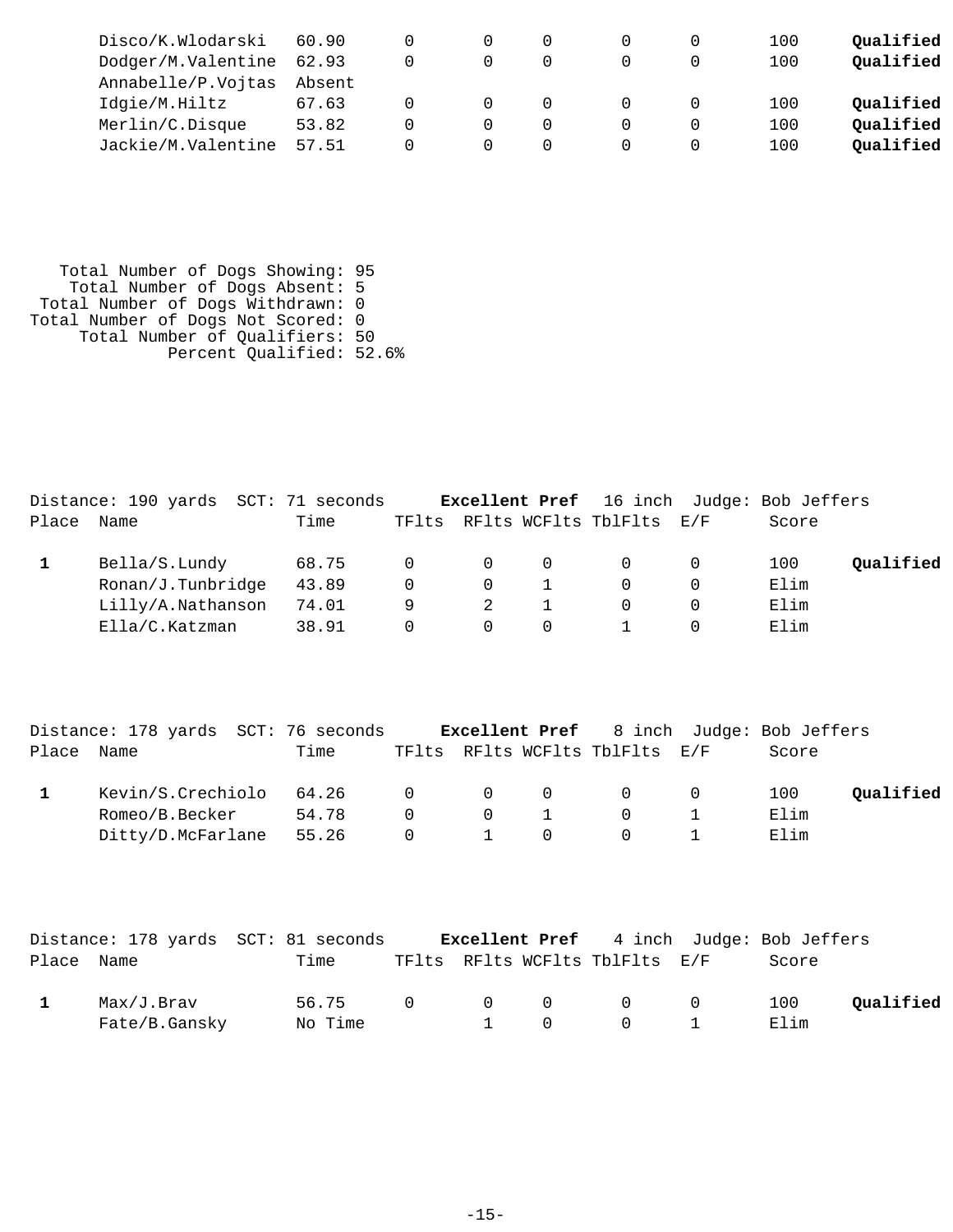Total Number of Dogs Showing: 9 Total Number of Dogs Absent: 0 Total Number of Dogs Withdrawn: 0 Total Number of Dogs Not Scored: 0 Total Number of Qualifiers: 3 Percent Qualified: 33.3%

|              | Distance: 190 yards<br>SCT: | 76 seconds |          | Master Pref |          | 20 inch              |     | Judge: Bob Jeffers |           |
|--------------|-----------------------------|------------|----------|-------------|----------|----------------------|-----|--------------------|-----------|
| Place        | Name                        | Time       | TFlts    |             |          | RFlts WCFlts TblFlts | E/F | Score              |           |
|              | Lexi/M.Timken               | 42.10      | 0        |             | 0        | $\Omega$             |     | 100                | Qualified |
| $\mathbf{2}$ | BOSS429/M.Timken            | 44.90      | 0        | 0           | $\Omega$ | $\Omega$             | 0   | 100                | Qualified |
| 3            | Julep/C.Gill                | 53.56      | $\Omega$ | 0           | 0        | $\Omega$             |     | 100                | Qualified |
| 4            | Myles/P.Lieb                | 58.13      | $\Omega$ | 0           | 0        | $\Omega$             |     | 100                | Qualified |
|              | Colt/J.Bruner               | 61.71      | 0        | 2           |          | $\Omega$             | 0   | Elim               |           |
|              | Blazer/C.MacBroom           | 50.30      | $\Omega$ |             | 2        | $\Omega$             |     | Elim               |           |
|              | Tempe/W.Yu                  | 62.26      | 0        | $\Omega$    | $\Omega$ | $\Omega$             |     | Elim               |           |
|              | Bishop/J.Younq              | 51.68      | $\Omega$ |             | $\Omega$ |                      |     | Elim               |           |
|              |                             |            |          |             |          |                      |     |                    |           |

|              | Distance: 190 yards<br>$SCT$ : | 71 seconds |          | Master Pref |             | 16 inch              |             | Judge: Bob Jeffers |           |
|--------------|--------------------------------|------------|----------|-------------|-------------|----------------------|-------------|--------------------|-----------|
| Place        | Name                           | Time       | TFlts    |             |             | RFlts WCFlts TblFlts | E/F         | Score              |           |
| 1            | Bird/D.Shumate                 | 32.80      | $\Omega$ | 0           | $\mathbf 0$ | $\Omega$             | $\mathbf 0$ | 100                | Qualified |
| $\mathbf{2}$ | Toad/G.Chapman                 | 36.27      | $\Omega$ | 0           | $\mathbf 0$ | $\Omega$             | $\mathbf 0$ | 100                | Qualified |
| 3            | Alli/R.Clark                   | 37.84      | $\Omega$ | $\Omega$    | $\mathbf 0$ | $\Omega$             | $\mathbf 0$ | 100                | Qualified |
| 4            | Pepper/R.Geller-Car            | 40.06      | $\Omega$ | $\Omega$    | $\mathbf 0$ | $\Omega$             | $\Omega$    | 100                | Qualified |
|              | Nubi/M.John                    | 70.72      | 0        | $\Omega$    | 2           | 0                    | $\mathbf 0$ | Elim               |           |
|              | Freedom/S.Markell              | 61.71      | $\Omega$ | 4           | 0           | $\Omega$             | 1           | Elim               |           |
|              | Abby/L.Doucet                  | 71.36      | 0        | 5           | 0           | 0                    | 0           | Elim               |           |
|              | Riot/L.Hill                    | 57.37      | $\Omega$ | 0           | $\mathbf 0$ | 0                    | 1           | Elim               |           |
|              | Shooter/L.Gardner              | No Time    |          | 6           | 2           | $\Omega$             | 2           | Elim               |           |
|              | Blondie/D.Bates                | 71.59      | $\Omega$ | 2           | $\mathbf 0$ | $\Omega$             | 1           | Elim               |           |
|              | Promise/M.Touchston            | No Time    |          | 0           | $\mathbf 0$ | $\Omega$             | 3           | Elim               |           |
|              | Smoky/M.Vaughan                | 71.42      | $\Omega$ | 2           | 1           |                      | 0           | Elim               |           |
|              | Sookie/M.Vaughan               | 52.96      | 0        | 0           | $\mathbf 0$ | 0                    | 0           | 100                | Qualified |
|              | Aurora/C.Katzman               | 42.01      | 0        | 0           | $\mathbf 0$ | 0                    | 0           | 100                | Qualified |
|              | Breeze/S.Papciak               | 44.60      | $\Omega$ | 0           | 0           | 0                    | 0           | 100                | Qualified |
|              | Trudy/B.Pruett                 | 45.76      | $\Omega$ | 0           | $\mathbf 0$ | $\Omega$             | 0           | 100                | Qualified |
|              | Gusto/B.Hamilton               | 54.51      | $\Omega$ | $\Omega$    | $\mathbf 0$ | 0                    | $\mathbf 0$ | 100                | Qualified |
|              | Taze/N.Young                   | Absent     |          |             |             |                      |             |                    |           |
|              | Heli/A.Dunkle                  | 52.66      | 0        | $\Omega$    | $\mathbf 0$ | $\Omega$             | $\mathbf 0$ | 100                | Qualified |
|              | Jett/D.Noonan                  | 64.25      | $\Omega$ | 0           | $\mathbf 0$ | 0                    | 0           | 100                | Qualified |
|              | Molly/J.Becker                 | Absent     |          |             |             |                      |             |                    |           |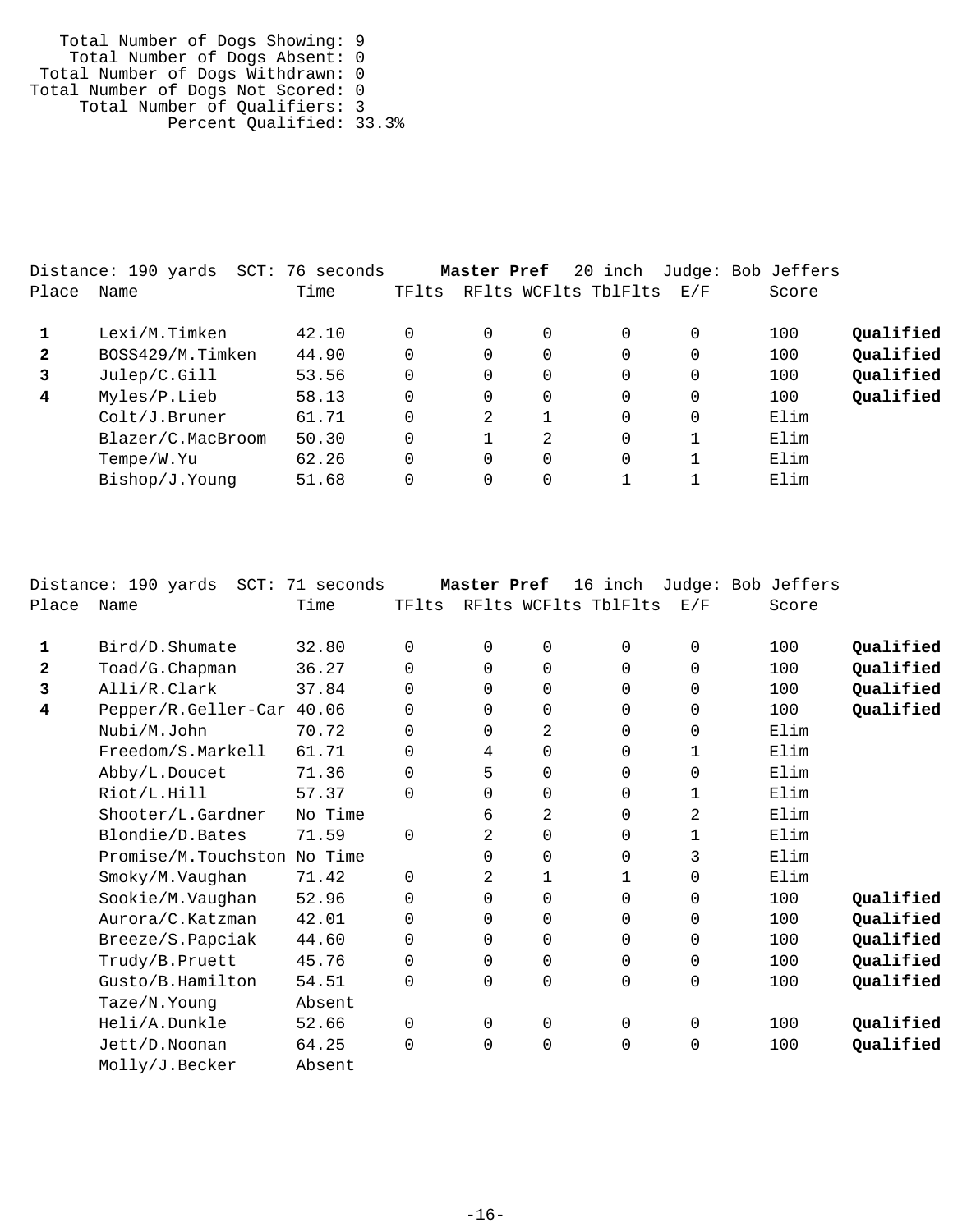|       | Distance: 184 yards       | SCT: 75 seconds |       | Master Pref |          |                      |          | 12 inch Judge: Bob Jeffers |           |
|-------|---------------------------|-----------------|-------|-------------|----------|----------------------|----------|----------------------------|-----------|
| Place | Name                      | Time            | TFlts |             |          | RFlts WCFlts TblFlts | E/F      | Score                      |           |
|       | Genuine Risk/A.Benn 34.15 |                 |       | 0           | $\Omega$ |                      | $\Omega$ | 100                        | Qualified |
| 2     | Cullen/J.Plamondon        | 43.52           |       | 0           | $\Omega$ |                      | $\Omega$ | 100                        | Qualified |
|       | Henna/J.Baiocco           | 46.87           |       | 0           | 0        |                      | $\Omega$ | 100                        | Qualified |
| 4     | Frankie/M.Hansen          | 53.48           |       | 0           | 0        |                      | $\Omega$ | 100                        | Qualified |
|       | Inca/T.Aull               | 57.14           |       | $\Omega$    |          |                      | $\Omega$ | Elim                       |           |

|       | Distance: 178 yards SCT: 76 seconds |       |          |                |          |                                |     | <b>Master Pref</b> 8 inch Judge: Bob Jeffers |           |
|-------|-------------------------------------|-------|----------|----------------|----------|--------------------------------|-----|----------------------------------------------|-----------|
| Place | Name                                | Time  |          |                |          | TFlts RFlts WCFlts TblFlts E/F |     | Score                                        |           |
|       | Banner/D.Aheimer                    | 50.24 | $\Omega$ | $\overline{0}$ | $\Omega$ | $\Omega$                       | - 0 | 100                                          | Qualified |
|       | Gauge/L.Glick                       | 53.95 | $\Omega$ | $\Omega$       | $\Omega$ | $\Omega$                       |     | 100                                          | Qualified |
|       | Jake/C.Hermans                      | 65.26 | $\Omega$ | $\overline{0}$ | $\Omega$ | $\Omega$                       |     | 100                                          | Oualified |

|       | Distance: 178 yards SCT: 81 seconds |         |                | Master Pref |          |                          |   | 4 inch Judge: Bob Jeffers |           |
|-------|-------------------------------------|---------|----------------|-------------|----------|--------------------------|---|---------------------------|-----------|
| Place | Name                                | Time    | TFlts          |             |          | RFlts WCFlts TblFlts E/F |   | Score                     |           |
|       | Willow/C.Disque                     | 66.11   | $\Omega$       | $\Omega$    | $\Omega$ |                          | 0 | 100                       | Oualified |
|       | Mini Cooper`/N.Atki 75.32           |         | $\overline{0}$ | 3           | $\Omega$ |                          | 0 | Elim                      |           |
|       | Sparkle/S.Wagner                    | 56.45   | $\Omega$       | $\Omega$    |          | 0                        | 0 | Elim                      |           |
|       | Willow/C.Ponzo                      | 72.35   | $\Omega$       |             | $\Omega$ |                          | 0 | Elim                      |           |
|       | Junjie/J.Bell                       | No Time |                | 0           | 0        |                          |   | Elim                      |           |
|       | Taxi/G.Reed                         | Absent  |                |             |          |                          |   |                           |           |

 Total Number of Dogs Showing: 40 Total Number of Dogs Absent: 3 Total Number of Dogs Withdrawn: 0 Total Number of Dogs Not Scored: 0 Total Number of Qualifiers: 23 Percent Qualified: 57.5%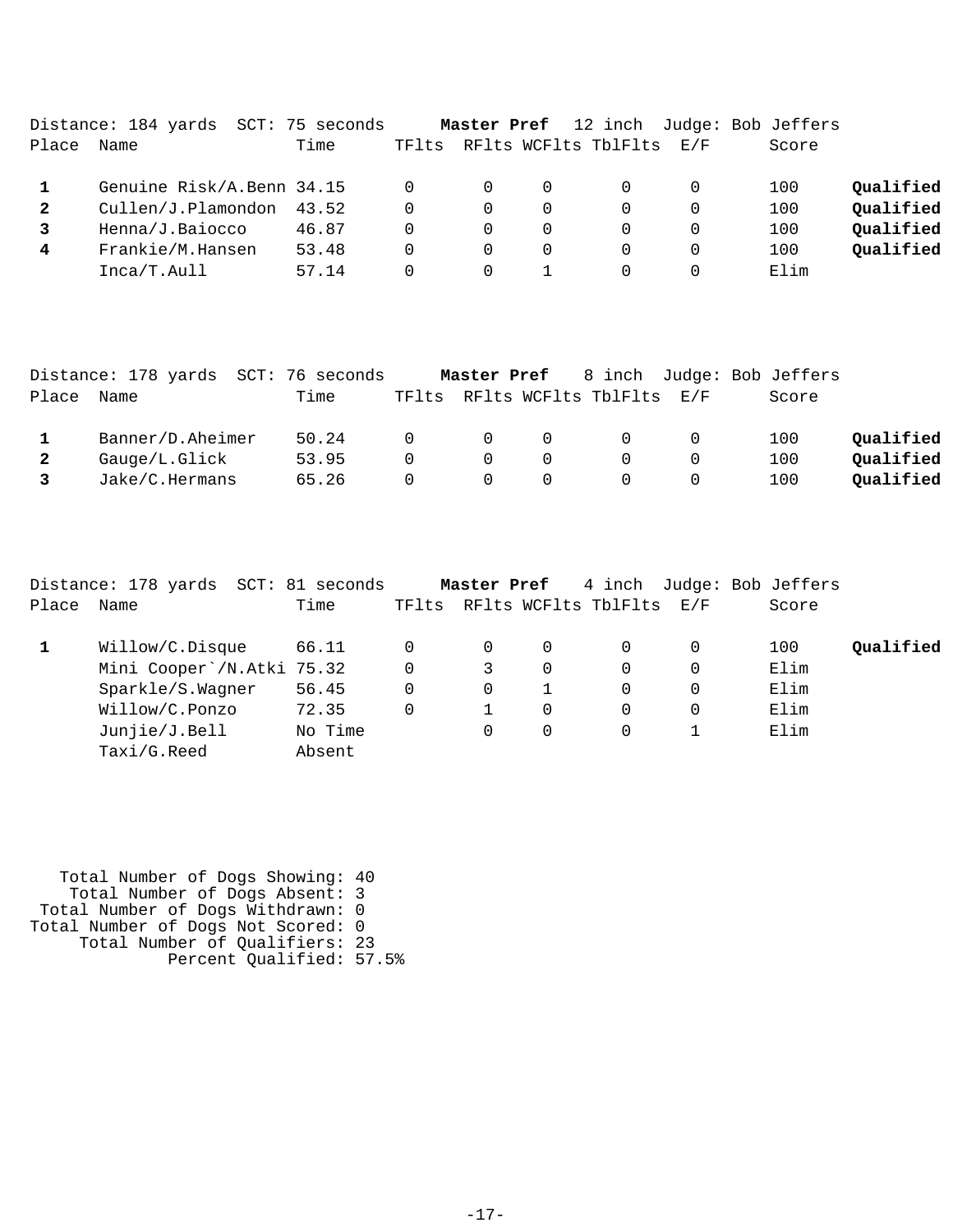## **Friday, December 31, 2021 Tailwaggers Agility Club of South Florida Open Standard**

|                | Distance: 167 yards SCT: 68 seconds                                 |         |                |                |              |                                | Open 20 inch Judge: Bob Jeffers |       |           |
|----------------|---------------------------------------------------------------------|---------|----------------|----------------|--------------|--------------------------------|---------------------------------|-------|-----------|
| Place Name     |                                                                     | Time    |                |                |              | TFlts RFlts WCFlts TblFlts E/F |                                 | Score |           |
| $\mathbf{1}$   | Delia/K.Stevens                                                     | 48.30   | $\mathbf 0$    | 0              | $\mathbf 0$  | 0                              | $\mathbf 0$                     | 100   | Qualified |
| $\overline{2}$ | Sweet Pea/G.Stevens 50.08                                           |         | $\overline{0}$ | $\overline{0}$ | $\Omega$     | $\mathbf{0}$                   | $\overline{0}$                  | 100   | Qualified |
|                | Biscayne/S.Barnett 69.72                                            |         | 2              | $\overline{4}$ | $\mathbf 0$  | 0                              | $\overline{2}$                  | Elim  |           |
|                | Juno/J.Bair                                                         | 44.91   | $\Omega$       | $\mathsf{O}$   | $\mathbf 0$  | $\mathbf 0$                    | $\mathbf{1}$                    | Elim  |           |
|                | Distance: 162 yards SCT: 70 seconds Open 16 inch Judge: Bob Jeffers |         |                |                |              |                                |                                 |       |           |
| Place Name     |                                                                     | Time    |                |                |              | TFlts RFlts WCFlts TblFlts E/F |                                 | Score |           |
|                | Clam Chowdah/G.Chap No Time                                         |         |                | 0              | 0            | 0                              | 3                               | Elim  |           |
|                | Whiskey/S.Richardso 84.92<br>Jewelie/J.Miller                       | Absent  | 28             | $\overline{4}$ | 2            | 0                              | $\mathbf{1}$                    | Elim  |           |
| Place Name     | Distance: 157 yards SCT: 72 seconds Open 12 inch Judge: Bob Jeffers | Time    |                |                |              | TFlts RFlts WCFlts TblFlts E/F |                                 | Score |           |
|                | Laynie/R.Siebeneck 75.49                                            |         | 6              | 2              | $\mathbf{1}$ | 0                              | $\overline{0}$                  | Elim  |           |
|                | Jet/D.Aheimer                                                       | No Time |                | 2              | $\mathbf{1}$ | $\Omega$                       | $\mathbf{1}$                    | Elim  |           |
|                |                                                                     |         |                |                |              |                                |                                 |       |           |
| Place Name     | Distance: 157 yards SCT: 75 seconds Open 8 inch Judge: Bob Jeffers  | Time    |                |                |              | TFlts RFlts WCFlts TblFlts E/F |                                 | Score |           |
|                | Abbey/E.Bradley $61.90$ 0 $4$ 0 0 1                                 |         |                |                |              |                                |                                 | Elim  |           |
|                |                                                                     |         |                |                |              |                                |                                 |       |           |
|                | Total Number of Dogs Showing: 9                                     |         |                |                |              |                                |                                 |       |           |

 Total Number of Dogs Absent: 1 Total Number of Dogs Withdrawn: 0 Total Number of Dogs Not Scored: 0 Total Number of Qualifiers: 2 Percent Qualified: 22.2%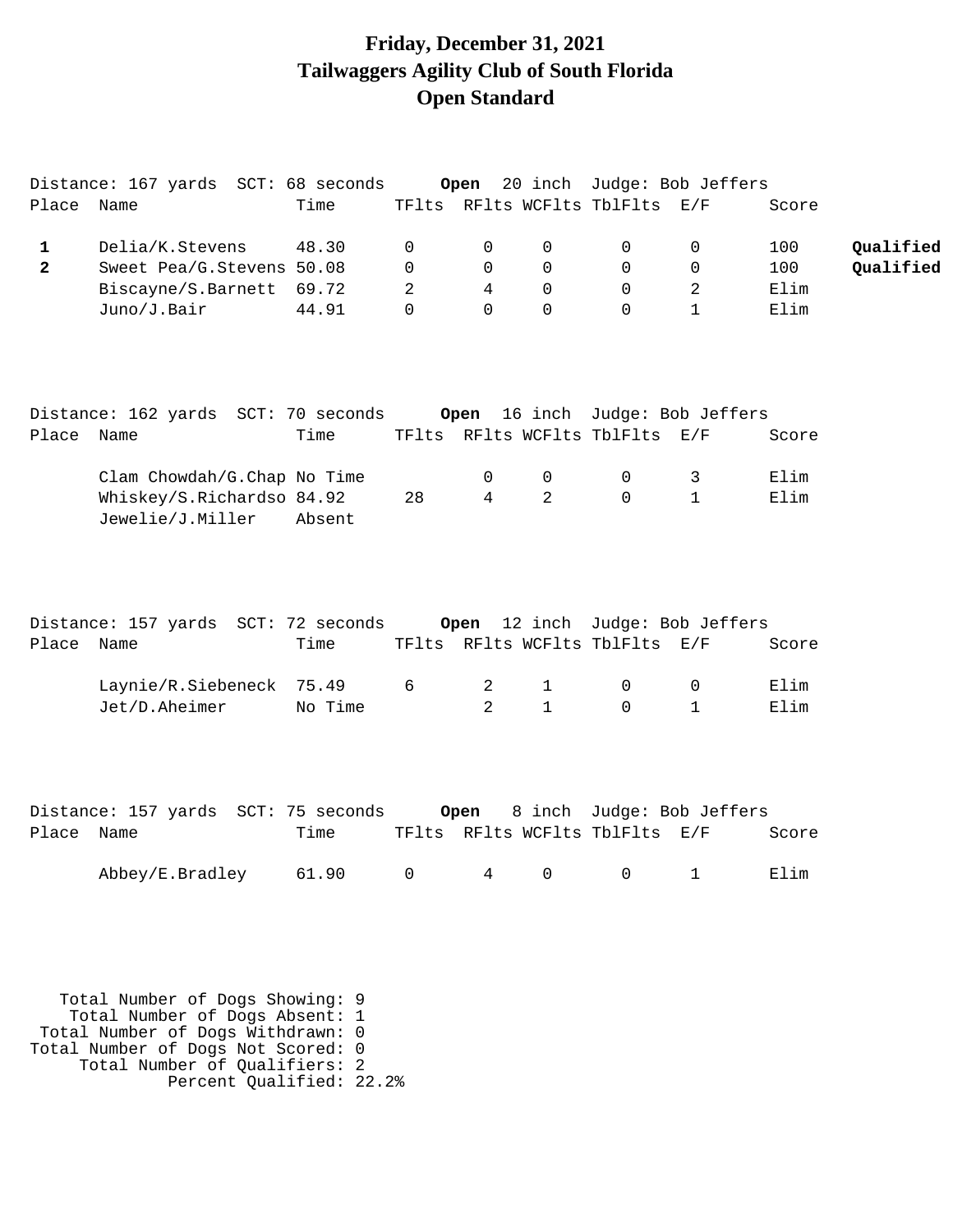| Place      | Name |  | Distance: 167 yards SCT: 75 seconds Open Pref 20 inch Judge: Bob Jeffers<br>Time TFlts RFlts WCFlts TblFlts E/F |             |             |             |                                |          | Score |
|------------|------|--|-----------------------------------------------------------------------------------------------------------------|-------------|-------------|-------------|--------------------------------|----------|-------|
|            |      |  | Mishka/L.Albertz Absent                                                                                         |             |             |             |                                |          |       |
|            |      |  |                                                                                                                 |             |             |             |                                |          |       |
| Place Name |      |  | Distance: 167 yards SCT: 73 seconds Open Pref 16 inch Judge: Bob Jeffers<br>Time                                |             |             |             | TFlts RFlts WCFlts TblFlts E/F |          | Score |
|            |      |  | Pilot/L.Doucet 65.85                                                                                            | $\mathbf 0$ | $3^{\circ}$ | $\mathbf 0$ | $\Omega$                       | $\Omega$ | Elim  |
|            |      |  |                                                                                                                 |             |             |             |                                |          |       |
| Place Name |      |  | Distance: 157 yards SCT: 77 seconds Open Pref 8 inch Judge: Bob Jeffers<br>Time                                 |             |             |             | TFlts RFlts WCFlts TblFlts E/F |          | Score |

| .Tice<br>Carter/c<br>. | $\cap$<br>4 E |  |  |  |  |  | ım<br>. P. J |
|------------------------|---------------|--|--|--|--|--|--------------|
|------------------------|---------------|--|--|--|--|--|--------------|

 Total Number of Dogs Showing: 2 Total Number of Dogs Absent: 1 Total Number of Dogs Withdrawn: 0 Total Number of Dogs Not Scored: 0 Total Number of Qualifiers: 0 Percent Qualified: 0.0%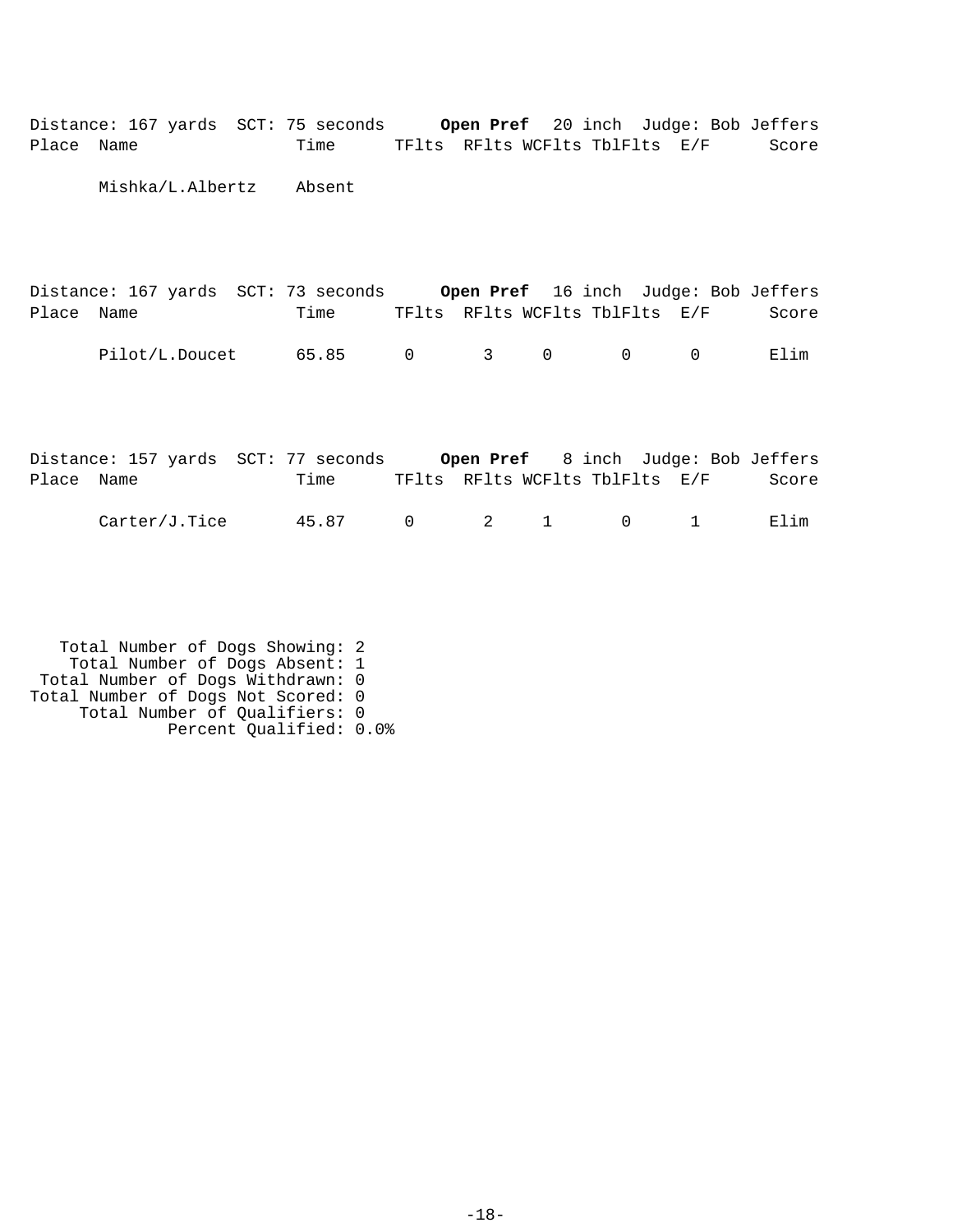### **Friday, December 31, 2021 Tailwaggers Agility Club of South Florida Novice Standard**

Distance: 155 yards SCT: 75 seconds **Novice A** 24 inch Judge: Bob Jeffers Place Name Time TFlts RFlts WCFlts TblFlts E/F Score Pook/V.Vitale-Lewis Absent Distance: 153 yards SCT: 76 seconds **Novice A** 16 inch Judge: Bob Jeffers Place Name Time TFlts RFlts WCFlts TblFlts E/F Score انة التوسيق التاريخ التاريخ التاريخ التاريخ التاريخ التاريخ التاريخ التاريخ التاريخ التاريخ التاريخ التاريخ ال<br>التاريخ التاريخ التاريخ التاريخ التاريخ التاريخ التاريخ التاريخ التاريخ التاريخ التاريخ التاريخ التاريخ التاري

| Nitro/R.Harris   | $\sim$ $\sim$ $\sim$ $\sim$ |  |  | -H. L<br>⊥ım<br>ЕI |
|------------------|-----------------------------|--|--|--------------------|
| Sophie/C.Chipoco | No Time                     |  |  | Lım                |

 Total Number of Dogs Showing: 2 Total Number of Dogs Absent: 1 Total Number of Dogs Withdrawn: 0 Total Number of Dogs Not Scored: 0 Total Number of Qualifiers: 0 Percent Qualified: 0.0%

|            |               | Distance: 155 yards SCT: 75 seconds |          |  | Novice B 24 inch Judge: Bob Jeffers |             |           |
|------------|---------------|-------------------------------------|----------|--|-------------------------------------|-------------|-----------|
| Place Name |               | Time                                |          |  | TFlts RFlts WCFlts TblFlts E/F      | Score       |           |
|            | Flair/S.Ewart | 50.48 0 0 0 0 0<br>54.83            | $\Omega$ |  |                                     | 100<br>Elim | Qualified |
|            | Trudy/P.Liu   |                                     |          |  | 1 0 1 1                             |             |           |

|              |                | Distance: 155 yards SCT: 74 seconds |          |                                     |          | Novice B 20 inch Judge: Bob Jeffers |          |       |           |
|--------------|----------------|-------------------------------------|----------|-------------------------------------|----------|-------------------------------------|----------|-------|-----------|
| Place Name   |                | Time                                |          |                                     |          | TFlts RFlts WCFlts TblFlts E/F      |          | Score |           |
|              | Blaze/M.Kelly  | 72.26                               |          | $\begin{matrix} 0 & 0 \end{matrix}$ | - 0      | $\cap$                              | $\Omega$ | 100   | Qualified |
| $\mathbf{2}$ | Archie/K.May   | 40.32                               | $\Omega$ | $\Omega$                            | 0        |                                     |          | 95    | Qualified |
|              | Dare/P.Presser | 40.59                               | $\Omega$ | $\overline{2}$                      | $\Omega$ |                                     |          | Elim  |           |
|              | Mochi/M.Lees   | Absent                              |          |                                     |          |                                     |          |       |           |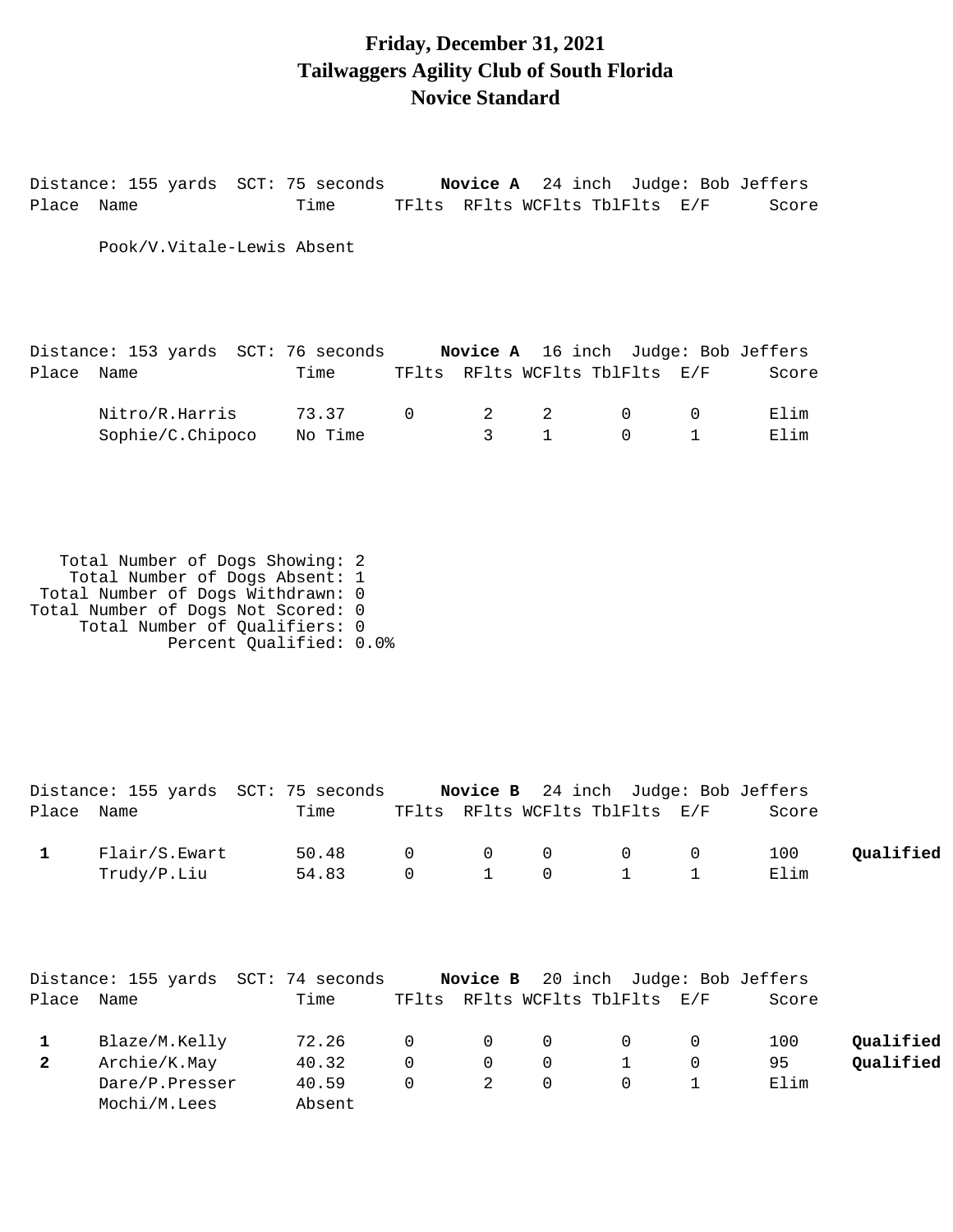| Place | Distance: 153 yards SCT: 76 seconds Novice B 16 inch Judge: Bob Jeffers<br>Name | Time              |             |                |                                |             | TFlts RFlts WCFlts TblFlts E/F | Score |
|-------|---------------------------------------------------------------------------------|-------------------|-------------|----------------|--------------------------------|-------------|--------------------------------|-------|
|       | Candy/L.Lunsford Absent                                                         |                   |             |                |                                |             |                                |       |
|       |                                                                                 |                   |             |                |                                |             |                                |       |
|       |                                                                                 |                   |             |                |                                |             |                                |       |
|       | Distance: 150 yards SCT: 80 seconds Novice B 12 inch Judge: Bob Jeffers         |                   |             |                |                                |             |                                |       |
| Place | Name                                                                            | Time              |             |                | TFlts RFlts WCFlts TblFlts E/F |             |                                | Score |
|       | Salty/R.Luke                                                                    | 47.48             | $\mathbf 0$ | $\overline{2}$ | $\Omega$                       | $\Omega$    | 2                              | Elim  |
|       |                                                                                 |                   |             |                |                                |             |                                |       |
|       |                                                                                 |                   |             |                |                                |             |                                |       |
|       | Distance: 150 yards SCT: 86 seconds Novice B 8 inch Judge: Bob Jeffers          |                   |             |                |                                |             |                                |       |
| Place | Name                                                                            | Time              |             |                | TFlts RFlts WCFlts TblFlts E/F |             |                                | Score |
|       | Dart/L.Solana                                                                   | No Time           |             | $\mathbf{0}$   | $\mathbf 0$                    | $\mathbf 0$ | 1                              | Elim  |
|       | Maisie/P.McDonald                                                               | No Time<br>Absent |             | $\mathbf{1}$   | $\Omega$                       | $\Omega$    | $\mathbf{1}$                   | Elim  |
|       | Tux/L.Sprick<br>Jaxson/K.Levee                                                  | Absent            |             |                |                                |             |                                |       |

| Total Number of Dogs Showing: 8    |  |
|------------------------------------|--|
| Total Number of Dogs Absent: 4     |  |
| Total Number of Dogs Withdrawn: 0  |  |
| Total Number of Dogs Not Scored: 0 |  |
| Total Number of Qualifiers: 3      |  |
| Percent Qualified: 37.5%           |  |

|            | Distance: 155 yards SCT: 80 seconds |       |  |                                         |  | Novice Pref 20 inch Judge: Bob Jeffers |
|------------|-------------------------------------|-------|--|-----------------------------------------|--|----------------------------------------|
| Place Name |                                     | Time  |  | TFlts RFlts WCFlts TblFlts E/F          |  | Score                                  |
|            |                                     |       |  |                                         |  |                                        |
|            | Shelby/J.Peters                     | 80.03 |  | $0 \qquad 2 \qquad 0 \qquad 0 \qquad 1$ |  | Elim                                   |

|            |  |  | Distance: 155 yards SCT: 79 seconds |                                |  |  |  | Novice Pref 16 inch Judge: Bob Jeffers |
|------------|--|--|-------------------------------------|--------------------------------|--|--|--|----------------------------------------|
| Place Name |  |  | Time                                | TFlts RFlts WCFlts TblFlts E/F |  |  |  | Score                                  |
|            |  |  |                                     |                                |  |  |  |                                        |

| Jayko/D.Greenberg | No Time |  |  | Elım |
|-------------------|---------|--|--|------|
|-------------------|---------|--|--|------|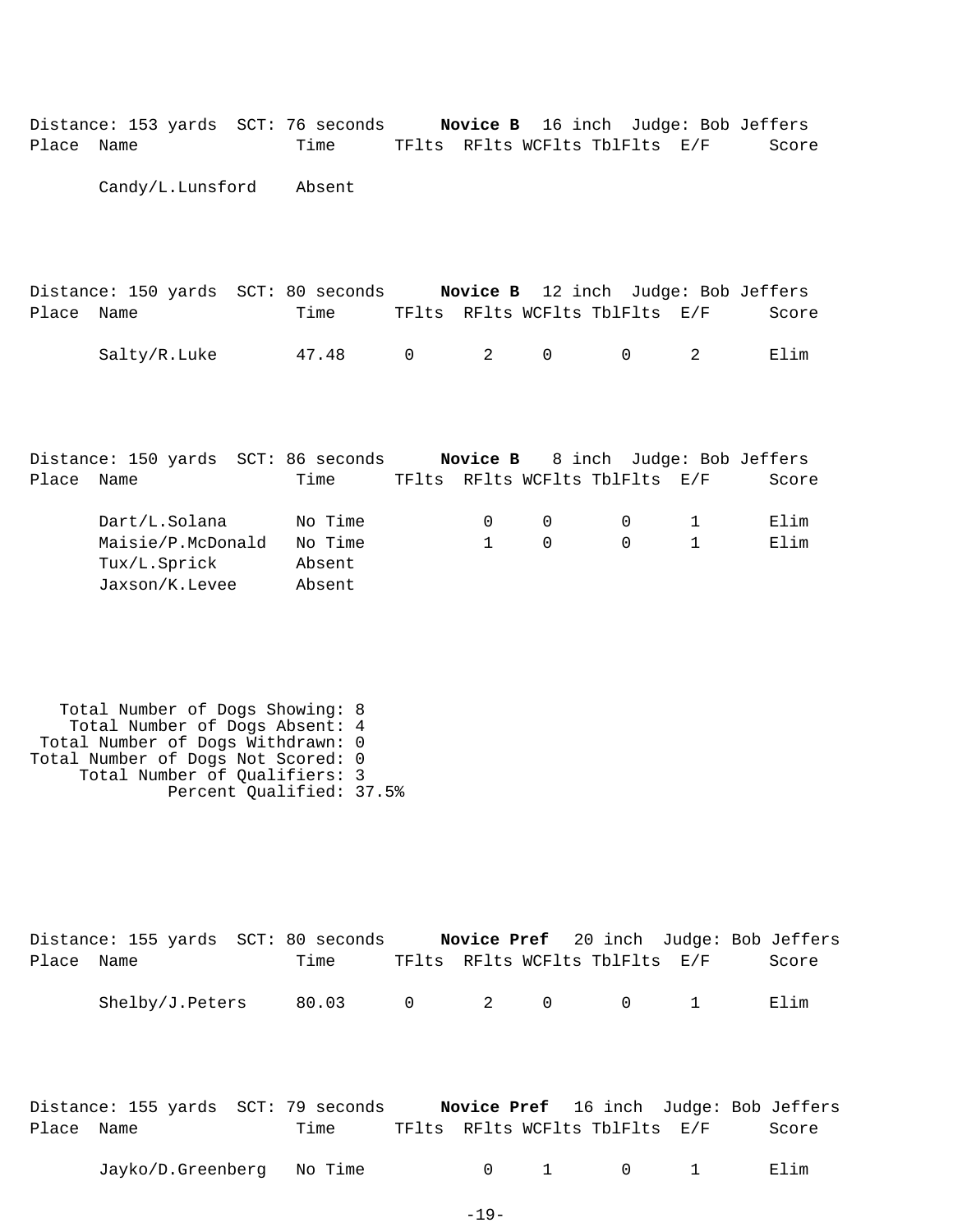|              | Distance: 150 yards SCT: 85 seconds |                 |  |                                | <b>Novice Pref</b> 8 inch Judge: Bob Jeffers |           |
|--------------|-------------------------------------|-----------------|--|--------------------------------|----------------------------------------------|-----------|
| Place Name   |                                     | Time            |  | TFlts RFlts WCFlts TblFlts E/F | Score                                        |           |
| $\mathbf{1}$ | Louie/C.Hermans                     | 39.84 0 0 0 0 0 |  |                                | 100                                          | Oualified |
| 2            | Scout/B.Fry                         | 59.62 0 2 0 0 0 |  |                                | 90                                           | Qualified |

|            | Distance: 150 yards SCT: 91 seconds | Novice Pref                    |  | 4 inch Judge: Bob Jeffers |
|------------|-------------------------------------|--------------------------------|--|---------------------------|
| Place Name | Time                                | TFlts RFlts WCFlts TblFlts E/F |  | Score                     |

Roscoe/R.Kozell Absent

 Total Number of Dogs Showing: 4 Total Number of Dogs Absent: 1 Total Number of Dogs Withdrawn: 0 Total Number of Dogs Not Scored: 0 Total Number of Qualifiers: 2 Percent Qualified: 50.0%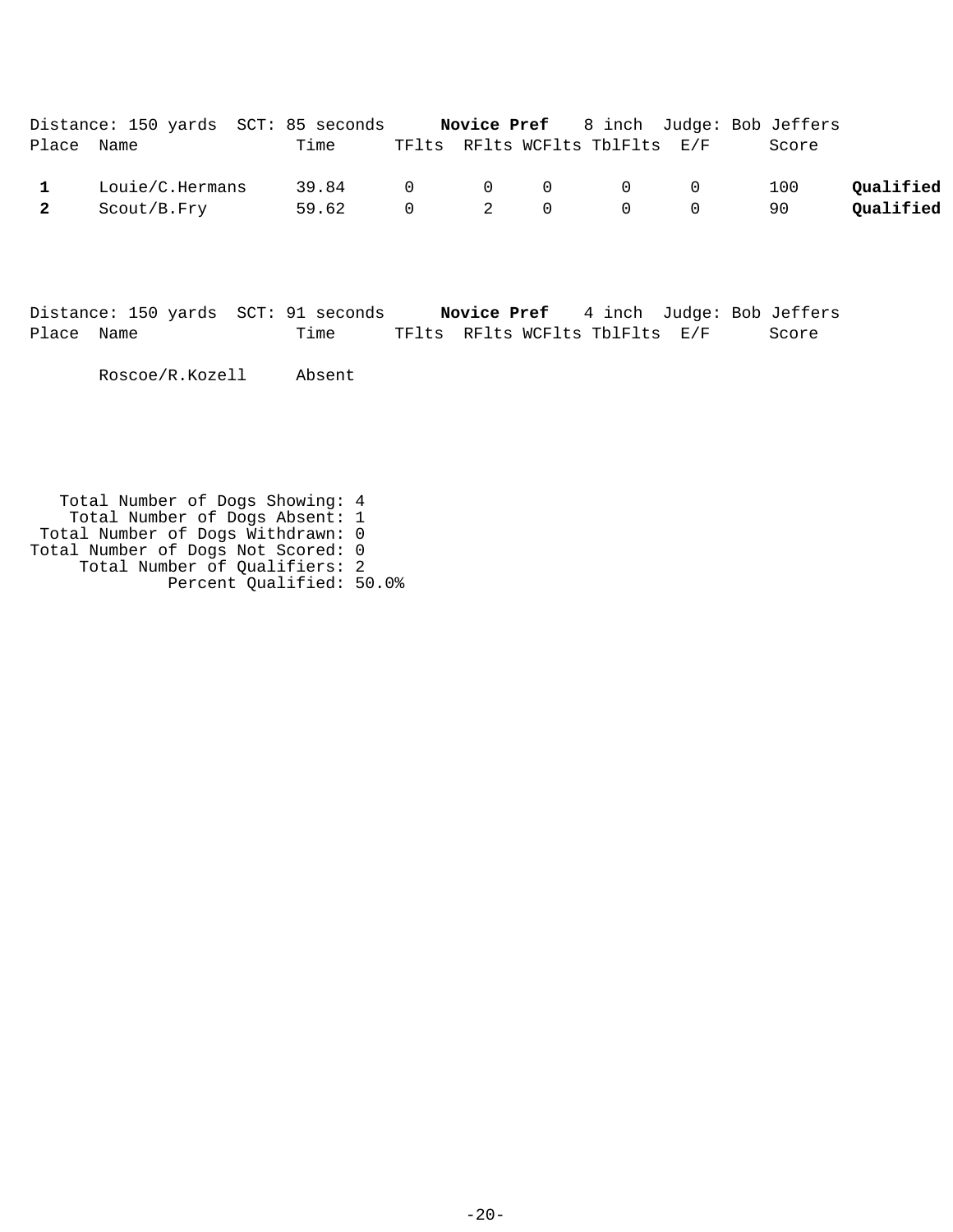# **Friday, December 31, 2021 Tailwaggers Agility Club of South Florida Time 2 Beat**

| MCT: 50 seconds |       |  | Time 2 Beat 24 inch Choice Judge: Frank Gilmer |        |        |
|-----------------|-------|--|------------------------------------------------|--------|--------|
| Place Name      | Time  |  | WCFlts                                         | E/F    | Points |
| Nolan/B.Kennedy | 35.68 |  |                                                | $\cap$ | Elim   |
| Veni/D.Hill     | 24.56 |  |                                                |        | Elim   |

|       | MCT: 50 seconds<br>Time 2 Beat |         | 24 inch Judge: Frank Gilmer |     |                 |
|-------|--------------------------------|---------|-----------------------------|-----|-----------------|
| Place | Name                           | Time    | WCFlts                      | E/F | Points          |
|       | Rainey/K.Staub                 | 28.15   | 0                           |     | Qualified<br>10 |
|       | Crush/A.Ray                    | 30.75   | 0                           |     | Qualified<br>9  |
|       | Reve/R.Becker                  | 38.99   |                             |     | Elim            |
|       | Kelso/C.MacBroom               | No Time | 0                           |     | Elim            |
|       | Trudy/P.Liu                    | No Time | 2                           | 2   | Elim            |
|       | Pook/V.Vitale-Lewis Absent     |         |                             |     |                 |

|       | MCT: 50 seconds<br>Time 2 Beat | 20 inch | Judge: Frank Gilmer |             |        |           |
|-------|--------------------------------|---------|---------------------|-------------|--------|-----------|
| Place | Name                           | Time    | WCFlts              | E/F         | Points |           |
| 1     | Favor/L.Boyce                  | 25.07   | $\Omega$            | 0           | 10     | Qualified |
|       | Archie/K.May                   | 27.95   | $\Omega$            | $\Omega$    | 9      | Qualified |
|       | Rosa/D.Puckett                 | 28.88   | 0                   | 0           | 8      | Qualified |
|       | Aspen/N.Young                  | 28.96   | $\Omega$            | 0           | 8      | Qualified |
|       | Keavy/K.Stevens                | 26.40   | 0                   | 1           | Elim   |           |
|       | Maddie/R.Sharpe                | 32.65   | $\Omega$            | 4           | Elim   |           |
|       | Ripley/K.Hix                   | 29.44   | 1                   | 0           | Elim   |           |
|       | Sam/T.Eifert                   | 22.66   | 0                   | 1           | Elim   |           |
|       | Raptor!/D.Nagengast            | 30.45   | $\Omega$            | 2           | Elim   |           |
|       | Shoofly/B.Hill                 | 26.36   |                     | 0           | Elim   |           |
|       | Wilson/L.Gray                  | 37.38   | 0                   | $\mathbf 1$ | Elim   |           |
|       | Melba/S.Cerron                 | No Time | $\Omega$            | $\mathbf 1$ | Elim   |           |
|       | Cash/C.Williams                | 29.23   | 1                   | $\Omega$    | Elim   |           |
|       | Juno/J.Bair                    | 31.24   | 0                   | 1           | Elim   |           |
|       | Ravyn/F.Jones                  | 34.84   | $\mathbf 0$         | 1           | Elim   |           |
|       | Delia/K.Stevens                | No Time | 1                   | 2           | Elim   |           |
|       | Pippa/N.DePetris               | No Time | 2                   | 2           | Elim   |           |
|       | Echo/F.Jones                   | 29.90   | 0                   | 0           | 8      | Qualified |
|       | Peaches/N.DePetris             | 37.42   | 0                   | $\mathbf 0$ | 5      | Qualified |
|       | Vesta/K.Emge                   | 30.15   | 0                   | 0           | 8      | Qualified |
|       |                                |         |                     |             |        |           |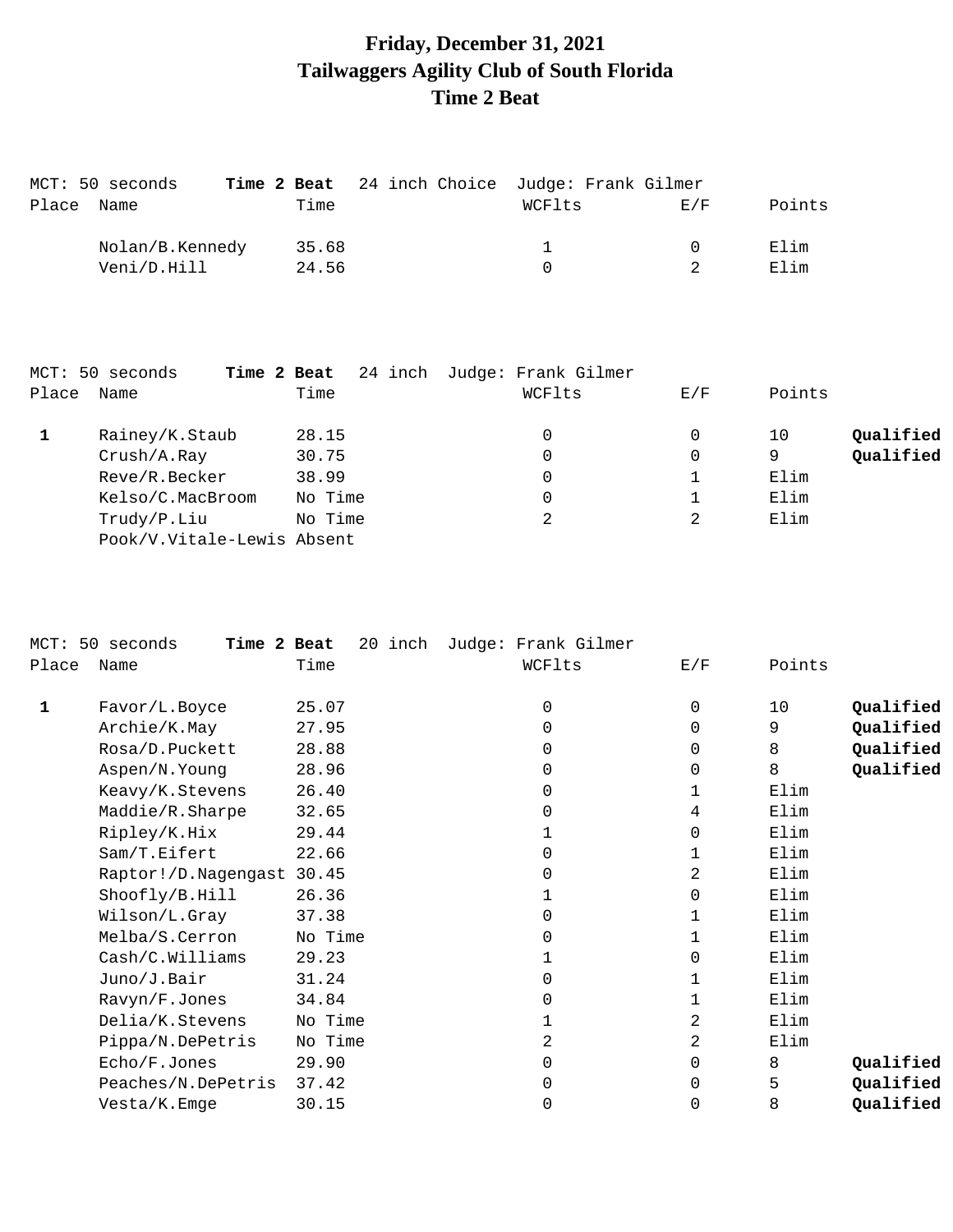| Puma/B.Barker    | Absent |   |   |   |           |
|------------------|--------|---|---|---|-----------|
| Chase/L.McKenzie | 36.81  | 0 | 0 | 5 | Qualified |
| Kenai/B.Klingler | 36.61  |   | 0 | 5 | Qualified |
| Twyst/C.Conklin  | 33.69  |   | 0 | 6 | Qualified |
| Kopper/K.Kalwa   | 37.57  |   | 0 | 5 | Qualified |
| Bebop/G.Storm    | 31.40  |   | 0 |   | Qualified |
| Thor/S.Goldberg  | Absent |   |   |   |           |

|       | MCT: 55 seconds<br>Time 2 Beat |         | 16 inch Judge: Frank Gilmer |     |                 |
|-------|--------------------------------|---------|-----------------------------|-----|-----------------|
| Place | Name                           | Time    | WCFlts                      | E/F | Points          |
|       | Squid/G.Chapman                | 29.78   | 0                           | 0   | Qualified<br>10 |
|       | Google/S.Smith                 | 37.15   | 0                           | 0   | Qualified       |
|       | Twister/C.Knapik               | 30.33   |                             | 0   | Elim            |
|       | Teal/C.Wold                    | No Time | υ                           |     | Elim            |
|       | Moji/M.John                    | No Time | 2                           |     | Elim            |
|       | Clam Chowdah/G.Chap No Time    |         | υ                           |     | Elim            |
|       | Virgil/B.Dumbaugh              | Absent  |                             |     |                 |

|       | MCT: 60 seconds<br>Time 2 Beat | 12 inch | Judge: Frank Gilmer |             |        |           |
|-------|--------------------------------|---------|---------------------|-------------|--------|-----------|
| Place | Name                           | Time    | WCFlts              | E/F         | Points |           |
| 1     | Madeleine/P.Vojtas             | 23.92   | $\Omega$            | $\mathbf 0$ | 10     | Qualified |
|       | Jolene Rose/M.Liebh 26.09      |         | 0                   | $\Omega$    | 9      | Qualified |
|       | Riley/R.Kozell                 | 34.50   | 0                   | 0           | 5      | Qualified |
|       | Sushi/J.Plamondon              | 36.31   | 0                   | 0           | 4      | Qualified |
|       | Logan/R.Nagel                  | 26.74   | 0                   | 1           | Elim   |           |
|       | Pi/B.Becker                    | 34.39   |                     | $\Omega$    | Elim   |           |
|       | Dixee/K.Levee                  | 48.37   | 2                   |             | Elim   |           |
|       | Jet/D.Aheimer                  | 60.00   |                     | $\Omega$    | Elim   |           |
|       | Laynie/R.Siebeneck             | No Time |                     | 4           | Elim   |           |
|       | Sabrina/L.Boyce                | No Time | 0                   |             | Elim   |           |
|       | Kate/E.Bradley                 | No Time |                     | 3           | Elim   |           |
|       | Max/D.Pfeiffer                 | No Time |                     |             | Elim   |           |
|       | Brave/B.Becker                 | 54.47   | 0                   | $\Omega$    |        | Qualified |
|       | Krissi/K.Villars               | 39.76   | 0                   | $\Omega$    |        | Qualified |
|       | Saucy/T.Boutwell               | 54.21   | 0                   | 0           |        | Qualified |
|       |                                |         |                     |             |        |           |

|       | MCT: 60 seconds   |         | <b>Time 2 Beat</b> 8 inch Judge: Frank Gilmer |     |        |
|-------|-------------------|---------|-----------------------------------------------|-----|--------|
| Place | Name              | Time    | WCFlts                                        | F/K | Points |
|       | Cody/S.Crechiolo  | No Time | $\left( \right)$                              |     | Elim   |
|       | Disco/K.Wlodarski | No Time |                                               |     | Elim   |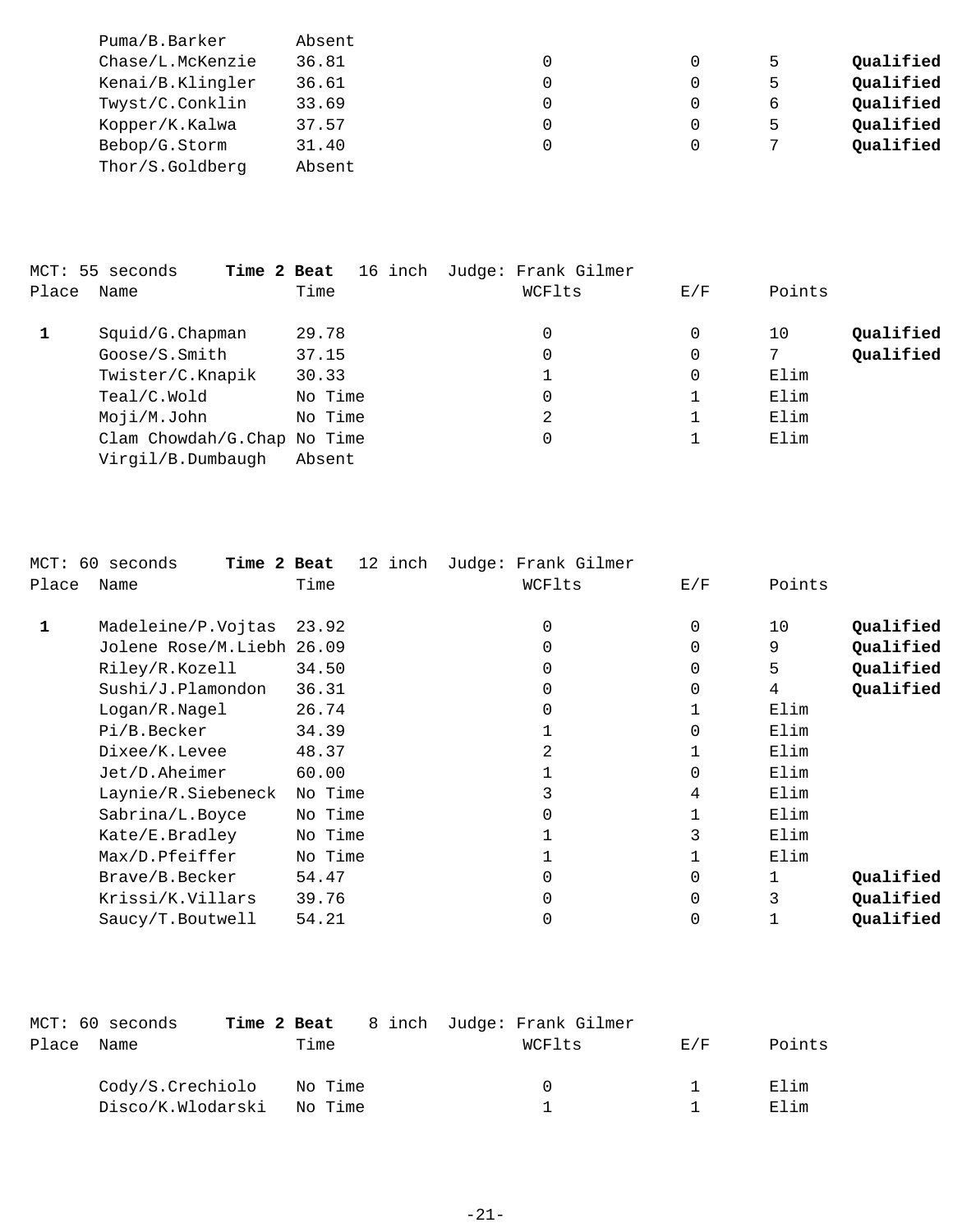Total Number of Dogs Showing: 56 Total Number of Dogs Absent: 4 Total Number of Dogs Withdrawn: 0 Total Number of Dogs Not Scored: 0 Total Number of Qualifiers: 23 Percent Qualified: 41.1%

| MCT: 50 seconds |       | Time 2 Beat Pref 20 inch Judge: Frank Gilmer |          |        |           |
|-----------------|-------|----------------------------------------------|----------|--------|-----------|
| Place Name      | Time  | WCFlts                                       | E/F      | Points |           |
| Julep/C.Gill    | 34.87 |                                              | $\Omega$ | 10     | Qualified |
| Lexi/M.Timken   | 28.66 |                                              |          | Elim   |           |

|       | MCT: 55 seconds   | Time 2 Beat Pref | 16 inch<br>Judge: Frank Gilmer |          |        |           |
|-------|-------------------|------------------|--------------------------------|----------|--------|-----------|
| Place | Name              | Time             | WCFlts                         | E/F      | Points |           |
|       | Viper/D.Hill      | 22.19            | 0                              | 0        | 10     | Qualified |
|       | Shooter/L.Gardner | 25.78            | 0                              | 0        | 8      | Qualified |
|       | Alli/R.Clark      | 31.72            | 0                              | $\Omega$ | 6      | Qualified |
|       | Freedom/S.Markell | 33.44            | 0                              | 0        | 5      | Qualified |
|       | Aurora/C.Katzman  | 33.82            |                                | 0        | Elim   |           |
|       | Gusto/B.Hamilton  | No Time          |                                |          | Elim   |           |
|       | Abby/L.Doucet     | 46.89            |                                | 2        | Elim   |           |
|       | Smoky/M.Vaughan   | 37.12            |                                | 2        | Elim   |           |
|       | Ella/C.Katzman    | 37.63            |                                |          | Elim   |           |

|            | MCT: 60 seconds          |      | <b>Time 2 Beat Pref</b> 12 inch Judge: Frank Gilmer |     |        |
|------------|--------------------------|------|-----------------------------------------------------|-----|--------|
| Place Name |                          | Time | WCFlts                                              | E/F | Points |
|            | Cullen/J.Plamondon 36.13 |      | $\cap$                                              |     | Elim   |

|            | MCT: 60 seconds | Time 2 Beat Pref 8 inch Judge: Frank Gilmer |            |                |        |           |
|------------|-----------------|---------------------------------------------|------------|----------------|--------|-----------|
| Place Name |                 | Time                                        | WCFlts     | <b>E</b> /F    | Points |           |
|            | Romeo/B.Becker  | 33.42                                       | $^{\circ}$ | $\overline{a}$ | 10     | Qualified |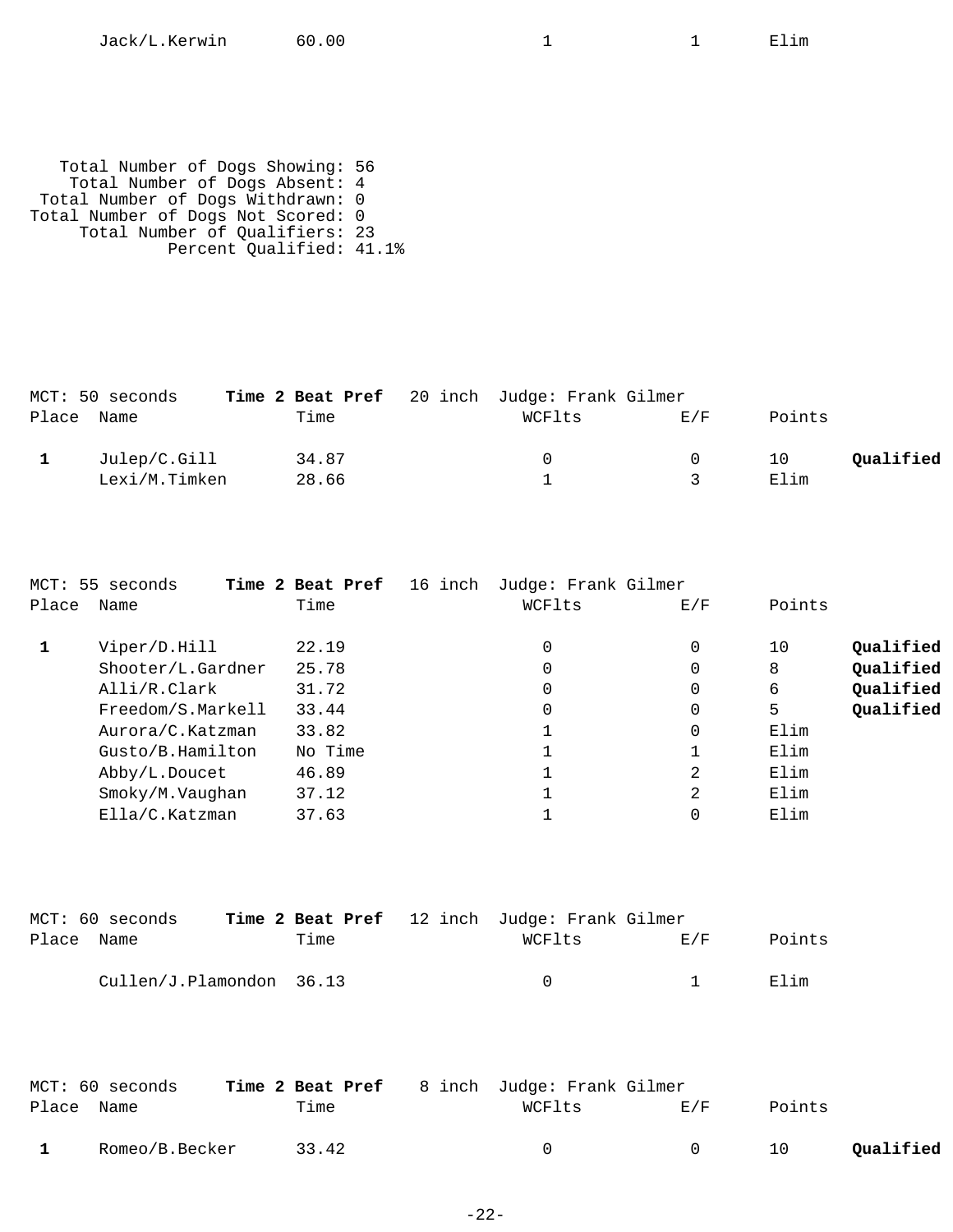| Jake/C.Hermans    | 38.32   |  |      | Qualified |
|-------------------|---------|--|------|-----------|
| Gauge/L.Glick     | 42.20   |  |      | Qualified |
| Kevin/S.Crechiolo | 53.76   |  | 4    | Qualified |
| Tiger/S.Berckmans | No Time |  | Elim |           |
| Carter/J.Tice     | 28.81   |  | Elim |           |
| Louie/C.Hermans   | No Time |  | Elim |           |

|            | MCT: 60 seconds             | Time 2 Beat Pref | 4 inch Judge: Frank Gilmer |     |        |           |
|------------|-----------------------------|------------------|----------------------------|-----|--------|-----------|
| Place Name |                             | Time             | WCFlts                     | E/F | Points |           |
|            | Fate/B.Gansky               | 40.67            | $\left( \right)$           |     | 10     | Qualified |
|            | Frankie/M.Hansen            | No Time          |                            |     | Elim   |           |
|            | Charlie Bear/M.Hans No Time |                  |                            |     | Elim   |           |

 Total Number of Dogs Showing: 22 Total Number of Dogs Absent: 0 Total Number of Dogs Withdrawn: 0 Total Number of Dogs Not Scored: 0 Total Number of Qualifiers: 10 Percent Qualified: 45.5%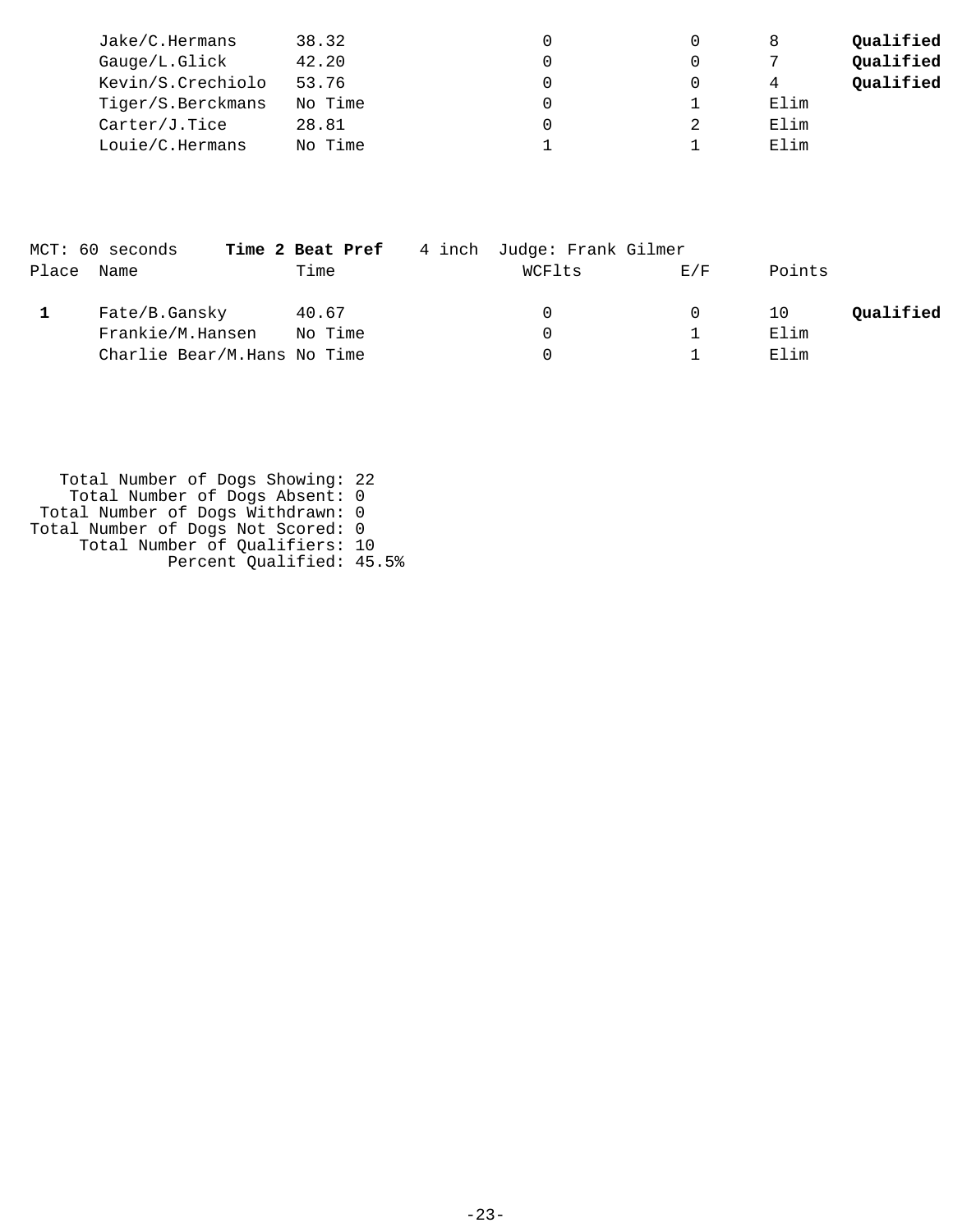### **Friday, December 31, 2021 Tailwaggers Agility Club of South Florida Novice JWW**

|              | Distance: 119 yards SCT: 43 seconds Novice A 24 inch Judge: Frank Gilmer |                                     |                |                        |                |                                |             |       |           |
|--------------|--------------------------------------------------------------------------|-------------------------------------|----------------|------------------------|----------------|--------------------------------|-------------|-------|-----------|
| Place Name   |                                                                          | Time TFlts RFlts WCFlts TblFlts E/F |                |                        |                |                                |             | Score |           |
|              | Pook/V.Vitale-Lewis Absent                                               |                                     |                |                        |                |                                |             |       |           |
| Place Name   | Distance: 119 yards SCT: 40 seconds Novice A 20 inch Judge: Frank Gilmer | Time TFlts RFlts WCFlts TblFlts E/F |                |                        |                |                                |             | Score |           |
| $\mathbf{1}$ | Dane/C.Mauser 27.32 0                                                    |                                     |                | 1                      | $\overline{0}$ |                                | $0\qquad 0$ | 95    | Qualified |
|              |                                                                          |                                     |                |                        |                |                                |             |       |           |
|              | Distance: 116 yards SCT: 42 seconds Novice A 16 inch Judge: Frank Gilmer |                                     |                |                        |                |                                |             |       |           |
|              | Place Name                                                               | Time                                |                |                        |                | TFlts RFlts WCFlts TblFlts E/F |             | Score |           |
| $\mathbf{1}$ | Sophie/C.Chipoco 30.44                                                   |                                     | $\overline{0}$ | $1 \quad \blacksquare$ | $\overline{0}$ | $\overline{0}$                 | 0           | 95    | Qualified |

 Total Number of Dogs Showing: 2 Total Number of Dogs Absent: 1 Total Number of Dogs Withdrawn: 0 Total Number of Dogs Not Scored: 0 Total Number of Qualifiers: 2 Percent Qualified: 100.0%

|       | Distance: 119 yards  SCT: 43 seconds |       |          |                 |          | <b>Novice B</b> 24 inch Judge: Frank Gilmer |          |       |           |
|-------|--------------------------------------|-------|----------|-----------------|----------|---------------------------------------------|----------|-------|-----------|
| Place | Name                                 | Time  |          |                 |          | TFlts RFlts WCFlts TblFlts E/F              |          | Score |           |
|       | Kelso/C.MacBroom                     | 19.07 | $\cap$   | $\Omega$        | $\Omega$ | 0                                           | $\Omega$ | 100   | Oualified |
|       | Trudy/P.Liu                          | 31.64 | $\Omega$ | $\sim$ 1 $\sim$ | $\Omega$ | 0                                           |          | 95    | Oualified |
|       | Flair/S.Ewart                        | 47.49 | 4        |                 |          |                                             |          | Elim  |           |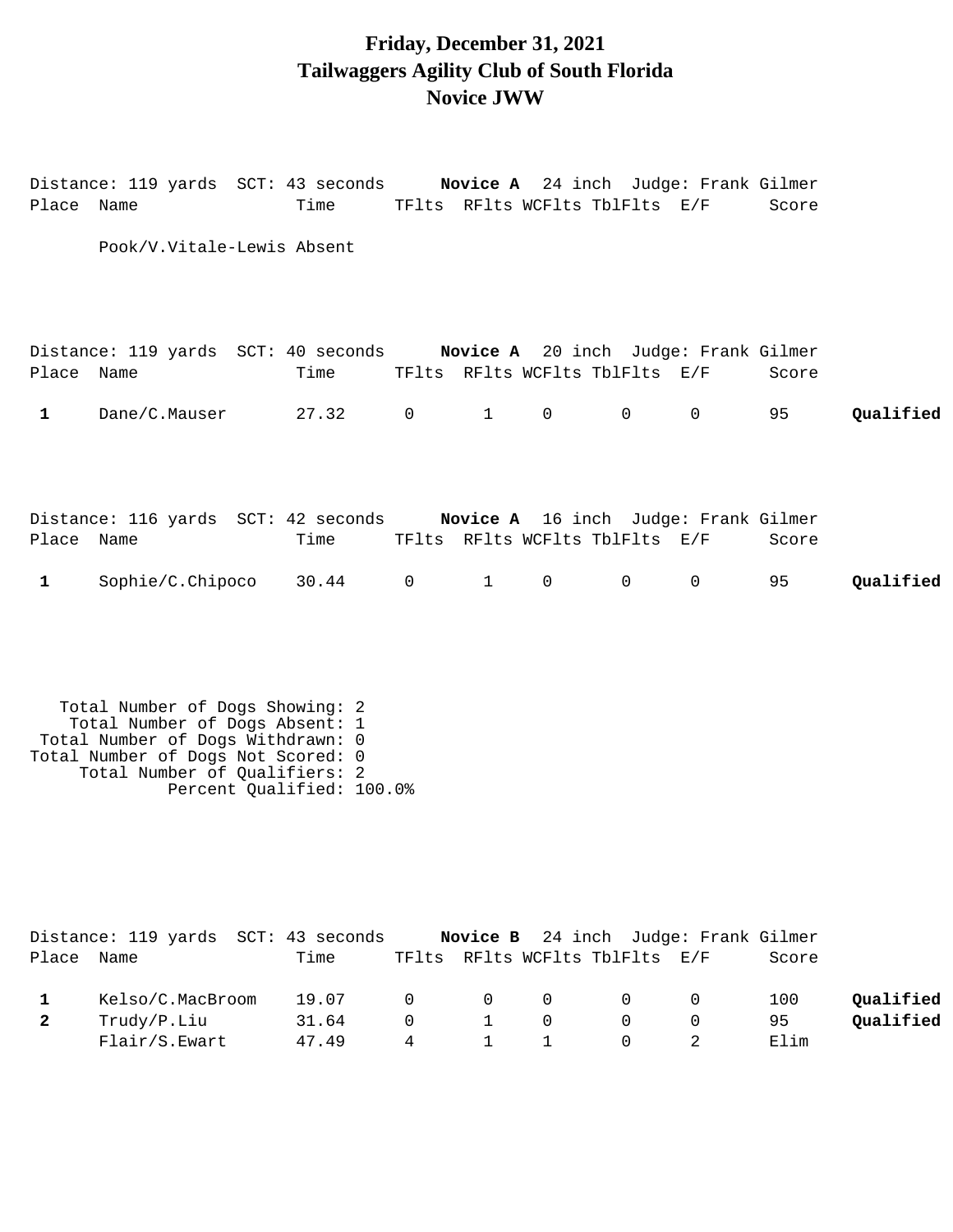|            | Distance: 119 yards SCT: 40 seconds |       |        |                |                                         | Novice B 20 inch Judge: Frank Gilmer |       |
|------------|-------------------------------------|-------|--------|----------------|-----------------------------------------|--------------------------------------|-------|
| Place Name |                                     | Time  |        |                |                                         | TFlts RFlts WCFlts TblFlts E/F       | Score |
|            | Lynx/G.Chapman                      | 30.36 |        |                | $\begin{matrix} 0 & 0 & 0 \end{matrix}$ | $\overline{0}$                       | Elim  |
|            | Dare/P.Presser                      | 21.18 | $\cap$ | $\overline{0}$ | $\Omega$                                | $\Omega$                             | Elim  |
|            |                                     |       |        |                |                                         |                                      |       |

|            | Distance: 116 yards SCT: 42 seconds                    |      |  |                                | Novice B 16 inch Judge: Frank Gilmer |       |
|------------|--------------------------------------------------------|------|--|--------------------------------|--------------------------------------|-------|
| Place Name |                                                        | Time |  | TFlts RFlts WCFlts TblFlts E/F |                                      | Score |
|            | Clam Chowdah/G.Chap No Time<br>Candy/L.Lunsford Absent |      |  | $1 \qquad 0 \qquad 0 \qquad 2$ |                                      | Filim |

|            | Distance: 113 yards SCT: 45 seconds |       |  |                       | Novice B 12 inch Judge: Frank Gilmer   |       |
|------------|-------------------------------------|-------|--|-----------------------|----------------------------------------|-------|
| Place Name |                                     | Time  |  |                       | TFlts RFlts WCFlts TblFlts E/F         | Score |
|            | Salty/R.Luke                        | 28.10 |  | $0 \qquad 1 \qquad 0$ | $\begin{array}{ccc} & & 1 \end{array}$ | Flim  |

|            | Distance: 113 yards SCT: 49 seconds |         |   |          |          |                                | <b>Novice B</b> 8 inch Judge: Frank Gilmer |           |
|------------|-------------------------------------|---------|---|----------|----------|--------------------------------|--------------------------------------------|-----------|
| Place Name |                                     | Time    |   |          |          | TFlts RFlts WCFlts TblFlts E/F | Score                                      |           |
|            | Maisie/P.McDonald                   | 44.26   | 0 | 2        | $\Omega$ | $\Omega$                       | 90                                         | Qualified |
|            | Tux/L.Sprick                        | No Time |   |          |          | $\Omega$                       | Elim                                       |           |
|            | Dart/L.Solana                       | No Time |   |          |          |                                | Elim                                       |           |
|            | Jaxson/K.Levee                      | 53.95   | 4 | $\Omega$ |          |                                | Elim                                       |           |

 Total Number of Dogs Showing: 11 Total Number of Dogs Absent: 1 Total Number of Dogs Withdrawn: 0 Total Number of Dogs Not Scored: 0 Total Number of Qualifiers: 3 Percent Qualified: 27.3%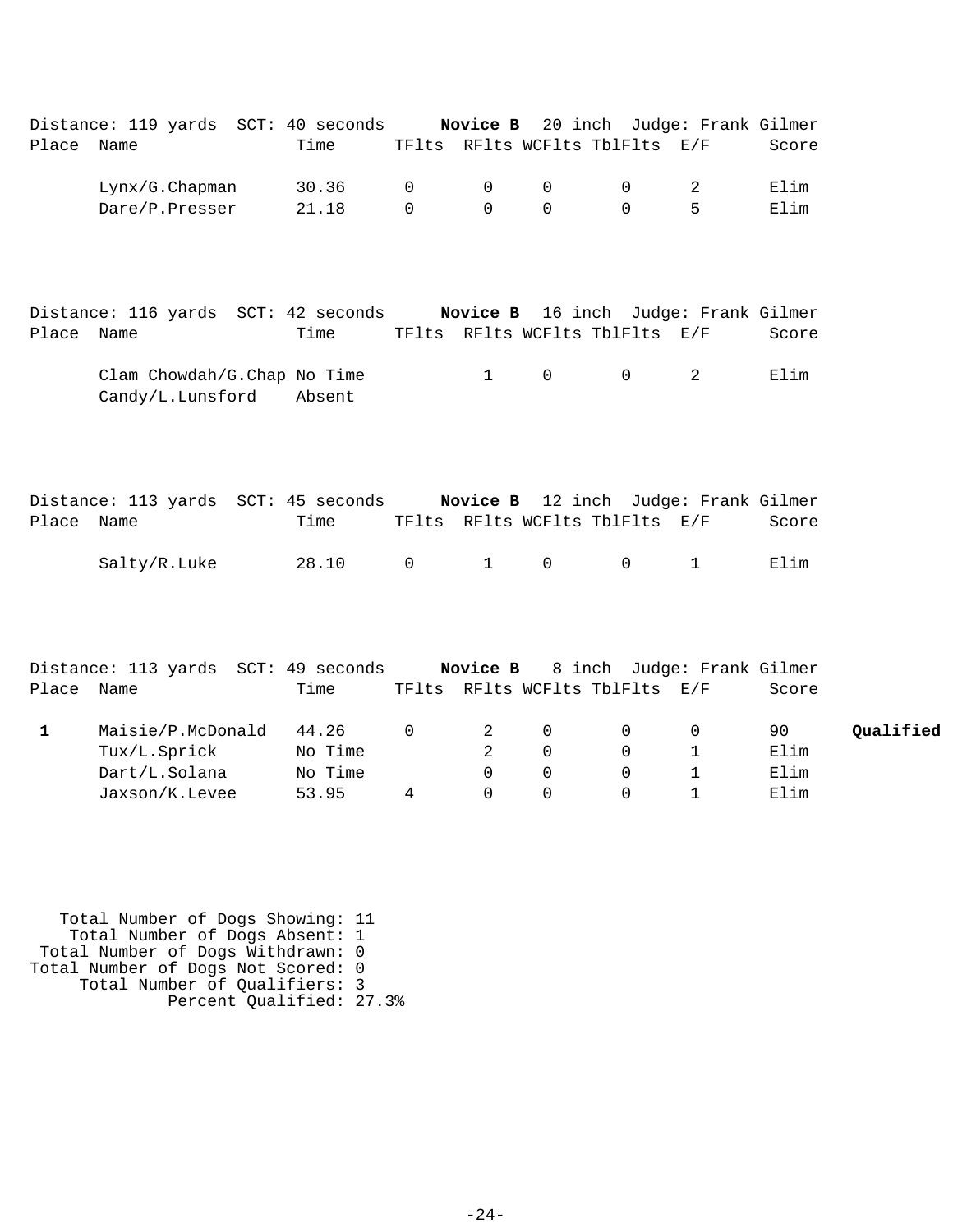|              |                 | Distance: 119 yards SCT: 48 seconds |  |                                | <b>Novice Pref</b> 20 inch Judge: Frank Gilmer |           |
|--------------|-----------------|-------------------------------------|--|--------------------------------|------------------------------------------------|-----------|
| Place Name   |                 | Time                                |  | TFlts RFlts WCFlts TblFlts E/F | Score                                          |           |
| $\mathbf{1}$ | Shelby/J.Peters | 45.99 0 1 0 0 0 95                  |  |                                |                                                | Qualified |

Distance: 119 yards SCT: 45 seconds **Novice Pref** 16 inch Judge: Frank Gilmer Place Name Time TFlts RFlts WCFlts TblFlts E/F Score

Jayko/D.Greenberg Absent

|            | Distance: 113 yards SCT: 50 seconds |                 |          |                |                |                                              | Novice Pref 8 inch Judge: Frank Gilmer |           |
|------------|-------------------------------------|-----------------|----------|----------------|----------------|----------------------------------------------|----------------------------------------|-----------|
| Place Name |                                     | Time            |          |                |                | TFlts RFlts WCFlts TblFlts E/F               | Score                                  |           |
|            | Scout/B.Fry                         | 46.78 0 1 0 0 0 |          |                |                |                                              | 95                                     | Qualified |
|            | Louie/C.Hermans                     | 22.73           | $\Omega$ | $\overline{0}$ | $\overline{0}$ | $\begin{array}{ccc} & & 0 & & 1 \end{array}$ | Elim                                   |           |

|            |               | Distance: 113 yards SCT: 54 seconds |                                |                                | <b>Novice Pref</b> 4 inch Judge: Frank Gilmer |
|------------|---------------|-------------------------------------|--------------------------------|--------------------------------|-----------------------------------------------|
| Place Name |               | Time                                | TFlts RFlts WCFlts TblFlts E/F |                                | Score                                         |
|            | Dream/L.Brady | No Time                             |                                | $0 \qquad 0 \qquad 0 \qquad 1$ | Elim                                          |

 Total Number of Dogs Showing: 4 Total Number of Dogs Absent: 1 Total Number of Dogs Withdrawn: 0 Total Number of Dogs Not Scored: 0 Total Number of Qualifiers: 2 Percent Qualified: 50.0%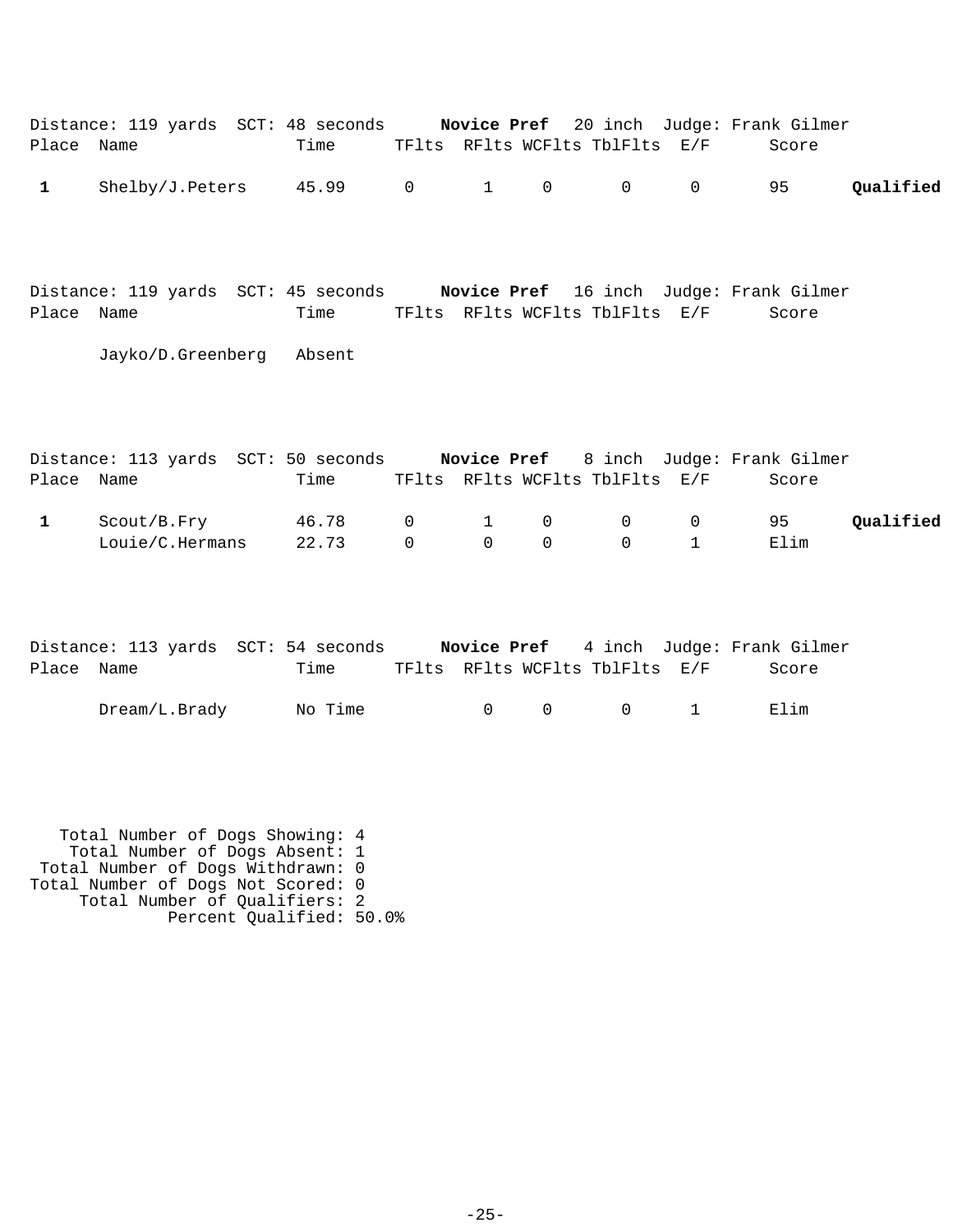# **Friday, December 31, 2021 Tailwaggers Agility Club of South Florida Open JWW**

|              | Distance: 138 yards  SCT: | 39 seconds |       | Open           | 20 inch      | Judge: Frank Gilmer  |     |       |           |
|--------------|---------------------------|------------|-------|----------------|--------------|----------------------|-----|-------|-----------|
| Place        | Name                      | Time       | TFlts |                |              | RFlts WCFlts TblFlts | E/F | Score |           |
|              | Archie/K.May              | 24.12      |       | $\Omega$       | $\Omega$     | $\Omega$             | 0   | 100   | Qualified |
| $\mathbf{2}$ | Sweet Pea/G.Stevens 33.75 |            |       | $\Omega$       | $\Omega$     | $\Omega$             | 0   | 100   | Qualified |
| 3            | Biscayne/S.Barnett        | 32.01      |       |                | $\Omega$     | 0                    | 0   | 95    | Qualified |
|              | Pippa/N.DePetris          | 46.48      | 14    | $\Omega$       |              | 0                    |     | Elim  |           |
|              | Delia/K.Stevens           | 23.82      |       | $\overline{0}$ | 0            | 0                    |     | Elim  |           |
|              | Juno/J.Bair               | 29.83      |       |                | 0            | 0                    |     | Elim  |           |
|              | Blaze/M.Kelly             | 57.03      | 36    | 3              | $\mathbf{1}$ | 0                    | 2   | Elim  |           |
|              | Cabernet/P.Lieb           | No Time    |       |                | 0            | 0                    | 2   | Elim  |           |
|              | Mochi/M.Lees              | Absent     |       |                |              |                      |     |       |           |

|            | Distance: 134 yards SCT: 41 seconds |         |          |                |                | Open 16 inch Judge: Frank Gilmer |       |           |
|------------|-------------------------------------|---------|----------|----------------|----------------|----------------------------------|-------|-----------|
| Place Name |                                     | Time    |          |                |                | TFlts RFlts WCFlts TblFlts E/F   | Score |           |
|            | Willie/A.Burke                      | 41.39   | $\Omega$ | $\overline{1}$ | $\overline{0}$ | $\Omega$                         | 95    | Oualified |
|            | Connor/S.Blackledge 55.83           |         | 28       | 6              | $\Omega$       | $\Omega$                         | Elim  |           |
|            | Jewelie/J.Miller                    | No Time |          | 4              | $\Omega$       |                                  | Elim  |           |
|            | Whiskey/S.Richardso 46.53           |         | 10       |                |                |                                  | Elim  |           |

|            | Distance: 130 yards SCT: 43 seconds |       |     |                |          | Open 12 inch Judge: Frank Gilmer                    |       |           |
|------------|-------------------------------------|-------|-----|----------------|----------|-----------------------------------------------------|-------|-----------|
| Place Name |                                     | Time  |     |                |          | TFlts RFlts WCFlts TblFlts E/F                      | Score |           |
|            | Jet/D.Aheimer                       | 46.14 | 6 — |                |          | $\begin{array}{ccccccc}\n0 & 0 & 0 & \n\end{array}$ | 94    | Qualified |
|            | Kate/E.Bradley                      | 50.75 | 14  | $\overline{3}$ | $\Omega$ | $\Omega$                                            | Elim  |           |
|            | Laynie/R.Siebeneck 64.89            |       | 42  |                |          |                                                     | Elim  |           |

|            | Distance: 130 yards  SCT: 0 seconds |       |                         |           | <b>Open</b> 8 inch Judge: Frank Gilmer |       |
|------------|-------------------------------------|-------|-------------------------|-----------|----------------------------------------|-------|
| Place Name |                                     | Time  |                         |           | TFlts RFlts WCFlts TblFlts E/F         | Score |
|            | Abbey/E.Bradley                     | 44.23 | $\overline{\mathbf{3}}$ | $\bigcap$ | $\cap$                                 | Elim  |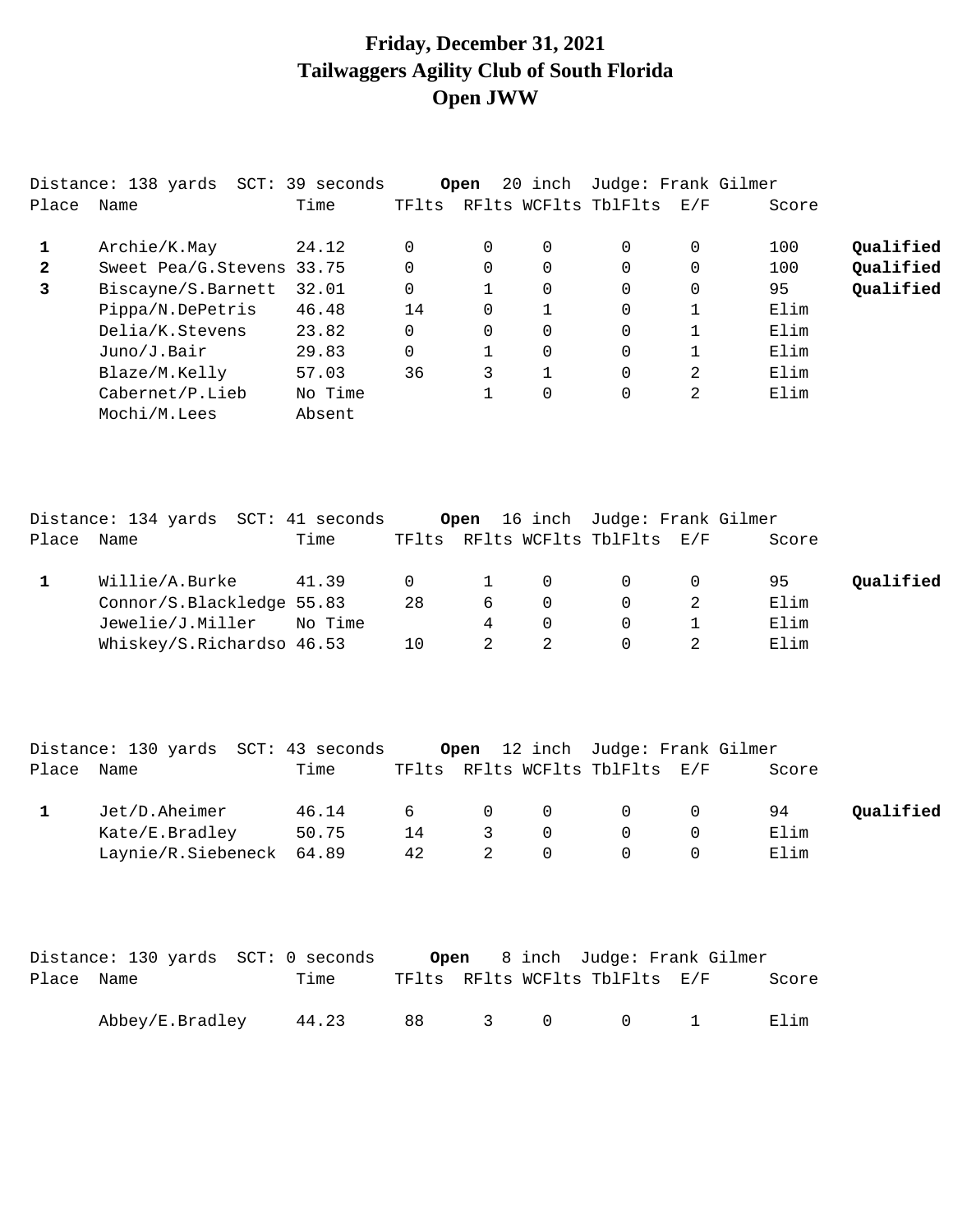Total Number of Dogs Showing: 16 Total Number of Dogs Absent: 1 Total Number of Dogs Withdrawn: 0 Total Number of Dogs Not Scored: 0 Total Number of Qualifiers: 5 Percent Qualified: 31.3%

|            | Distance: 138 yards SCT: 47 seconds |      |                                |  |  | <b>Open Pref</b> 20 inch Judge: Frank Gilmer |           |
|------------|-------------------------------------|------|--------------------------------|--|--|----------------------------------------------|-----------|
| Place Name |                                     | Time | TFlts RFlts WCFlts TblFlts E/F |  |  | Score                                        |           |
|            | Mishka/L.Albertz 50.71 6 1 0 0 0 89 |      |                                |  |  |                                              | Qualified |

|            | Distance: 138 yards SCT: 44 seconds Open Pref 16 inch Judge: Frank Gilmer |       |                                |         |  |       |
|------------|---------------------------------------------------------------------------|-------|--------------------------------|---------|--|-------|
| Place Name |                                                                           | Time  | TFlts RFlts WCFlts TblFlts E/F |         |  | Score |
|            | Pilot/L.Doucet                                                            | 56.19 | 24                             | 4 1 0 1 |  | Elim  |

|            | Distance: 130 yards SCT: 48 seconds |       |                                |  |  | <b>Open Pref</b> 8 inch Judge: Frank Gilmer |
|------------|-------------------------------------|-------|--------------------------------|--|--|---------------------------------------------|
| Place Name |                                     | Time  | TFlts RFlts WCFlts TblFlts E/F |  |  | Score                                       |
|            | Carter/J.Tice                       | 31.27 | 0 1 1 0 4                      |  |  | Flim                                        |

Distance: 130 yards SCT: 0 seconds **Open Pref** 4 inch Judge: Frank Gilmer Place Name Time TFlts RFlts WCFlts TblFlts E/F Score

Roscoe/R.Kozell

 Total Number of Dogs Showing: 3 Total Number of Dogs Absent: 0 Total Number of Dogs Withdrawn: 0 Total Number of Dogs Not Scored: 1 Total Number of Qualifiers: 1 Percent Qualified: 33.3%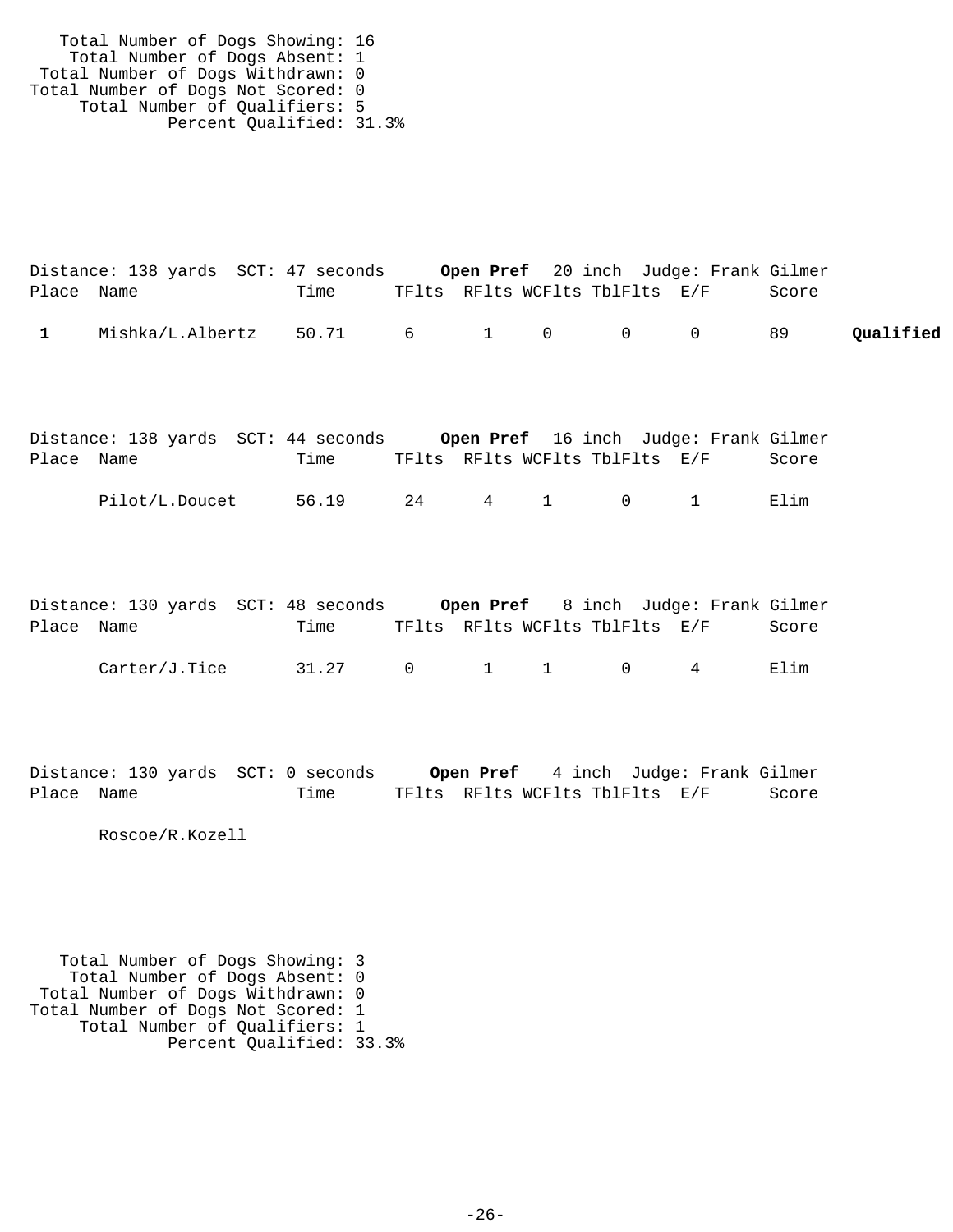## **Friday, December 31, 2021 Tailwaggers Agility Club of South Florida Master/Excellent JWW**

|                   | Distance: 163 yards SCT: 46 seconds Excellent 24 inch Judge: Frank Gilmer |                  |                        |                                |                             |                                     |                   |                   |                        |
|-------------------|---------------------------------------------------------------------------|------------------|------------------------|--------------------------------|-----------------------------|-------------------------------------|-------------------|-------------------|------------------------|
| Place Name        |                                                                           | Time             |                        | TFlts RFlts WCFlts TblFlts E/F |                             |                                     |                   | Score             |                        |
|                   | Willy/S.Minix                                                             | 48.23            | 6                      | $\overline{0}$                 | $\mathsf{O}\xspace$         | $\overline{0}$                      | $\mathbf{1}$      | Elim              |                        |
|                   | Distance: 163 yards SCT: 43 seconds Excellent 20 inch Judge: Frank Gilmer |                  |                        |                                |                             |                                     |                   |                   |                        |
| Place Name        |                                                                           | Time             |                        | TFlts RFlts WCFlts TblFlts E/F |                             |                                     |                   | Score             |                        |
| 1<br>$\mathbf{2}$ | Thor/S.Goldberg<br>Gadget/A.Eisenstadt 47.73<br>Dash/D.Avick              | 30.98<br>35.20   | 0<br>12<br>$\mathbf 0$ | 0<br>0<br>$\mathbf{1}$         | 0<br>0<br>1                 | 0<br>0<br>0                         | 0<br>0<br>0       | 100<br>88<br>Elim | Qualified<br>Qualified |
|                   | Bess/J.Jaskula<br>Cash/C.Williams                                         | 35.18<br>27.45   | 0<br>0                 | $\mathbf{1}$<br>$\mathbf{1}$   | $\mathbf 0$<br>$\mathbf{1}$ | $\mathbf 0$<br>$\mathbf 0$          | 0<br>$\mathbf 1$  | Elim<br>Elim      |                        |
| Place Name        | Distance: 159 yards SCT: 45 seconds Excellent 16 inch Judge: Frank Gilmer | Time             |                        | TFlts RFlts WCFlts TblFlts E/F |                             |                                     |                   | Score             |                        |
|                   | Moji/M.John<br>Finnegan/A.Burke                                           | No Time<br>33.55 | $\mathsf{O}$           | 4<br>$\mathbf{1}$              | $\mathbf{1}$<br>$\Omega$    | $\mathsf{O}$<br>$\Omega$            | 2<br>$\Omega$     | Elim<br>Elim      |                        |
| Place Name        | Distance: 155 yards SCT: 48 seconds Excellent 12 inch Judge: Frank Gilmer | Time             |                        | TFlts RFlts WCFlts TblFlts E/F |                             |                                     |                   | Score             |                        |
| 1                 | Blu/N.Olimpo<br>Keyz/M.Hiltz                                              | 42.94<br>42.13 0 | $\mathsf{O}$           | $\mathbf 0$<br>$\overline{2}$  | $\mathsf 0$                 | $\mathsf{O}$<br>$1 \qquad \qquad 0$ | $\mathsf{O}$<br>1 | 100<br>Elim       | Qualified              |
| Place Name        | Distance: 155 yards SCT: 51 seconds Excellent 8 inch Judge: Frank Gilmer  | Time             |                        | TFlts RFlts WCFlts TblFlts E/F |                             |                                     |                   | Score             |                        |
|                   | CinnaBun/D.Elmore                                                         | 29.29            | 0                      | $\mathbf{1}$                   | 1                           | 0                                   | 1                 | Elim              |                        |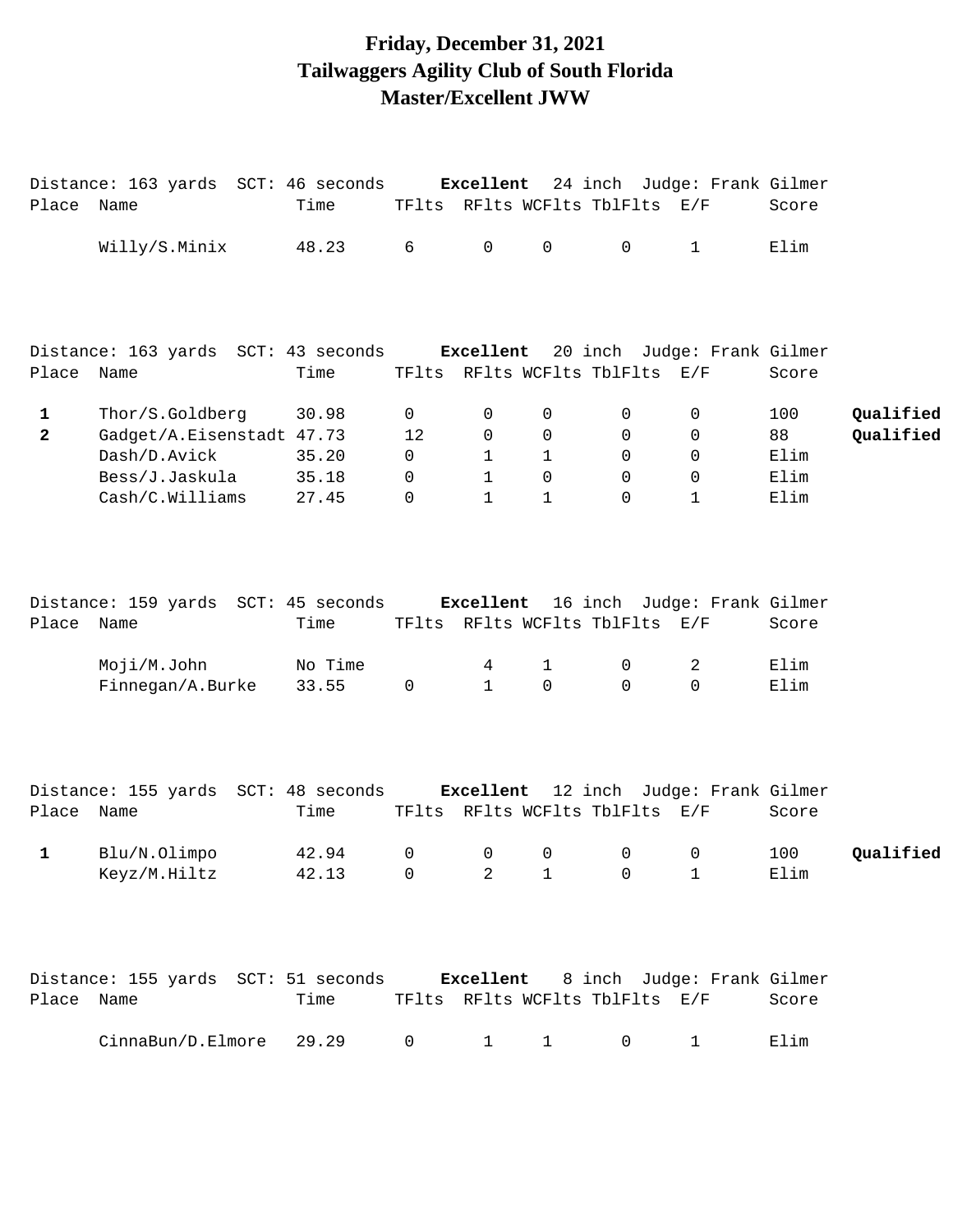Total Number of Dogs Showing: 11 Total Number of Dogs Absent: 0 Total Number of Dogs Withdrawn: 0 Total Number of Dogs Not Scored: 0 Total Number of Qualifiers: 3 Percent Qualified: 27.3%

|            |                 | Distance: 163 yards SCT: 43 seconds |  |                                | Master 24 inch Choice Judge: Frank Gilmer |           |
|------------|-----------------|-------------------------------------|--|--------------------------------|-------------------------------------------|-----------|
| Place Name |                 | Time                                |  | TFlts RFlts WCFlts TblFlts E/F | Score                                     |           |
|            | Veni/D.Hill     | 24.51 0 0 0 0 0 100                 |  |                                |                                           | Qualified |
|            | Nolan/B.Kennedy | 34.39                               |  | 0 1 0 0 1                      | Elim                                      |           |

|              | Distance: 163 yards<br>$SCT$ : | 46<br>seconds |          | Master   | 24 inch |                      |     | Judge: Frank Gilmer |           |
|--------------|--------------------------------|---------------|----------|----------|---------|----------------------|-----|---------------------|-----------|
| Place        | Name                           | Time          | TFlts    |          |         | RFlts WCFlts TblFlts | E/F | Score               |           |
|              | Crush/A.Ray                    | 29.52         |          | 0        | 0       | 0                    | 0   | 100                 | Qualified |
| $\mathbf{2}$ | Rainey/K.Staub                 | 32.43         |          | $\Omega$ | 0       | 0                    | 0   | 100                 | Qualified |
| 3            | Tazz/M.Valentine               | 35.44         | $\Omega$ | $\Omega$ | 0       | $\Omega$             | 0   | 100                 | Qualified |
| 4            | Baron/B.Reed                   | 39.55         | $\Omega$ | $\Omega$ | 0       | 0                    | 0   | 100                 | Qualified |
|              | Slash/J.Bauder-Heid No Time    |               |          | 2        | 3       | 0                    |     | Elim                |           |
|              | Titan/P.Lieb                   | 36.42         | $\Omega$ | 2        | 0       | 0                    | 3   | Elim                |           |
|              | Reve/R.Becker                  | 47.36         | 3        |          | 0       | 0                    | 0   | Elim                |           |
|              | Pulse/C.Segedin                | 31.84         |          |          |         | 0                    | 0   | Elim                |           |
|              |                                |               |          |          |         |                      |     |                     |           |

|       | Distance: 163 yards SCT: 43 seconds |         |             | Master   | 20 inch |                      |          | Judge: Frank Gilmer |           |
|-------|-------------------------------------|---------|-------------|----------|---------|----------------------|----------|---------------------|-----------|
| Place | Name                                | Time    | TFlts       |          |         | RFlts WCFlts TblFlts | E/F      | Score               |           |
|       | Stealth/R.Abell                     | 23.14   | $\Omega$    | $\Omega$ | 0       | $\Omega$             | $\Omega$ | 100                 | Qualified |
| 2     | Ripley/K.Hix                        | 23.51   | $\Omega$    | $\Omega$ | 0       | $\Omega$             | 0        | 100                 | Qualified |
| 3     | Cass/P.Demetrion                    | 26.47   | $\Omega$    | $\Omega$ | 0       | $\Omega$             | 0        | 100                 | Qualified |
| 4     | Rosa/D.Puckett                      | 27.06   | $\Omega$    | $\Omega$ | 0       | $\Omega$             | 0        | 100                 | Qualified |
|       | Ziva/W.Yu                           | 22.83   | $\Omega$    | $\Omega$ | 0       | $\Omega$             |          | Elim                |           |
|       | Red/M.Yenter                        | 24.43   | 0           |          |         | 0                    |          | Elim                |           |
|       | Maddie/R.Sharpe                     | 30.54   | $\Omega$    | $\Omega$ | 0       | 0                    |          | Elim                |           |
|       | Sam/T.Eifert                        | 24.71   | $\Omega$    |          | 0       | 0                    |          | Elim                |           |
|       | Kelso/A.Benner                      | No Time |             | 0        |         | $\Omega$             | 3        | Elim                |           |
|       | Aspen/N.Young                       | 32.76   | $\mathbf 0$ | 0        | 0       | 0                    |          | Elim                |           |
|       | Chili Pepper/D.Bate                 | 62.60   | 57          |          | 2       | 0                    | 2        | Elim                |           |
|       | Shoofly/B.Hill                      | 23.67   | $\Omega$    | $\Omega$ | 0       | $\Omega$             |          | Elim                |           |
|       | Kopper/K.Kalwa                      | 39.86   | $\Omega$    | 0        |         | $\Omega$             |          | Elim                |           |
|       | Tressa/D.Broadrick                  | No Time |             | 2        | 0       | 0                    | 2        | Elim                |           |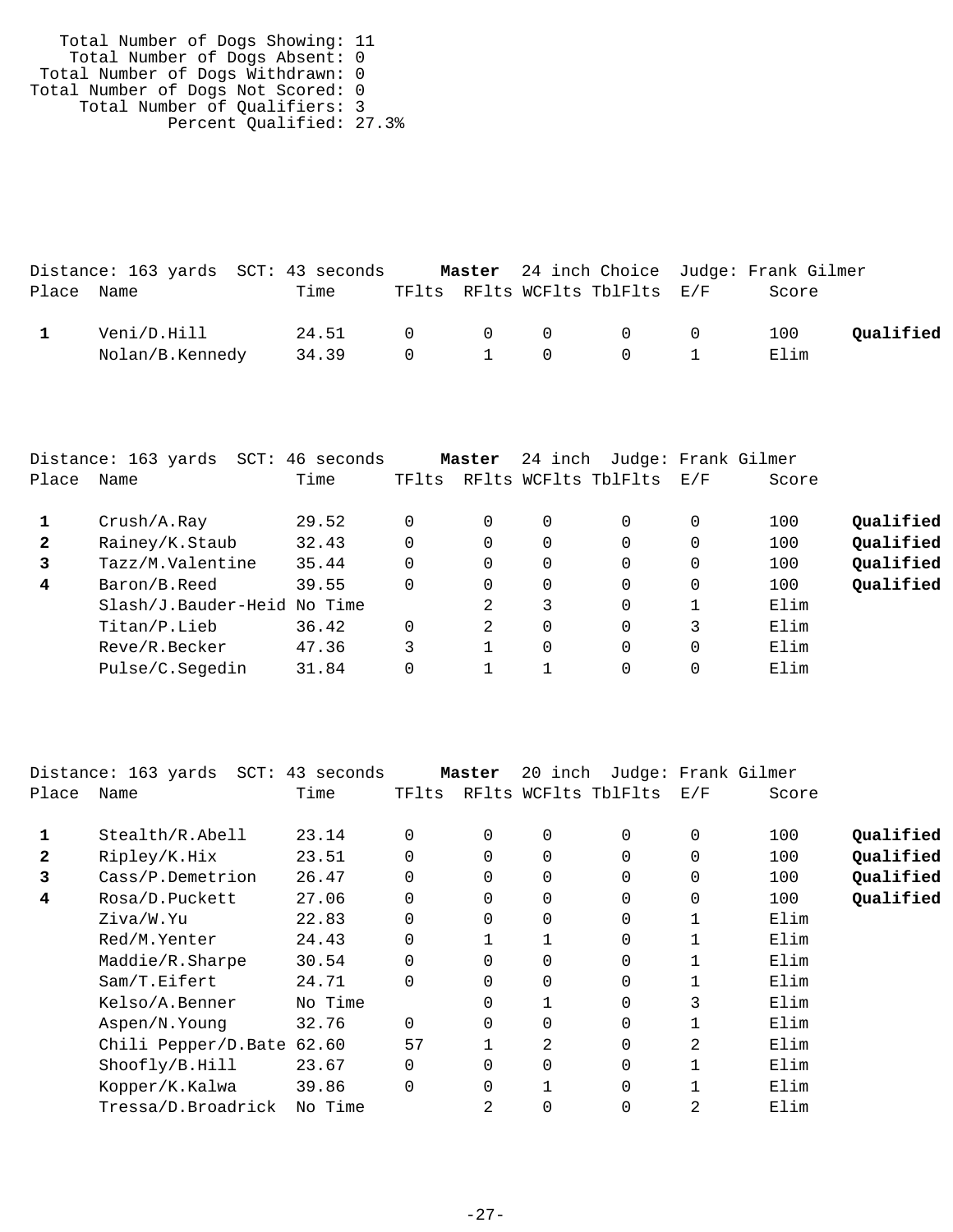| Keavy/K.Stevens    | 24.22  | $\Omega$    | 0        | 0        | $\Omega$       | 1 | Elim |           |
|--------------------|--------|-------------|----------|----------|----------------|---|------|-----------|
| Zinger/A.Gooch     | 26.37  | $\mathbf 0$ |          | 1        | 0              | 2 | Elim |           |
| Nate/P.Presser     | 25.76  | $\Omega$    | 0        | $\Omega$ | $\Omega$       | 2 | Elim |           |
| Ravyn/F.Jones      | 28.55  | 0           | 0        | 0        | $\Omega$       | 1 | Elim |           |
| Thunder/D.Russell  | 30.70  | $\Omega$    | $\Omega$ |          | $\Omega$       | 3 | Elim |           |
| Echo/F.Jones       | 32.48  | 0           | 0        | $\Omega$ | 0              | 0 | 100  | Qualified |
| Keegan/D.Russell   | 34.86  | $\Omega$    | $\Omega$ | $\Omega$ | $\Omega$       | 0 | 100  | Qualified |
| Peaches/N.DePetris | 41.55  | 0           | 0        | 0        | 0              | 0 | 100  | Qualified |
| Vesta/K.Emge       | 30.97  | $\mathbf 0$ | $\Omega$ | $\Omega$ | 0              | 0 | 100  | Qualified |
| Peak/L.Hill        | 30.26  | $\mathbf 0$ | 0        | 0        | 0              | 0 | 100  | Qualified |
| Puma/B.Barker      | Absent |             |          |          |                |   |      |           |
| Chase/L.McKenzie   | 42.80  | $\Omega$    | $\Omega$ | $\Omega$ | 0              | 0 | 100  | Qualified |
| Favor/L.Boyce      | 28.38  | $\mathbf 0$ | $\Omega$ | $\Omega$ | 0              | 0 | 100  | Qualified |
| Kenai/B.Klingler   | 36.46  | $\mathbf 0$ | 0        | 0        | 0              | 0 | 100  | Qualified |
| Twyst/C.Conklin    | 32.82  | $\mathbf 0$ | 0        | $\Omega$ | 0              | 0 | 100  | Qualified |
| Aspen/A.Fluty      | 35.88  | $\Omega$    | 0        | $\Omega$ | $\Omega$       | 0 | 100  | Qualified |
| Wilson/L.Gray      | 33.65  | $\mathbf 0$ | 0        | 0        | 0              | 0 | 100  | Qualified |
| Bebop/G.Storm      | 32.03  | $\Omega$    | $\Omega$ | $\Omega$ | 0              | 0 | 100  | Qualified |
| Roo/B.Skilling     | 35.59  | $\mathbf 0$ | 0        | 0        | $\overline{0}$ | 0 | 100  | Qualified |
| Goldie/M.Yenter    | Absent |             |          |          |                |   |      |           |
| Melba/S.Cerron     | 32.80  | $\Omega$    | 0        | 0        | 0              | 0 | 100  | Qualified |
|                    |        |             |          |          |                |   |      |           |

|       | Distance: 159 yards SCT: 45 seconds |         |          | Master       | 16 inch     |                      |          | Judge: Frank Gilmer |           |
|-------|-------------------------------------|---------|----------|--------------|-------------|----------------------|----------|---------------------|-----------|
| Place | Name                                | Time    | TFlts    |              |             | RFlts WCFlts TblFlts | E/F      | Score               |           |
| 1     | Twister/C.Knapik                    | 26.07   | $\Omega$ | $\Omega$     | $\mathbf 0$ | $\Omega$             | 0        | 100                 | Qualified |
| 2     | Wing Man/D.Elmore                   | 26.18   | $\Omega$ | $\Omega$     | 0           | $\Omega$             | $\Omega$ | 100                 | Qualified |
| 3     | Genevieve/P.Vojtas                  | 27.12   | 0        | 0            | $\mathbf 0$ | 0                    | 0        | 100                 | Qualified |
| 4     | Whimsy/B.Pruett                     | 27.56   | 0        | 0            | 0           | 0                    | 0        | 100                 | Qualified |
|       | Dillon/S.Bass                       | 32.37   | $\Omega$ | 1            | $\mathbf 0$ | 0                    | 1        | Elim                |           |
|       | Cynna/C.Fischer                     | 30.27   | 0        | 2            | 2           | 0                    | 1        | Elim                |           |
|       | Jaxon/J.Davis                       | 37.59   | 0        | 1            | $\mathbf 0$ | 0                    | 0        | Elim                |           |
|       | Ernie/D.Shumate                     | 24.48   | $\Omega$ | 1            | 1           | $\Omega$             | 1        | Elim                |           |
|       | Nala/S.Richardson                   | 37.56   | $\Omega$ | $\Omega$     | $\Omega$    | $\Omega$             | 1        | Elim                |           |
|       | Skittles/C.Graham                   | 49.64   | 12       | $\mathbf{1}$ | 0           | $\Omega$             | 2        | Elim                |           |
|       | Goose/S.Smith                       | 41.98   | 0        | 2            | 1           | 0                    | 2        | Elim                |           |
|       | Ruff/M.Bennett                      | 31.26   | $\Omega$ | $\Omega$     | $\mathbf 0$ | $\Omega$             | 1        | Elim                |           |
|       | Nautique/S.Barnett                  | 36.37   | $\Omega$ | $\Omega$     | $\mathbf 0$ | $\Omega$             | 2        | Elim                |           |
|       | Chip/S.Walsh                        | 28.24   | 0        | 0            | $\mathbf 1$ | 0                    | 0        | Elim                |           |
|       | Liberty/R.Coates                    | 45.72   | $\Omega$ | 1            | 1           | $\Omega$             | 0        | Elim                |           |
|       | Virgil/B.Dumbaugh                   | No Time |          |              | 1           | $\Omega$             | 1        | Elim                |           |
|       | Charlie Bear/M.Hans 30.78           |         | 0        | $\Omega$     | $\mathbf 0$ | $\Omega$             | $\Omega$ | 100                 | Qualified |
|       | Rider/P.Kvarnberg                   | 34.25   | $\Omega$ | $\Omega$     | 0           | $\Omega$             | $\Omega$ | 100                 | Qualified |
|       | Scoot/R.Abell                       | 27.59   | $\Omega$ | 0            | 0           | 0                    | 0        | 100                 | Qualified |
|       | Teal/C.Wold                         | 28.11   | $\Omega$ | $\Omega$     | 0           | $\Omega$             | 0        | 100                 | Qualified |
|       |                                     |         |          |              |             |                      |          |                     |           |

|            | Distance: 155 yards  SCT: 48 seconds |                 |        | Master 12 inch Judge: Frank Gilmer |       |           |
|------------|--------------------------------------|-----------------|--------|------------------------------------|-------|-----------|
| Place Name |                                      | Time            |        | TFlts RFlts WCFlts TblFlts E/F     | Score |           |
|            | TKake/D.Shumate                      | 24.64 0 0 0 0 0 |        |                                    | 100   | Qualified |
|            |                                      |                 | $-28-$ |                                    |       |           |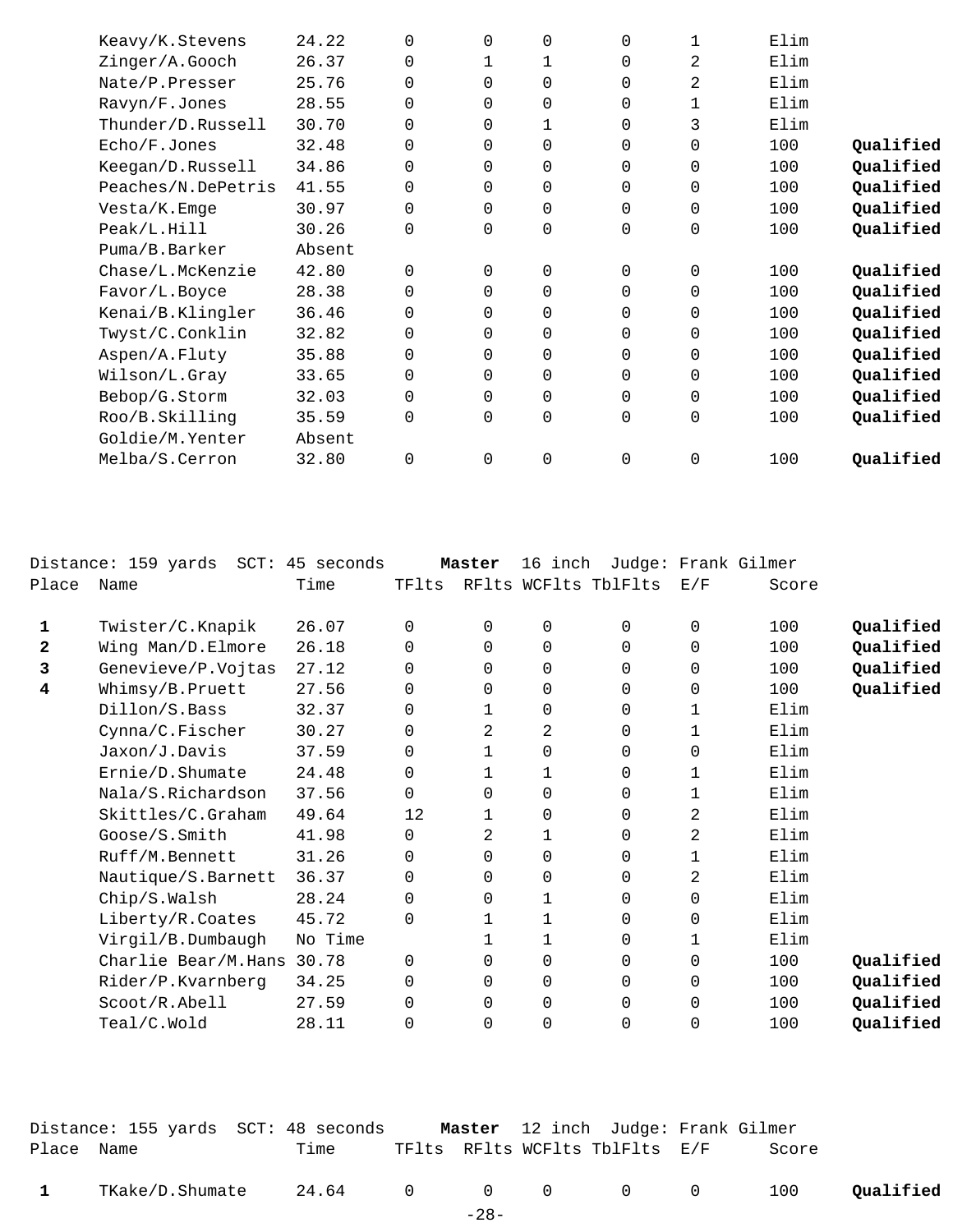| 2 | Shelby Rae/M.Liebha 26.36    |        | $\Omega$ | $\Omega$ | $\Omega$ | $\Omega$ | 0            | 100  | Qualified |
|---|------------------------------|--------|----------|----------|----------|----------|--------------|------|-----------|
| 3 | Madeleine/P.Vojtas           | 26.94  | 0        | $\Omega$ | 0        | 0        | 0            | 100  | Qualified |
| 4 | Jolene Rose/M.Liebh 28.32    |        | 0        | $\Omega$ | $\Omega$ | 0        | 0            | 100  | Qualified |
|   | Kelli/T.Poirier              | 42.53  | $\Omega$ | $\Omega$ | 1        | 0        | $\Omega$     | Elim |           |
|   | Brave/B.Becker               | 49.58  | 3        | 1        | 1        | 0        | $\Omega$     | Elim |           |
|   | Flynn Rider/B. Pruet No Time |        |          | 0        | 0        | 0        | 1            | Elim |           |
|   | Bryce/P.Kvarnberg            | 27.00  | 0        | $\Omega$ | 0        | 0        | $\mathbf{1}$ | Elim |           |
|   | Riley/R.Kozell               | 46.53  | 0        | 1        | 1        | 0        | $\Omega$     | Elim |           |
|   | Dixee/K.Levee                | 49.17  | 3        |          | 3        | 0        | $\Omega$     | Elim |           |
|   | Karma/C.Sreenan              | 45.12  | 0        | 2        | 1        | 0        | $\mathbf 0$  | Elim |           |
|   | Riley/S.Walsh                | 25.08  | $\Omega$ | 0        | $\Omega$ | 0        | 1            | Elim |           |
|   | Julie/T.Poirier              | 39.93  | $\Omega$ | 1        | $\Omega$ | 0        | $\Omega$     | Elim |           |
|   | Sushi/J.Plamondon            | 31.65  | 0        | $\Omega$ | 0        | 0        | $\Omega$     | 100  | Qualified |
|   | Logan/R.Nagel                | 28.46  | 0        | $\Omega$ | $\Omega$ | 0        | $\Omega$     | 100  | Qualified |
|   | Beetle/G. Chapman            | 30.50  | 0        | 0        | 0        | 0        | $\mathbf 0$  | 100  | Qualified |
|   | Krissi/K.Villars             | 29.95  | 0        | $\Omega$ | $\Omega$ | 0        | $\Omega$     | 100  | Qualified |
|   | Beyda/J.Shelley              | 32.75  | $\Omega$ | $\Omega$ | $\Omega$ | 0        | $\Omega$     | 100  | Qualified |
|   | Pi/B.Becker                  | 37.08  | 0        | 0        | 0        | 0        | 0            | 100  | Qualified |
|   | Captain Jack/J.Baud 31.94    |        | 0        | $\Omega$ | $\Omega$ | 0        | $\Omega$     | 100  | Qualified |
|   | Q/C.Halprin                  | 29.91  | $\Omega$ | $\Omega$ | 0        | 0        | $\mathbf 0$  | 100  | Qualified |
|   | Casey/J.Brav                 | 30.54  | $\Omega$ | $\Omega$ | 0        | $\Omega$ | $\Omega$     | 100  | Qualified |
|   | Bella/E.Bradley              | 33.27  | 0        | $\Omega$ | $\Omega$ | 0        | $\Omega$     | 100  | Qualified |
|   | Saucy/T.Boutwell             | Absent |          |          |          |          |              |      |           |

|              | Distance: 155 yards SCT: 51 seconds |         |          | Master       | 8 inch      |                      |             | Judge: Frank Gilmer |           |
|--------------|-------------------------------------|---------|----------|--------------|-------------|----------------------|-------------|---------------------|-----------|
| Place        | Name                                | Time    | TFlts    |              |             | RFlts WCFlts TblFlts | E/F         | Score               |           |
| 1            | Ace/L.Sprick                        | 33.73   | $\Omega$ | $\Omega$     | $\Omega$    | $\Omega$             | $\Omega$    | 100                 | Qualified |
| $\mathbf{2}$ | Disco/K.Wlodarski                   | 39.96   | $\Omega$ | $\Omega$     | $\Omega$    | $\Omega$             | $\Omega$    | 100                 | Qualified |
| 3            | Tesla/S.Wagner                      | 44.34   | $\Omega$ | $\Omega$     | 0           | $\Omega$             | $\Omega$    | 100                 | Qualified |
| 4            | Bobby/S.Crechiolo                   | 45.49   | 0        | 0            | $\mathbf 0$ | 0                    | 0           | 100                 | Qualified |
|              | Honey Badger/D.Elmo 31.89           |         | 0        | 3            | 3           | 0                    | 3           | Elim                |           |
|              | Dodger/M.Valentine                  | 40.71   | 0        | $\Omega$     | 0           | $\Omega$             | 1           | Elim                |           |
|              | Zap/J.Taugher                       | 34.52   | $\Omega$ | 1            | 1           | $\Omega$             | 1           | Elim                |           |
|              | Dash/G.Reed                         | 53.13   | 6        | 3            | 1           | 0                    | 1           | Elim                |           |
|              | Macchiato/D.Elmore                  | 37.06   | $\Omega$ | 2            | 1           | $\Omega$             | 1           | Elim                |           |
|              | Desmond/B.Kennedy                   | 54.81   | 9        | 3            | 0           | 0                    | $\mathbf 0$ | Elim                |           |
|              | Mr. Ping/J.Bell                     | No Time |          | $\mathbf{1}$ | 1           | $\Omega$             | 1           | Elim                |           |
|              | Merlin/C.Disque                     | No Time |          | 0            | 1           | 0                    |             | Elim                |           |
|              | Jive/K.Wlodarski                    | No Time |          | $\mathbf{1}$ | $\mathbf 0$ | 0                    | 1           | Elim                |           |
|              | Mighty Mouse/D.Elmo                 | 28.88   | 0        | 1            | 1           | 0                    | 2           | Elim                |           |
|              | Jack/L.Kerwin                       | 73.00   | 66       | 2            | $\Omega$    | $\Omega$             | $\Omega$    | Elim                |           |
|              | Luna/L.Brady                        | 55.76   | 12       | $\Omega$     | $\mathbf 0$ | 0                    | $\mathbf 0$ | 88                  |           |
|              | Cody/S.Crechiolo                    | No Time |          | $\Omega$     | 0           | 0                    | 1           | Elim                |           |
|              | Annabelle/P.Vojtas                  | Absent  |          |              |             |                      |             |                     |           |
|              | Idgie/M.Hiltz                       | 45.88   | $\Omega$ | $\Omega$     | $\mathbf 0$ | $\Omega$             | $\Omega$    | 100                 | Qualified |
|              | Jackie/M.Valentine                  | 47.60   | $\Omega$ | $\Omega$     | 0           | 0                    | 0           | 100                 | Qualified |
|              |                                     |         |          |              |             |                      |             |                     |           |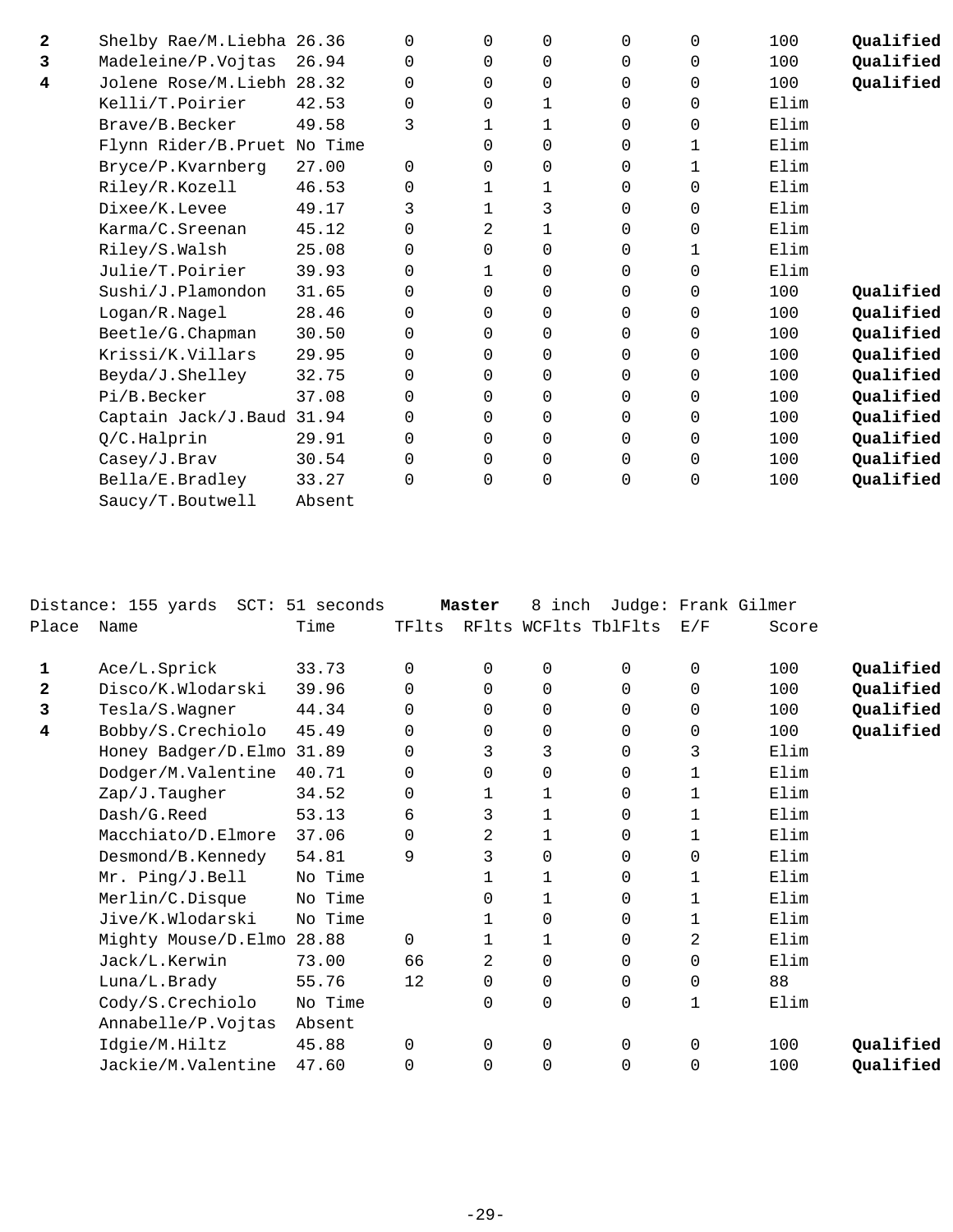Total Number of Dogs Showing: 105 Total Number of Dogs Absent: 4 Total Number of Dogs Withdrawn: 0 Total Number of Dogs Not Scored: 0 Total Number of Qualifiers: 51 Percent Qualified: 48.6%

|            | Distance: 163 yards SCT: 48 seconds |       |  |                       | <b>Excellent Pref</b> 16 inch Judge: Frank Gilmer |       |           |
|------------|-------------------------------------|-------|--|-----------------------|---------------------------------------------------|-------|-----------|
| Place Name |                                     | Time  |  |                       | TFlts RFlts WCFlts TblFlts E/F                    | Score |           |
|            | Bella/S.Lundy                       | 32.61 |  |                       | $\begin{matrix} 0 & 0 & 0 & 0 & 0 \end{matrix}$   | 100   | Qualified |
|            | Ronan/J.Tunbridge                   | 49.28 |  | 3 2 1                 | $\overline{0}$                                    | Elim  |           |
|            | Ella/C.Katzman                      | 27.48 |  | $0 \qquad 1 \qquad 1$ | $\overline{0}$                                    | Elim  |           |

 Total Number of Dogs Showing: 3 Total Number of Dogs Absent: 0 Total Number of Dogs Withdrawn: 0 Total Number of Dogs Not Scored: 0 Total Number of Qualifiers: 1 Percent Qualified: 33.3%

|       | Distance: 163 yards<br>SCT: | 51 seconds |       | Master Pref |          | 20 inch              |             | Judge: Frank Gilmer |           |
|-------|-----------------------------|------------|-------|-------------|----------|----------------------|-------------|---------------------|-----------|
| Place | Name                        | Time       | TFlts |             |          | RFlts WCFlts TblFlts | E/F         | Score               |           |
|       | BOSS429/M.Timken            | 32.61      |       | $\Omega$    | 0        | 0                    | $\Omega$    | 100                 | Qualified |
| 2     | Myles/P.Lieb                | 34.71      |       | $\Omega$    | $\Omega$ | $\Omega$             | $\Omega$    | 100                 | Qualified |
| 3     | Bishop/J.Young              | 36.87      |       | 0           | 0        | 0                    | $\mathbf 0$ | 100                 | Qualified |
| 4     | Julep/C.Gill                | 38.56      |       | 0           | 0        | 0                    | 0           | 100                 | Qualified |
|       | Albe/S.Cerron               | 33.92      |       | $\Omega$    |          | $\Omega$             | $\Omega$    | Elim                |           |
|       | Colt/J.Bruner               | 35.97      |       |             | $\Omega$ | $\Omega$             | $\Omega$    | Elim                |           |
|       | Lexi/M.Timken               | 29.24      |       |             | 1        | $\Omega$             | 3           | Elim                |           |
|       | Blazer/C.MacBroom           | Absent     |       |             |          |                      |             |                     |           |
|       | Tempe/W.Yu                  | 38.66      |       | 0           | 0        | $\Omega$             | 0           | 100                 | Oualified |
|       |                             |            |       |             |          |                      |             |                     |           |

|              |                | Distance: 163 yards SCT: 48 seconds |  |                                | <b>Master Pref</b> 16 inch Judge: Frank Gilmer |           |
|--------------|----------------|-------------------------------------|--|--------------------------------|------------------------------------------------|-----------|
| Place Name   |                | Time                                |  | TFlts RFlts WCFlts TblFlts E/F | Score                                          |           |
| $\mathbf{1}$ | Bird/D.Shumate | 23.73 0 0 0 0 0                     |  |                                | 100                                            | Qualified |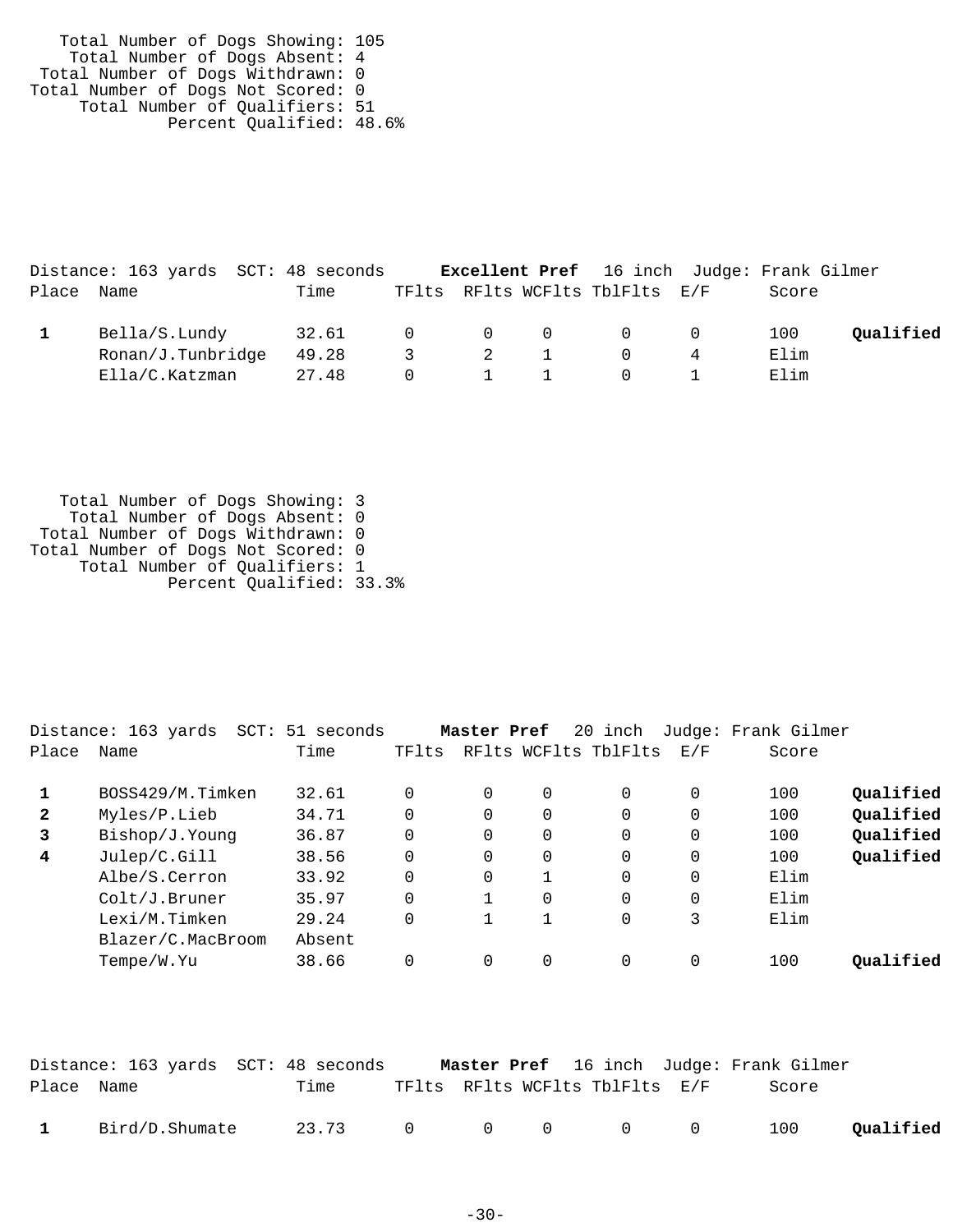| $\mathbf{2}$ | Riot/L.Hill               | 25.77   | $\Omega$ | $\Omega$ | 0            | $\Omega$ | $\mathbf 0$ | 100  | Qualified |
|--------------|---------------------------|---------|----------|----------|--------------|----------|-------------|------|-----------|
| 3            | Toad/G.Chapman            | 25.90   | $\Omega$ | $\Omega$ | 0            | 0        | $\mathbf 0$ | 100  | Qualified |
| 4            | Aurora/C.Katzman          | 26.69   | $\Omega$ | $\Omega$ | $\Omega$     | 0        | $\Omega$    | 100  | Qualified |
|              | Alli/R.Clark              | 24.48   | 0        | $\Omega$ | 0            | 0        | 1           | Elim |           |
|              | Freedom/S.Markell         | 36.79   | 0        | 1        | $\mathbf{1}$ | 0        | $\mathbf 0$ | Elim |           |
|              | Taze/N.Young              | 30.71   | 0        | $\Omega$ | 0            | 0        | 1           | Elim |           |
|              | Abby/L.Doucet             | 36.48   | 0        | $\Omega$ | 0            | 0        | 1           | Elim |           |
|              | Pepper/R.Geller-Car       | 30.05   | 0        | 0        | 0            | 0        | 1           | Elim |           |
|              | Shooter/L.Gardner         | 27.50   | 0        | 1        | 2            | 0        | 1           | Elim |           |
|              | Blondie/D.Bates           | 55.65   | 21       | 1        | 1            | 0        | 1           | Elim |           |
|              | Heli/A.Dunkle             | 35.35   | 0        | 1        | 1            | 0        | 2           | Elim |           |
|              | Nubi/M.John               | 37.28   | 0        | 0        | 0            | 0        | 1           | Elim |           |
|              | Pretzel/T.Aull            | 52.70   | 12       | 2        | 1            | 0        | 1           | Elim |           |
|              | Packer/R.Clark            | 32.87   | 0        | 1        | 1            | 0        | 1           | Elim |           |
|              | Zyn/S.Papciak             | 38.46   | 0        | 2        | 0            | 0        | $\Omega$    | Elim |           |
|              | Smoky/M.Vaughan           | No Time |          | 1        | $\Omega$     | 0        | 2           | Elim |           |
|              | Lilly/A.Nathanson         | 46.27   | $\Omega$ | 1        | 1            | 0        | $\mathbf 0$ | Elim |           |
|              | Breeze/S.Papciak          | 31.57   | $\Omega$ | $\Omega$ | $\Omega$     | 0        | 0           | 100  | Qualified |
|              | Sookie/M.Vaughan          | 36.72   | 0        | $\Omega$ | $\Omega$     | 0        | $\mathbf 0$ | 100  | Qualified |
|              | Gusto/B.Hamilton          | 33.20   | $\Omega$ | $\Omega$ | $\Omega$     | $\Omega$ | $\Omega$    | 100  | Qualified |
|              | Promise/M.Touchston 29.18 |         | 0        | $\Omega$ | 0            | $\Omega$ | $\mathbf 0$ | 100  | Qualified |
|              | Jett/D.Noonan             | 46.31   | 0        | $\Omega$ | 0            | 0        | $\mathbf 0$ | 100  | Qualified |
|              | Molly/J.Becker            | Absent  |          |          |              |          |             |      |           |
|              | Trudy/B.Pruett            | 31.81   | 0        | $\Omega$ | $\mathbf 0$  | $\Omega$ | $\Omega$    | 100  | Qualified |
|              |                           |         |          |          |              |          |             |      |           |

|              | Distance: 159 yards SCT: 50 seconds |         |          | Master Pref |          |                          |          | 12 inch Judge: Frank Gilmer |           |
|--------------|-------------------------------------|---------|----------|-------------|----------|--------------------------|----------|-----------------------------|-----------|
| Place        | Name                                | Time    | TFlts    |             |          | RFlts WCFlts TblFlts E/F |          | Score                       |           |
|              | Genuine Risk/A.Benn 24.47           |         | $\Omega$ | $\Omega$    | $\Omega$ | $\Omega$                 | $\Omega$ | 100                         | Qualified |
| $\mathbf{2}$ | Henna/J.Baiocco                     | 31.58   | $\Omega$ | 0           | $\Omega$ | $\Omega$                 | $\Omega$ | 100                         | Qualified |
|              | Frankie/M.Hansen                    | No Time |          | $\Omega$    |          | $\Omega$                 |          | Elim                        |           |
|              | Sting/B.Dumbaugh                    | 34.07   | $\Omega$ |             | 2        | $\Omega$                 |          | Elim                        |           |
|              | Inca/T.Aull                         | No Time |          |             | 0        | $\Omega$                 |          | Elim                        |           |
|              | Cullen/J.Plamondon                  | 28.30   |          |             |          |                          |          | Elim                        |           |
|              |                                     |         |          |             |          |                          |          |                             |           |

|              | Distance: 155 yards<br>SCT: | 53 seconds |              | Master Pref |          | 8 inch               |     | Judge: Frank Gilmer |           |
|--------------|-----------------------------|------------|--------------|-------------|----------|----------------------|-----|---------------------|-----------|
| Place        | Name                        | Time       | TFlts        |             |          | RFlts WCFlts TblFlts | E/F | Score               |           |
|              | Gauge/L.Glick               | 33.39      |              | 0           | $\Omega$ |                      | 0   | 100                 | Qualified |
| $\mathbf{2}$ | Ditty/D.McFarlane           | 37.90      | 0            | $\Omega$    | 0        | $\Omega$             | 0   | 100                 | Qualified |
|              | Banner/D.Aheimer            | 38.80      | 0            | $\Omega$    | 0        |                      | 0   | 100                 | Qualified |
|              | Kevin/S.Crechiolo           | 51.41      | 0            | 2           | 0        |                      | 0   | Elim                |           |
|              | Jake/C.Hermans              | 46.37      | <sup>n</sup> | 0           |          |                      |     | Elim                |           |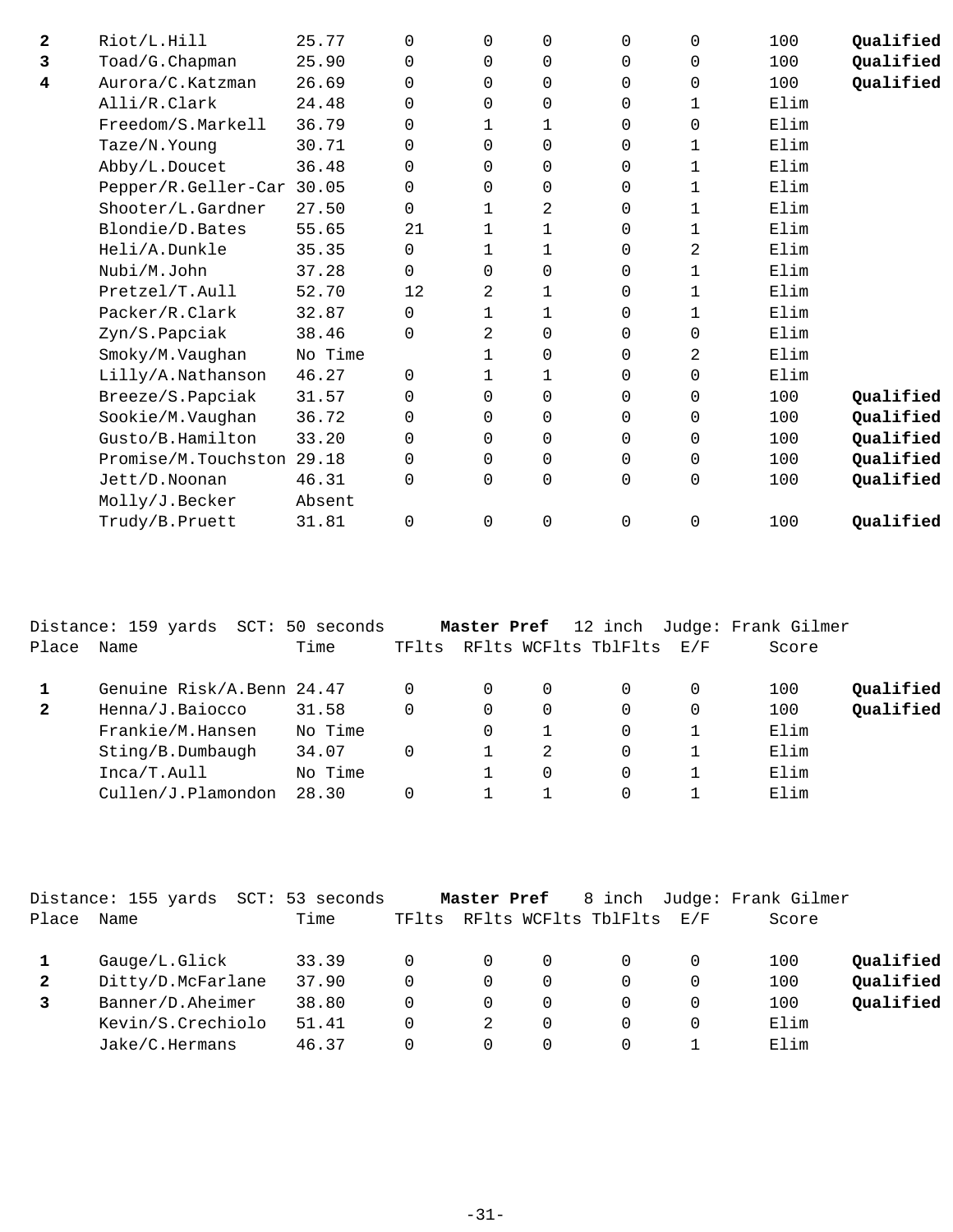|       | Distance: 155 yards<br>SCT: | 56 seconds |          | Master Pref |    | 4 inch               |          | Judge: Frank Gilmer |           |
|-------|-----------------------------|------------|----------|-------------|----|----------------------|----------|---------------------|-----------|
| Place | Name                        | Time       | TFlts    |             |    | RFlts WCFlts TblFlts | E/F      | Score               |           |
|       | Sparkle/S.Wagner            | 33.99      | 0        | $\Omega$    | 0  | 0                    | 0        | 100                 | Qualified |
| 2     | Max/J.Braw                  | 39.43      | $\Omega$ | $\Omega$    | 0  | 0                    | 0        | 100                 | Qualified |
| 3     | Fate/B.Gansky               | 44.96      | $\Omega$ | $\Omega$    | 0  | $\Omega$             | 0        | 100                 | Qualified |
| 4     | Willow/C.Ponzo              | 45.18      | $\Omega$ | $\Omega$    | 0  | $\Omega$             | $\Omega$ | 100                 | Qualified |
|       | Mini Cooper \/N.Atki 46.85  |            | $\Omega$ | 3           | 2  | $\Omega$             | 2        | Elim                |           |
|       | Taxi/G.Reed                 | 54.32      | $\Omega$ | 2           |    | $\Omega$             | 2        | Elim                |           |
|       | Junjie/J.Bell               | 41.83      | $\Omega$ | 2           |    | 0                    |          | Elim                |           |
|       | Willow/C.Disque             | 58.56      | 6        |             | 2. | 0                    |          | Elim                |           |

 Total Number of Dogs Showing: 51 Total Number of Dogs Absent: 2 Total Number of Dogs Withdrawn: 0 Total Number of Dogs Not Scored: 0 Total Number of Qualifiers: 24 Percent Qualified: 47.1%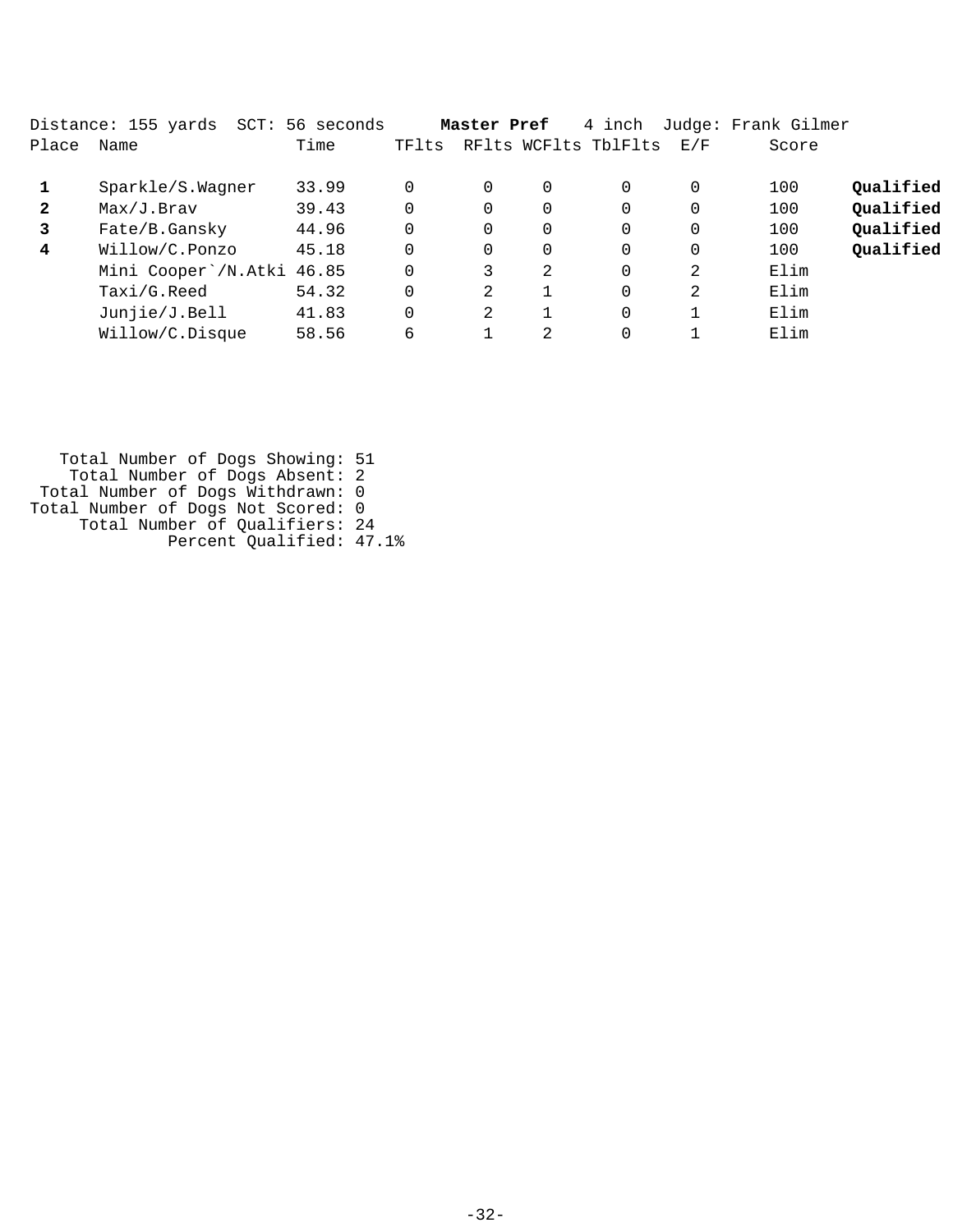## **Friday, December 31, 2021 Tailwaggers Agility Club of South Florida Premier JWW**

MCT: 42 seconds **Premier JWW** 24 inch Choice Judge: Frank Gilmer

Place Name Time Time RFlts WCFlts E/F Score Top25

|              | Veni/D.Hill               | 38.30   | 0            | 1                   | $\mathbf{1}$ | Elim  |       |           |
|--------------|---------------------------|---------|--------------|---------------------|--------------|-------|-------|-----------|
|              |                           |         |              |                     |              |       |       |           |
| MCT:         | 42 seconds<br>Premier JWW | 20 inch |              | Judge: Frank Gilmer |              |       |       |           |
| Place        | Name                      | Time    | RFlts        | WCFlts              | E/F          | Score | Top25 |           |
| 1            | Red/M.Yenter              | 27.34   | 0            | 0                   | 0            | 100   | Yes   | Qualified |
| $\mathbf{2}$ | Keavy/K.Stevens           | 27.53   | $\Omega$     | 0                   | 0            | 100   | Yes   | Qualified |
| 3            | Zinger/A.Gooch            | 31.43   | $\Omega$     | $\Omega$            | $\Omega$     | 100   | Yes   | Qualified |
| 4            | Peak/L.Hill               | 33.78   | $\Omega$     | 0                   | 0            | 100   | Yes   | Qualified |
|              | Ripley/K.Hix              | 29.26   | $\Omega$     | 0                   | $\mathbf{1}$ | Elim  |       |           |
|              | Sam/T.Eifert              | 27.48   | 0            | 0                   | 1            | Elim  |       |           |
|              | Kelso/A.Benner            | No Time | 1            | 0                   | 1            | Elim  |       |           |
|              | Aspen/N.Young             | 38.93   | $\mathbf{1}$ | $\mathbf{1}$        | $\mathbf{1}$ | Elim  |       |           |
|              | Shoofly/B.Hill            | 26.17   | 1            | $\mathbf{1}$        | $\mathbf 0$  | Elim  |       |           |
|              | Dash/D.Avick              | No Time | $\mathbf{1}$ | $\mathbf{1}$        | $\mathbf{1}$ | Elim  |       |           |
|              | Maddie/R.Sharpe           | Absent  |              |                     |              |       |       |           |
|              | Vesta/K.Emge              | 34.69   | 0            | 0                   | 0            | 100   |       | Qualified |
|              | Rosa/D.Puckett            | Absent  |              |                     |              |       |       |           |
|              | Puma/B.Barker             | Absent  |              |                     |              |       |       |           |
|              | Twyst/C.Conklin           | 37.23   | 0            | 0                   | 0            | 100   |       | Qualified |
|              | Keegan/D.Russell          | 36.09   | $\Omega$     | $\Omega$            | $\Omega$     | 100   |       | Qualified |
|              | Kopper/K.Kalwa            | Absent  |              |                     |              |       |       |           |
|              | Wilson/L.Gray             | 38.77   | 0            | 0                   | 0            | 100   |       | Qualified |
|              | Cash/C.Willians           | Absent  |              |                     |              |       |       |           |
|              |                           |         |              |                     |              |       |       |           |

|       | MCT: 45 seconds   | Premier JWW |       | 16 inch Judge: Frank Gilmer |                  |       |       |
|-------|-------------------|-------------|-------|-----------------------------|------------------|-------|-------|
| Place | Name              |             | Time  |                             | RFlts WCFlts E/F | Score | Top25 |
|       |                   |             |       |                             |                  |       |       |
|       | Ernie/D.Shumate   |             | 28.58 |                             | 2                | Elim  |       |
|       | Skittles/C.Graham |             | 47.93 | 0                           | $\Omega$         | Elim  |       |
|       | Ruff/M.Bennett    |             | 40.22 | $\Omega$                    |                  | Elim  |       |
|       | Teal/C.Wold       |             | 35.33 |                             | $\Omega$         | Elim  |       |

|            | MCT: 48 seconds | <b>Premier JWW</b> 12 inch Judge: Frank Gilmer |        |                       |             |     |           |
|------------|-----------------|------------------------------------------------|--------|-----------------------|-------------|-----|-----------|
| Place Name |                 | Time                                           |        | RFlts WCFlts E/F      | Score Top25 |     |           |
|            | TKake/D.Shumate | 27.14                                          | $\cap$ | $\Omega$ and $\Omega$ | 100         | Yes | Qualified |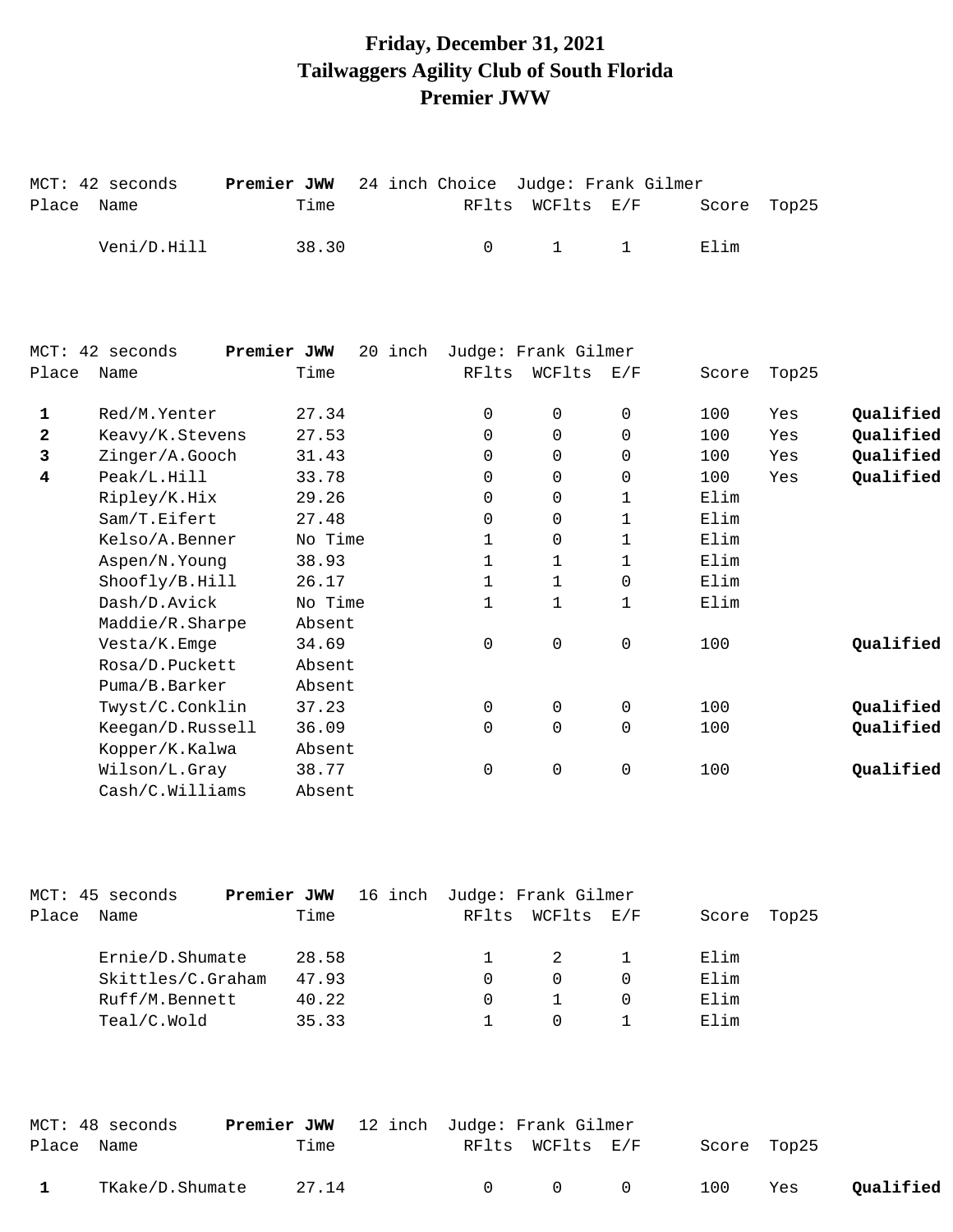| 2 | Sushi/J.Plamondon          | 32.77  |  | 100  | Yes | Qualified |
|---|----------------------------|--------|--|------|-----|-----------|
|   | Krissi/K.Villars           | 37.34  |  | 100  |     | Qualified |
|   | Flynn Rider/B. Pruet 31.50 |        |  | Elim |     |           |
|   | Captain Jack/J.Baud 37.06  |        |  | Elim |     |           |
|   | Karma/C.Sreenan            | 48.90  |  | Elim |     |           |
|   | Jolene Rose/M.Liebh 35.91  |        |  | Elim |     |           |
|   | Logan/R.Nagel              | Absent |  |      |     |           |

|            | MCT: 50 seconds                    | Premier JWW     | 8 inch Judge: Frank Gilmer |                  |             |           |
|------------|------------------------------------|-----------------|----------------------------|------------------|-------------|-----------|
| Place Name |                                    | Time            |                            | RFlts WCFlts E/F | Score Top25 |           |
|            | Zap/J.Taugher<br>Disco/K.Wlodarski | 35.52<br>Absent | $\Omega$ and $\Omega$      | $\Omega$ 0       | 100         | Oualified |

 Total Number of Dogs Showing: 27 Total Number of Dogs Absent: 7 Total Number of Dogs Withdrawn: 0 Total Number of Dogs Not Scored: 0 Total Number of Qualifiers: 12 Percent Qualified: 44.4%

|              | MCT: 51 seconds           | <b>Premier JWW Pref</b> 20 inch Judge: Frank Gilmer |  |                                         |                  |             |           |
|--------------|---------------------------|-----------------------------------------------------|--|-----------------------------------------|------------------|-------------|-----------|
| Place Name   |                           | Time                                                |  |                                         | RFlts WCFlts E/F | Score Top25 |           |
| $\mathbf{1}$ | Slash/J.Bauder-Heid 32.38 |                                                     |  | $\begin{matrix} 0 & 0 & 0 \end{matrix}$ |                  | 100         | Qualified |

|              | MCT: 47 seconds  | <b>Premier JWW Pref</b> 16 inch Judge: Frank Gilmer |       |            |          |      |             |           |
|--------------|------------------|-----------------------------------------------------|-------|------------|----------|------|-------------|-----------|
| Place        | Name             | Time                                                | RFlts | WCFlts E/F |          |      | Score Top25 |           |
|              | Bird/D.Shumate   | 26.88                                               |       | $\Omega$   | $\Omega$ | 100  | Yes         | Qualified |
| $\mathbf{2}$ | Zyn/S.Papciak    | 38.81                                               |       | $\Omega$   |          | 100  |             | Qualified |
|              | Riot/L.Hill      | 45.10                                               |       | $\Omega$   |          | Elim |             |           |
|              | Gusto/B.Hamilton | Absent                                              |       |            |          |      |             |           |

|              | MCT: 50 seconds           | <b>Premier JWW Pref</b> 12 inch Judge: Frank Gilmer |              |                                     |     |     |           |
|--------------|---------------------------|-----------------------------------------------------|--------------|-------------------------------------|-----|-----|-----------|
| Place Name   |                           | Time                                                |              | RFlts WCFlts E/F Score Top25        |     |     |           |
| $\mathbf{1}$ | Genuine Risk/A.Benn 29.56 |                                                     | $\mathbf{0}$ | $\begin{matrix} 0 & 0 \end{matrix}$ | 100 | Yes | Qualified |